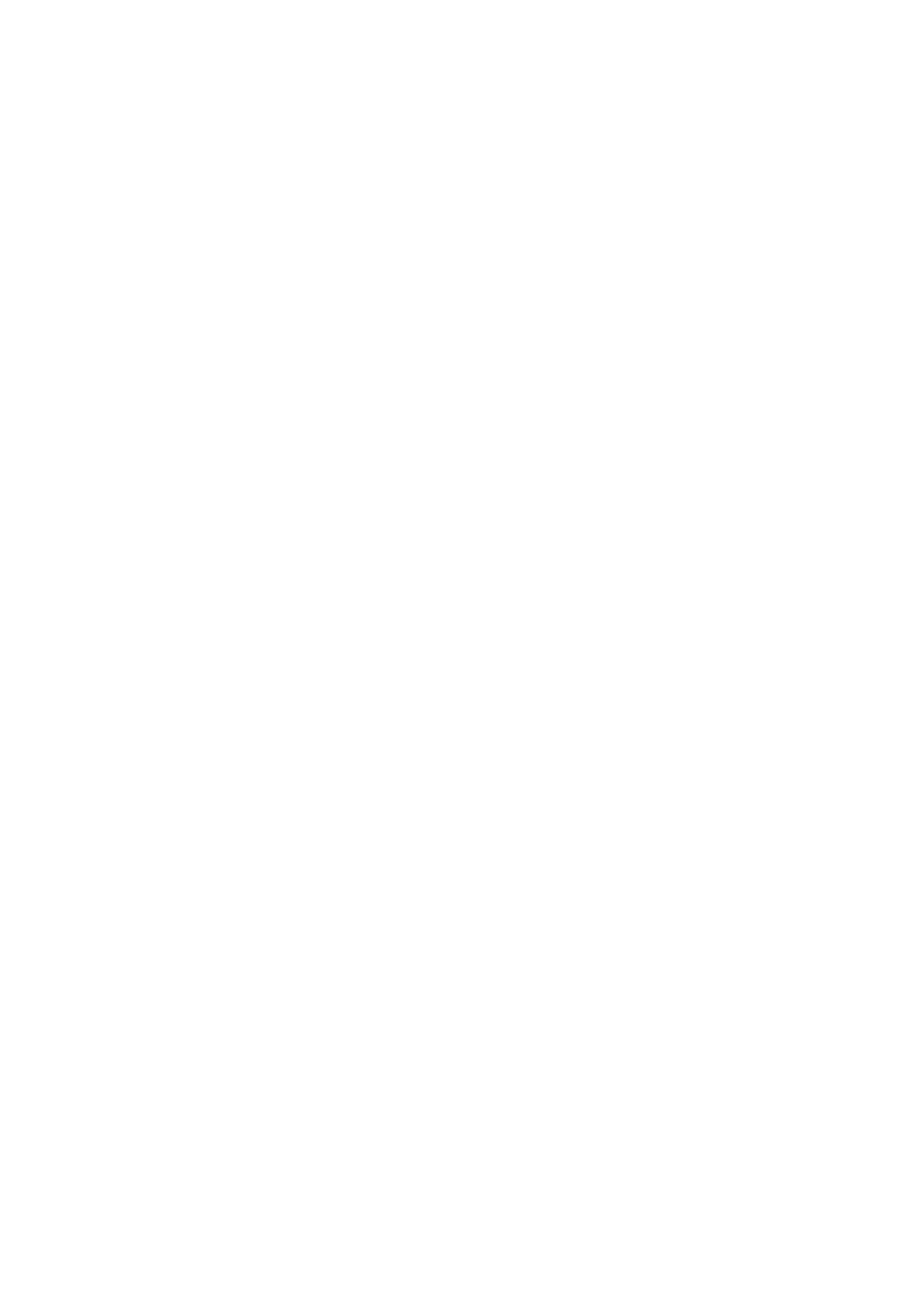# **Contents**

| 1.1. |  |
|------|--|
| 1.2. |  |
| 1.3. |  |
|      |  |
| 2.1. |  |
| 2.2. |  |
|      |  |
| 3.1. |  |
| 3.2. |  |
| 3.3. |  |
| 3.4. |  |
| 3.5. |  |
| 3.6. |  |
|      |  |
| 4.1. |  |
| 4.2. |  |
|      |  |
| 5.1. |  |
| 5.2. |  |
| 5.3. |  |
|      |  |
| 6.1. |  |
| 6.2. |  |
|      |  |
| 7.1. |  |
| 7.2. |  |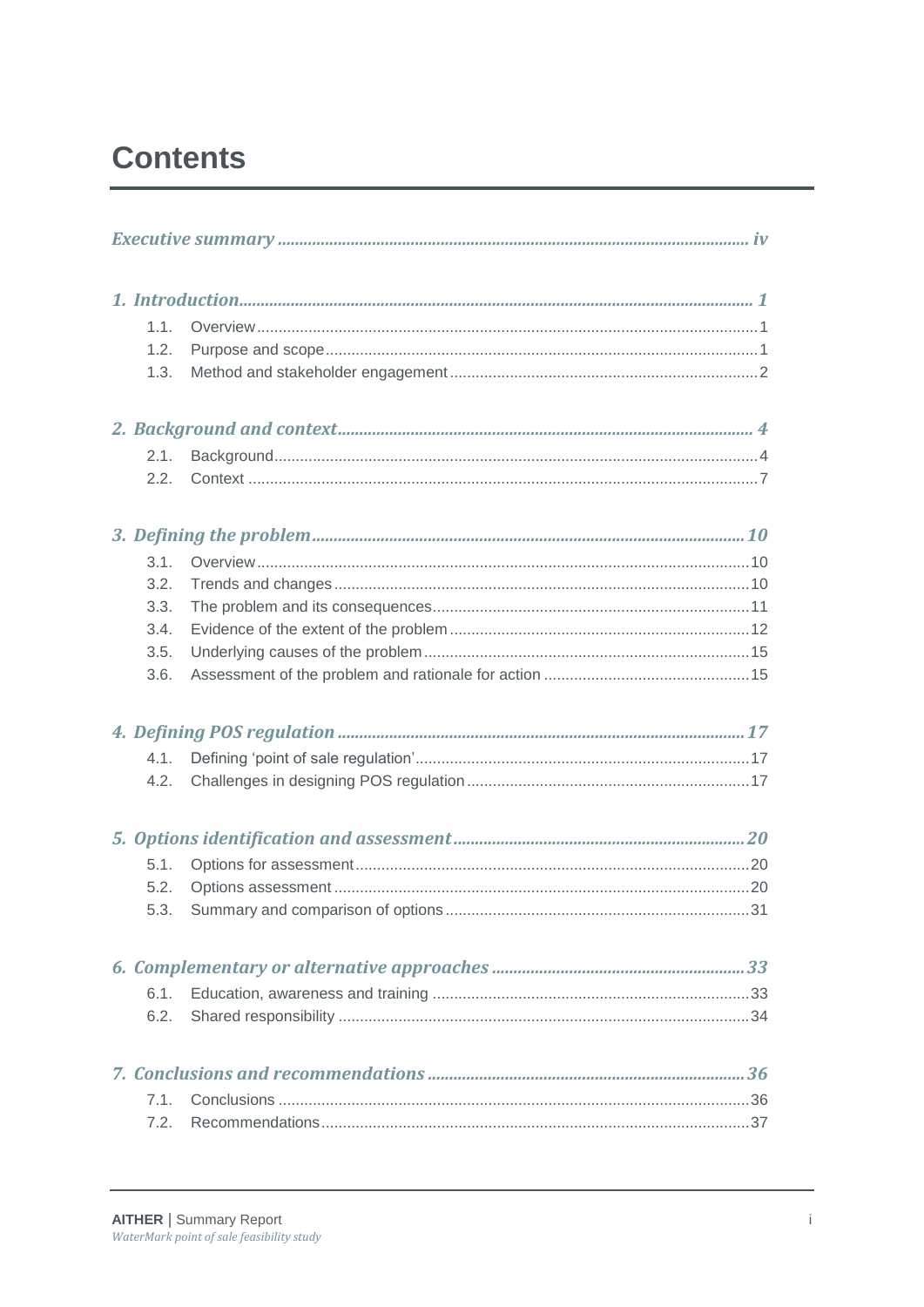*Appendix B – [Treatment of ABCB discussion paper options](#page-55-0) ...................................43*

### **Tables**

### **Figures**

|--|--|--|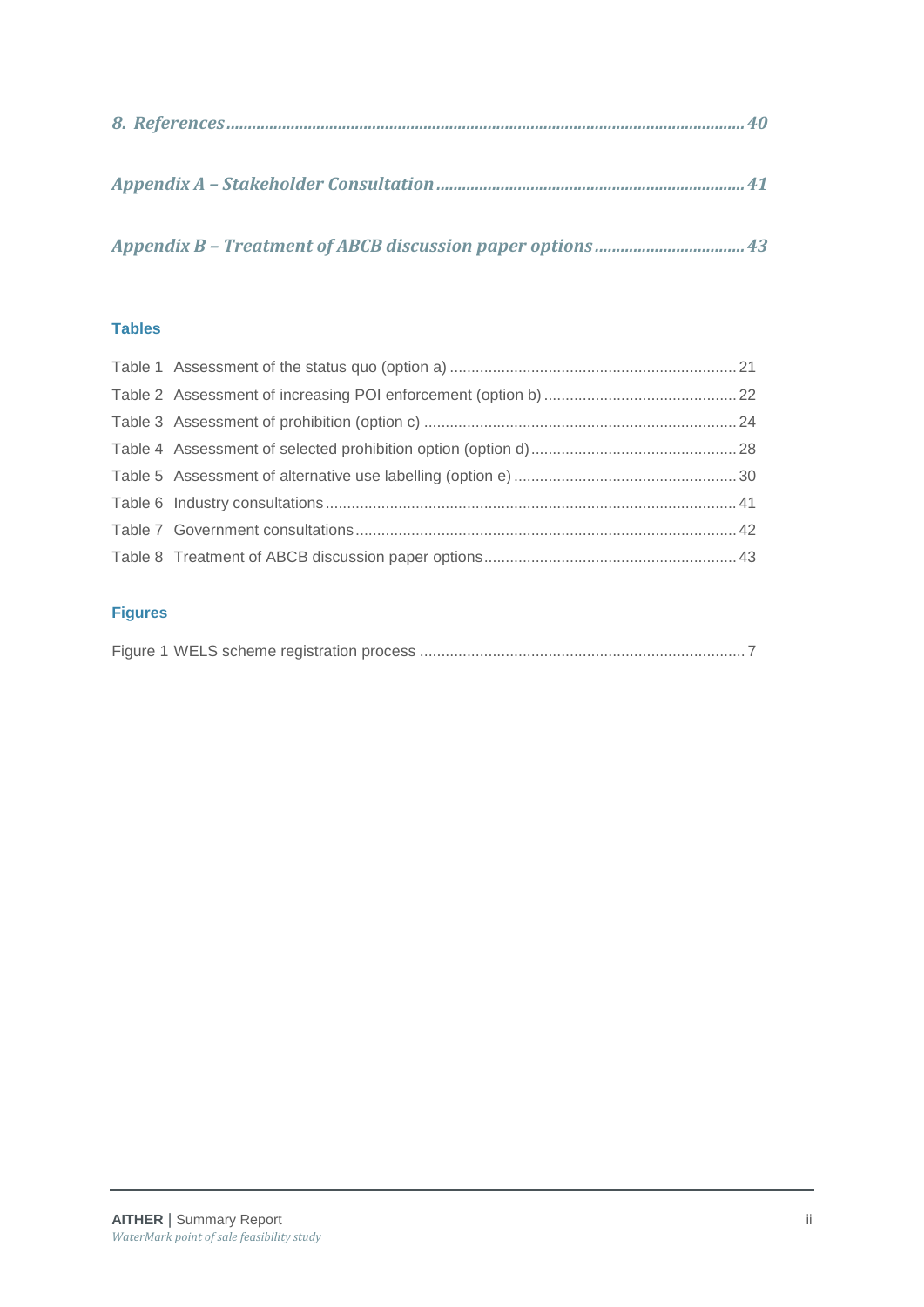### **Abbreviations**

| ABCB               | Australian Building Codes Board                     |
|--------------------|-----------------------------------------------------|
| <b>DIY</b>         | do-it-yourself                                      |
| <b>NCC</b>         | <b>National Construction Code</b>                   |
| <b>PCA</b>         | <b>Plumbing Code of Australia</b>                   |
| POI                | point of installation                               |
| <b>POS</b>         | point of sale                                       |
| <b>RTOs</b>        | registered training organisations                   |
| <b>WELS</b> scheme | Water Efficiency Labelling and Standards scheme     |
| <b>WMCS</b>        | <b>WaterMark Certification Scheme</b>               |
| <b>WMSP</b>        | WaterMark Certification Scheme Schedule of Products |

### **Glossary**

| Point of installation                | Unless otherwise specified, the point at which a product is installed in a<br>plumbing and drainage installation under the Plumbing Code of Australia (and<br>associated state- or territory-based legislation) |
|--------------------------------------|-----------------------------------------------------------------------------------------------------------------------------------------------------------------------------------------------------------------|
| Point of sale                        | Refers to any point of sale between parties across the supply chain (including<br>all forms of wholesale, retail, online sales etc.) unless otherwise specified,<br>until the point of installation.            |
| Point of installation<br>(POI)       | Refers to a system of regulation at the point of installation,                                                                                                                                                  |
| Point of sale<br>regulation (POS)    | Refers to a system of regulation at the point of sale                                                                                                                                                           |
| Point of installation<br>enforcement | Refers specifically to the act of enforcing the regulation at the point of<br>installation.                                                                                                                     |
| Point of sale<br>enforcement         | Refers specifically to the act of enforcing the regulation at the point of sale                                                                                                                                 |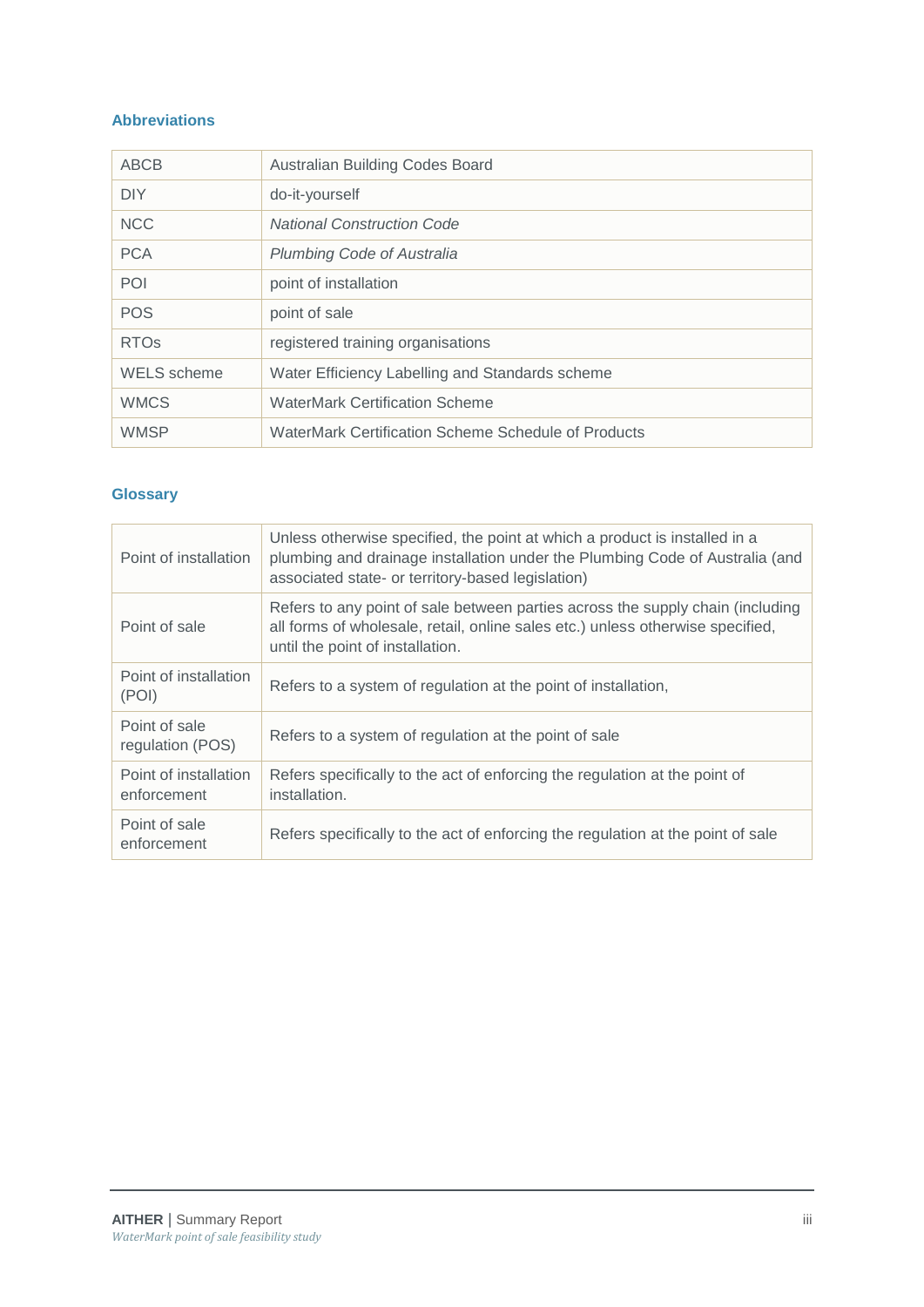<span id="page-5-0"></span>Aither Pty Ltd (Aither) was engaged by the Australian Building Codes Board to investigate the feasibility of, and possible options for point of sale (POS) regulation under the WaterMark Certification Scheme (WMCS). The primary focus of the study is on the feasibility of POS regulation for the WMCS as a means of improving compliance with the *Plumbing Code of Australia* (PCA).

The feasibility study was commissioned to consider the nature and extent of the 'problem' and to assess the feasibility of and provide recommendations on possible POS options. To provide a baseline for comparison, current point of installation (POI) regulation, and enhanced POI regulation were also considered as options.

The feasibility study was informed by desktop review, stakeholder submissions and extensive consultation with different stakeholder groups. Consultations were undertaken across Australia with industry representative bodies for plumbing and building practitioners, manufacturers and suppliers, as well as different areas of state and territory, and Commonwealth government (including building authorities, consumer affairs, and border force). The Water Efficiency Labelling and Standards (WELS) scheme administrator was also consulted.

The primary intent of the study was to inform the Australian Building Codes Board (ABCB) and government stakeholders. This public report summarises the feasibility study process, and includes the findings and recommendations as made to the ABCB.

### **Background and context**

The WMCS is a mandatory certification scheme for plumbing and drainage products to ensure they are fit for purpose and appropriately authorised for use in plumbing and drainage installations.

Regulation of the WMCS is undertaken at the POI by the state or territory Plumbing Administration having jurisdiction. This places the responsibility for compliance on plumbing practitioners and ongoing enforcement on the state and territory Plumbing Administrations (or through delegation to local government in some jurisdictions).

In recent years, industry members (including plumbing product manufacturers and installers) and some state and territory Plumbing Administrations have sought an enhanced approach to the regulation of plumbing products that they consider would be more effective. Some of these stakeholders have expressed support for enforcement of the WMCS at the POS.

### **Defining the problem**

Based on Aither's assessment of the available materials and the consultation undertaken, the **problem** with (or for) the WMCS is that *non-WaterMark products are being (or at heightened risk of being) installed and used in situations where a WaterMark certified product is required*.

While this study found it difficult to identify robust, quantifiable data to verify the extent of the problem (either in terms of frequency or specific impacts), consultations revealed a widely shared view that the problem is nevertheless real and that it compromises the ability of the WMCS to deliver effectively against its objectives.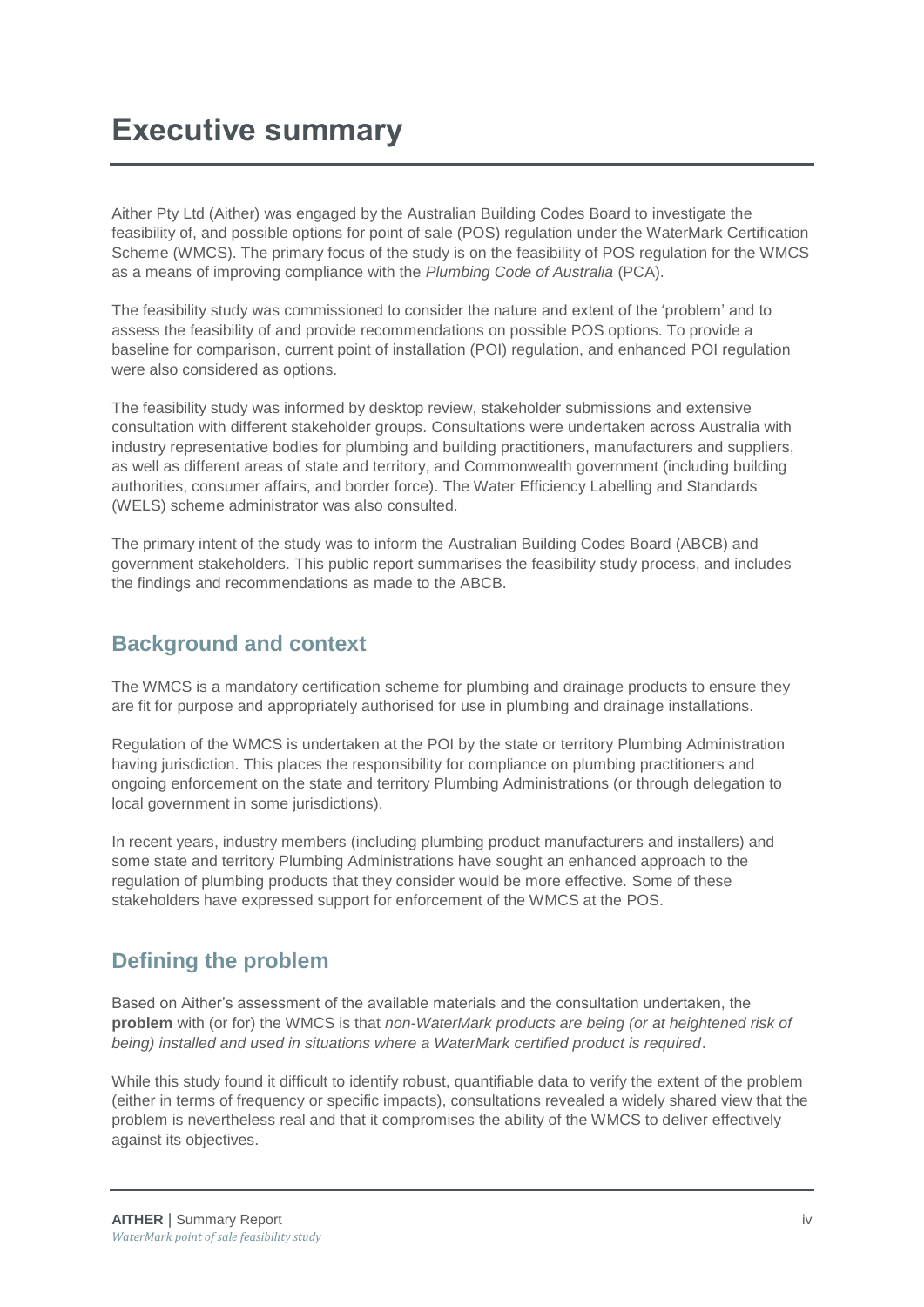There were several examples provided where non-WaterMark products were installed unlawfully or were intended for installation where WaterMark products were required. There are also several clear trends and changes that provide context to – and help explain why – there is likely to be increased risk of non-WaterMark products being installed. These include changes in the supply chain that have fundamentally changed the way products are manufactured, sourced or supplied and purchased.

The consequences of the problem can be significant, resulting in:

- costs in replacing non-compliant materials (including to building owners, building practitioners, plumbing practitioners etc.), and penalties where applied
- public health and safety impacts (e.g. from contaminated water)
- product failure resulting in consequential building damage and loss.

### **Underlying causes of the problem**

The following were identified as core underlying causes of non-WaterMark products being installed:

- cost incentives to use cheaper non-WaterMark products
- lack of awareness and education on WaterMark requirements (across the supply chain) leading to specification, supply, or purchase of non-WaterMark products
- limited enforcement at POI in many jurisdictions (meaning there is reduced incentive to install WaterMark products)
- pressure on plumbers at the end of the supply chain to install non-WaterMark products that have been sourced by developers, builders or individual consumers.

The extent to which each of these different causes might be driving installation of non-WaterMark products was unclear (some may be more significant than others), however examples of each were provided through stakeholder submissions and during consultations.

### **Conclusions on the nature and extent of the problem**

In Aither's view, it is both illogical and naïve to assume that the problem does not exist, or that it is so insignificant as to justify no action in response. This study has led Aither to conclude that the following elements are present:

- changes in the supply chain that have disrupted the ways in which products are sold and who is purchasing them
- wilful non-compliance driven by cost incentives where non-WaterMark products are cheaper than WaterMark equivalents
- lack of awareness and education on the WaterMark scheme amongst key actors or entities involved in specifying, supplying, or installing plumbing and drainage products
- growth in and prevalence of home renovations and building projects, including do-it-yourself activity, and informal plumbing activity
- limitations in the current structure and implementation of compliance arrangements associated with the WaterMark scheme, including that: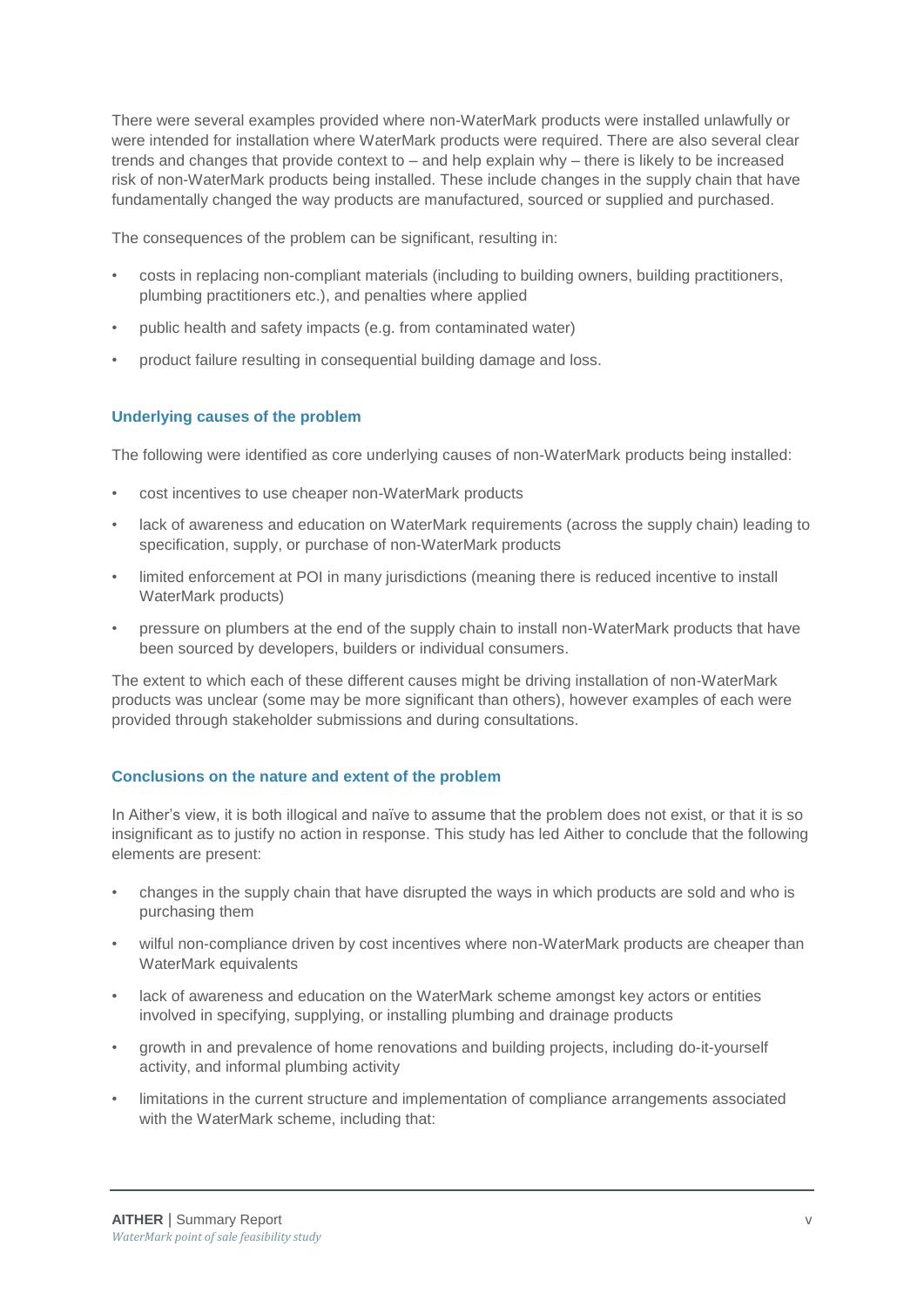- sole responsibility for compliance is at the 'end of the line' and rests only with installers  $-$  no other parties bear any responsibility for ensuring the required products are specified and installed
- audit and checking rates are limited in many jurisdictions and provide insufficient incentives for compliance.

Aither acknowledges that there is currently a lack of quantifiable (or verifiable) evidence to establish how widespread the problem is. However, given the above points and evidence from consultations, we are of the view that intervention or action within the current general framework is warranted in response. It is also important that any action in response must be considered, measured and proportionate.

**Finding 1**: Current trends and drivers surrounding the WMCS and elements of its implementation support the existence of a problem with installation of non-WaterMark products, and this is supported by evidence. Measured and proportionate action is justified in response.

### **Options for responding to the problem**

The study was required to focus on the feasibility of POS regulation (as opposed to investigating other options or matters). The *WaterMark Point of Sale discussion paper* (2018) provided guidance on potential options for, as well as issues or other matters associated with, POS regulation including potential legislative approaches, and the option to leverage linkages with the Water Efficiency Labelling and Standards (WELS) scheme.

While the legislative basis and potential to align with the WELS scheme are important considerations for implementing a given option, at the outset of the study there was no commonly accepted articulation of what POS regulation might consist of in practice – including what it might authorise or proscribe, what other conditions or requirements it might impose, and to whom it would apply.

To assess the feasibility of POS regulation it was therefore necessary to form more specific options that addressed this issue, based on input from stakeholder submissions and consultations. The POS regulation options considered were:

- **POS regulation through prohibition of the sale of non-WaterMark products**: All products on the WaterMark Schedule of Products (WMSP) would require WaterMark certification in order to be sold. This option would mean that even if a product was able to be used outside of a plumbing and drainage installation (e.g. in an agricultural setting), it would still require WaterMark certification.
- **POS regulation through prohibition of the sale of selected non-WaterMark products:** Under this option only products listed on the WMSP that do not (or are unlikely to) have alternative uses outside of a plumbing and drainage installation (e.g. a toilet pan or shower head) would require WaterMark certification to be sold.
- **POS regulation through alternative use labelling for non-WaterMark products:** All products on the WMSP would require either WaterMark certification and associated marking or, if they did not carry certification, would require labelling specifying that the product is not suitable for use in a plumbing and drainage installation.

To compare with the POS options above, the study also considered two POI options: POI regulation as it is currently implemented; and POI with increased enforcement.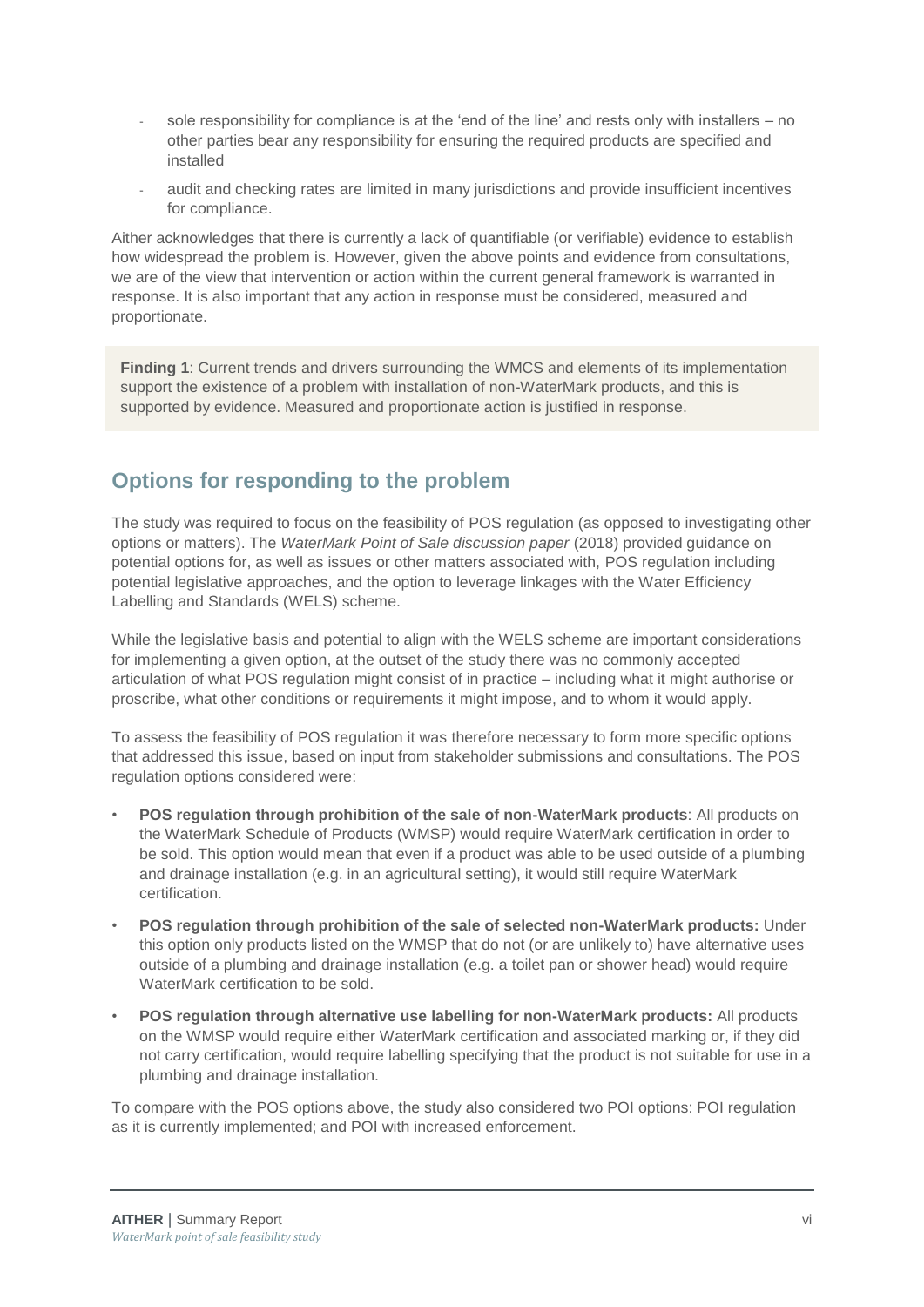Finally, other complementary approaches or interventions that have the capacity to help address the problem were considered. These address items raised in the discussion paper, and by stakeholders, but are not strictly regulatory options for POS or POI.

### **Assessment of options**

#### *Option a) POI regulation as it is currently implemented (maintain the status quo)*

There was a clear view amongst stakeholders that maintaining the status quo will not address the problem, nor will it remain adequate into the future given the current and ongoing rate of change across the plumbing and plumbing product sector. The primary weakness with this option is the limited levels of audit or inspection at the POI and lack of education and awareness of the WMCS.

However, as a regulatory regime the current approach is appropriately targeted and, in principle, should support the WMCS objectives, provided it is adequately enforced. Having POI regulation is widely supported by industry and government and is seen as a critical control point in maintaining the integrity of the WMCS.

**Finding 2:** Maintaining the status quo would not have any impact on the problem and in the event the problem gets worse, this approach would become even less attractive. There appears to be many good reasons to pursue alternative options.

**Finding 3:** POI should be retained as a key control point, whether or not POS regulation is adopted.

#### *Option b) POI regulation with increased enforcement*

The use of POI regulation is a fundamental component of the WMCS. It aligns directly with the scheme objectives and it is a direct way of ensuring compliance. At present, it appears that enforcement levels in some jurisdictions are limited and this is likely to contribute to the problem of installation of non-WaterMark products. In jurisdictions where enforcement levels are high there are less issues with non-compliance. Increasing enforcement of POI regulation is likely to be an effective means of addressing the problem.

It is relatively cost-effective (given it relies on existing arrangements) and has low barriers to adoption and implementation (including no new legislation). Increased focus at the POI may also drive awareness through the supply chain (as plumbers insist on WaterMark products from their suppliers, be they plumbing supply merchants, builders or consumers). Moreover, many stakeholders supported enhanced audit and inspection at POI. The most likely barrier to this option is the requirement for individual jurisdictions to resource an increase in compliance activity at the POI. Despite this, this option may potentially be the least costly of the interventions assessed.

**Finding 4: POI regulation with increased enforcement is a feasible option for addressing the** problem.

#### *Option c) POS regulation through prohibition of the sale of non-WaterMark products*

Prohibition of all non-WaterMark products listed on the WMSP would undoubtedly increase the rate of compliance at the POI, however this is outweighed by a range of undesirable impacts. These include: increased cost or decreased availability of products with otherwise legitimate uses outside plumbing and drainage installations; and the cost and ease of implementation.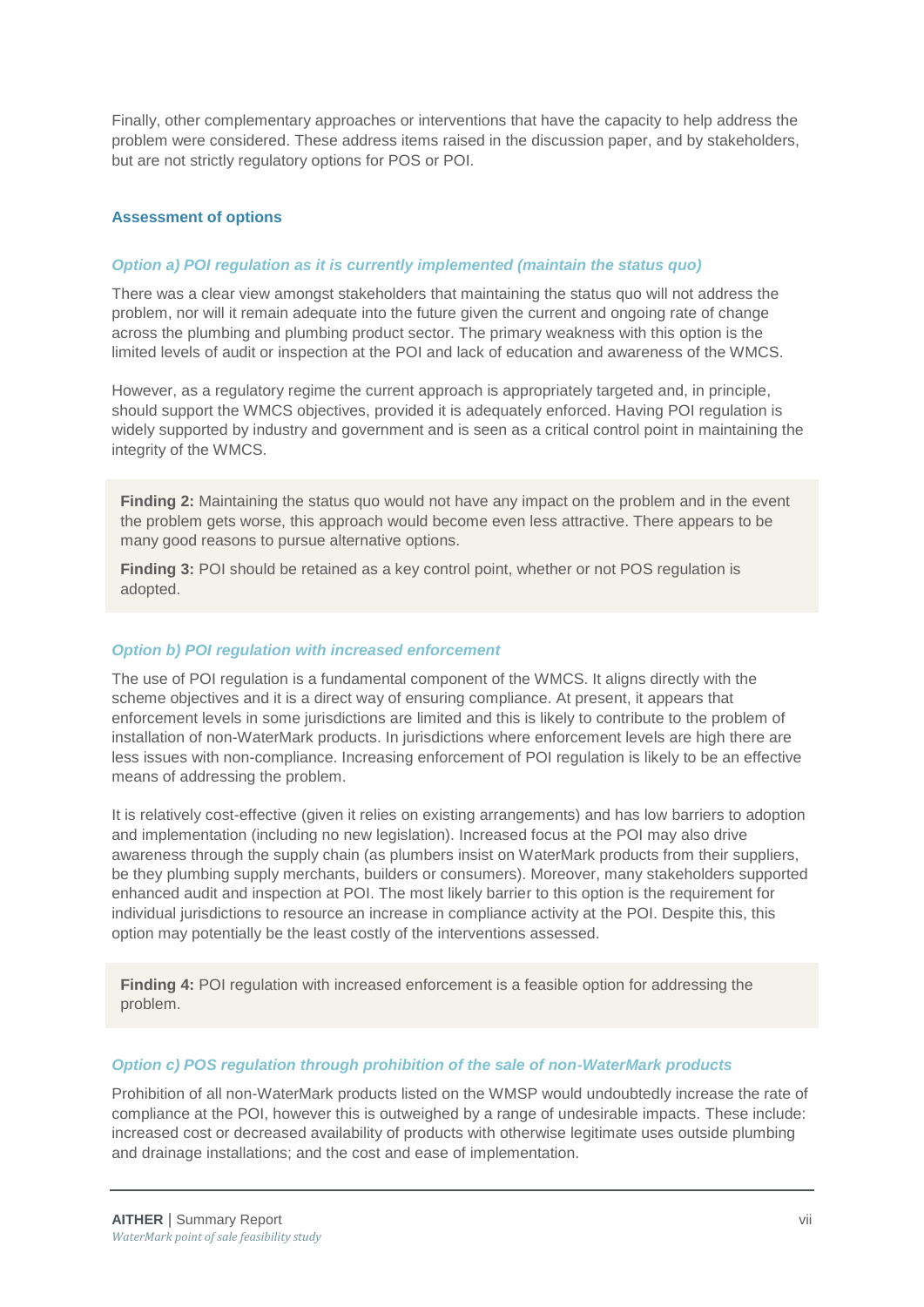**Finding 5:** POS through prohibition is not considered feasible.

#### *Option d) POS regulation through prohibition of the sale of selected non-WaterMark products*

A slightly moderated intervention could be to prohibit the supply or sale of non-WaterMark certified products that do not have an alternative use outside of plumbing and drainage installations. This would allow the ongoing sale of non-WaterMark products that have alternative uses, however, would be difficult and complex to implement and it is unclear how effective it would be in addressing the problem.

Identifying which products do not have an alternative use is likely to be difficult in practice as many products have a wide range of potential uses (such as various different types of pipe, and a range of fixtures and fittings), and the scope of a plumbing and drainage varies based on state and territory legislation. Additionally, many of the products that were identified as only having a use in a plumbing and drainage installation (such as toilets, taps and showerheads) are products that are also subject to POS regulation through the Water Efficiency Labelling and Standards (WELS) scheme requirements, which supports the WMCS at the POS.

**Finding 6:** POS through prohibition of selected products is not considered feasible.

#### *Option e) POS regulation through alternative use labelling for non-WaterMark products*

Requiring alternative use labelling could present a workable form of POS regulation, however it would require considerable resources and effort to implement. This includes new legislation and resourcing to support enforcement at the POS. Additionally, it is questionable whether this will be particularly effective. For informed purchasers, such as plumbers, who are aware of the WaterMark scheme, the presence or absence of a WaterMark provides a clear delineation of suitable or unsuitable products. Alternative labelling for consumers who are unaware of WaterMark may have some benefit, however it is possible that in the absence of an understanding and appreciation of the WMCS, warning labels and prescribed uses may be easily overlooked.

It seems likely that increasing awareness of the WMCS and the WaterMark itself might have the same effects without requiring regulation and enforcement at the POS.

**Finding 7:** POS through alternative labelling of non-WaterMark products may be feasible, however it would likely be costlier and arguably no more effective in addressing the problem than other alternatives considered.

#### **Alternative or complementary measures**

It was clear from consultations that there is lack of awareness and education around WaterMark. This can increase the likelihood of non-WaterMark products being installed.

While regulatory options could be used to address the problem and associated issues, significant progress could be made through improving education and awareness (including among installers, and anyone involved in specifying, sourcing, supplying or purchasing) of the role and rationale of the WMCS, compliance requirements, as well as penalties for non-compliance. Such initiatives could be implemented at relatively low cost and would likely complement any regulatory approach (whether POS or POI).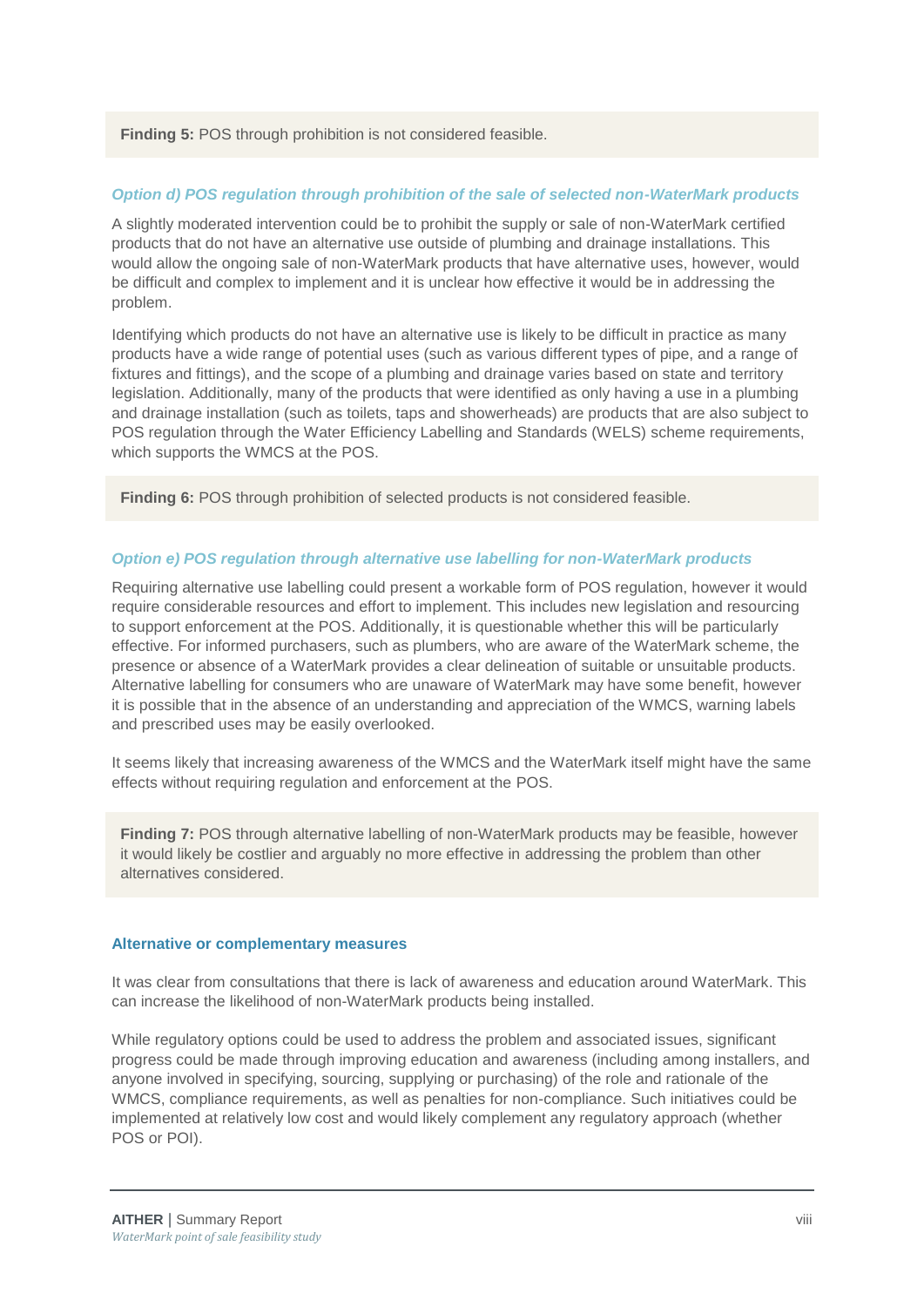**Finding 8:** There is a lack of understanding and awareness of the WMCS and its purpose.

**Finding 9:** Improving education and awareness may help address the problem.

Additionally, a key theme from consultation was the desire for shared responsibility across the supply chain. While this could be achieved through POS regulation, it could also be approached through nonregulatory interventions such as education and awareness (as above) and adoption of voluntary codes and standards (including at the POS).

There are also legislative options to enhance supply chain responsibility (and accountability). One option could be to introduce an offence for knowingly or recklessly supplying or specifying non-WaterMark products for a plumbing and drainage installation. This could create an obligation on builders, developers and plumbing merchants to take steps to ensure only compliant product was supplied but would avoid the need for a more prescriptive POS scheme.

**Finding 10:** Shared responsibility is a key principle that many stakeholders seek for the WMCS. It would likely improve the equity and effectiveness of the scheme and address some stakeholder concerns, but its feasibility is heavily dependent on how it is implemented.

### **Recommendations**

**Recommendation 1:** ABCB initiate an education and awareness program, in partnership with state and territory Plumbing Administrations and industry, to raise the profile of the WMCS with the public and industry and to increase compliance with the scheme and the NCC.

It is recommended that a concerted effort be made to increase education on and awareness of the WMCS. This should extend to the general public and consumers, as well as industry. It should be undertaken in conjunction with jurisdictional regulators and industry to maximise reach and to ensure relevance, reach and consistency. Possible actions or focus points include:

- ensuring consumers and the general public understand the health and safety benefits of, and the legal obligation for using WaterMark products; the basis for the WMCS; and how certified products can be identified so that they can request, check and verify that WaterMark products are being installed
- improve awareness across sector wide practitioners or professionals, including builders, consultants, designers and architects, and developers, to increase awareness so that compliant products are specified and sourced
- provide information and materials for use by registered training organisations' (RTOs) for training packages to enhance practitioner knowledge and compliance
- running joint marketing campaigns between industry and suppliers that raise visibility of the WMCS and promote and support the choice of qualified/licensed plumbers to undertake plumbing and drainage installations with certified products
- developing and providing guidance such as guidelines or voluntary code material for suppliers regarding advertising and selling of WaterMark products.

**Recommendation 2:** Increase enforcement at the point of installation.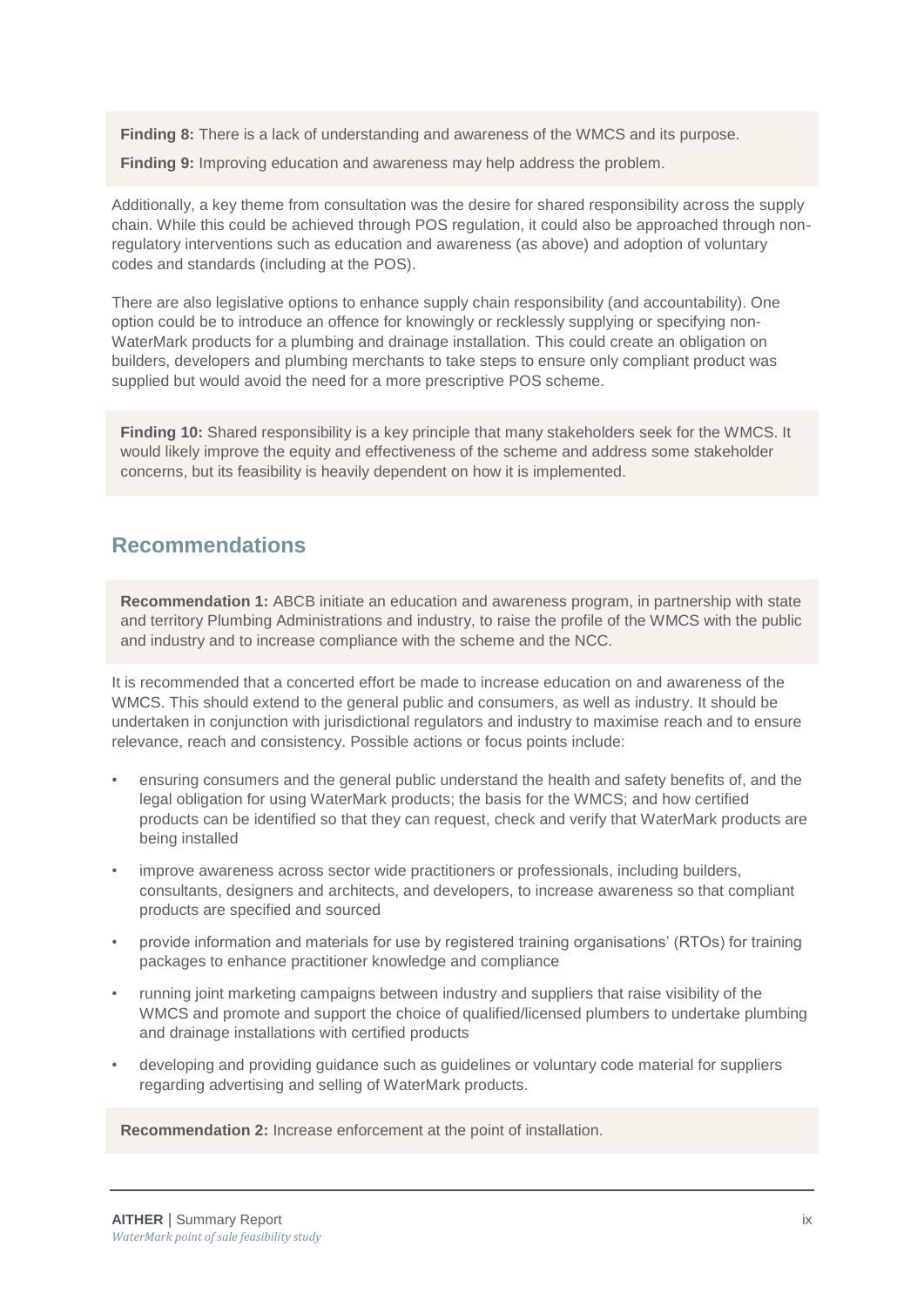An increased focus on and documentation of audits for WaterMark products at the POI should be pursued. To be an effective scheme, there must be sufficient enforcement so that licenced plumbers undertaking illegal plumbing and drainage installations will be detected and required to rectify the work. In jurisdictions with higher levels of audit very few instances of non-WaterMark products being installed were recorded and it is reasonable to conclude that the same could be achieved in other **jurisdictions** 

Achieving this would require additional resourcing but could also be improved through better targeting enforcement. The extent to which enforcement is increased is dependent on each jurisdiction and is ultimately a decision for state and territory governments. However, there could be scope for collaboration between the states and territories and the ABCB as to what might be an effective minimum level of audit. There may also be scope for changes to certification fees to help fund additional compliance (or other) activities.

Additionally, non-compliance could be better documented and reported to establish a baseline of performance. A major challenge is the ability to quantify the extent of the problem and without evidence it is difficult to target further action to effectively improve and enhance the WMCS.

**Recommendation 3:** POS regulation should not be pursued until further efforts have been made to enhance the existing approach through greater enforcement at POI and through education and awareness.

It is recommended that recommendations 1 and 2 are pursued before any further consideration is given to POS regulation. It is considered that the problem can be meaningfully addressed through improving enforcement of existing POI arrangements and improved awareness and understanding of the WMCS.

Due to the nature of the WMCS, including the products covered, the dual use of many products, and the way in which products are purchased, specified and installed, there are some major challenges in developing a workable and effective form of POS regulation without undue burden on industry and regulators/government. Beyond this, there are also questions surrounding the effectiveness of POS regulation in addressing the problem itself.

### **Additional opportunities and considerations**

In addition to the core feasibility assessment of POS regulation, several opportunities and insights emerged from the study for consideration. Suggested actions and recommendations have been included below.

### *Shared responsibility*

**Recommendation 4:** Options to create shared responsibility (outside of POS regulation) should be considered and explored further.

In general, many of those who support POS regulation did so on the premise of creating 'shared responsibility' along the supply chain. Shared responsibility could help reduce pressure (from others) on plumbers to install non-WaterMark products and might reduce the number of non-WaterMark products being sold.

Softer non-regulatory interventions such as education and awareness (as under Recommendation 1) and adoption by industry of voluntary codes and standards (including at the POS) could make a real difference and be adopted relatively easily.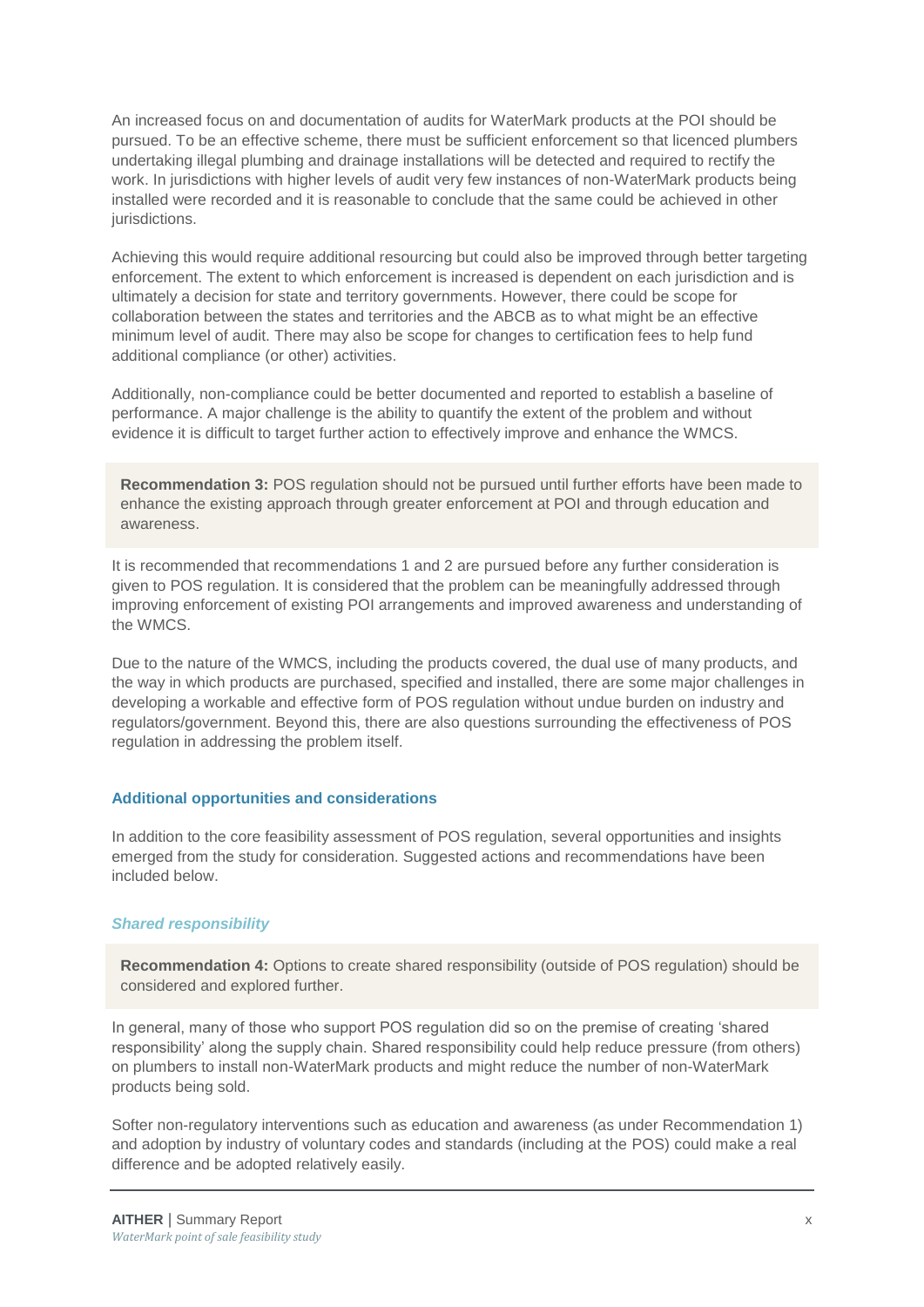Creating supply chain responsibility (and accountability) through making it an offence to knowingly or recklessly supply or specify non-WaterMark products for a plumbing and drainage installation could also be a reasonable and lower cost solution (compared to POS regulation). This warrants further consideration.

### *Monitor and observe the QBCC Act amendments*

**Recommendation 5:** Monitor and learn from the implementation of the QBCC Act in Queensland, including the response by industry and any information or data on changes in compliance*.* 

In late 2017, the Queensland Government amended the *Queensland Building and Construction Commission Act (QBCC Act)* through the *Building and Construction Legislation (Non-Conforming Building Products ─ Chain of Responsibility and other matters) Amendment Act 2017*.

A key change was to establish a chain of responsibility across the supply chain for the supply of building products (including plumbing products). While it is too early to tell exactly how this will be implemented and what the response will be, there may be lessons or approaches from the experience which could be adopted and applied nationally. This could include providing insights on possible models for creating shared responsibility across the supply chain.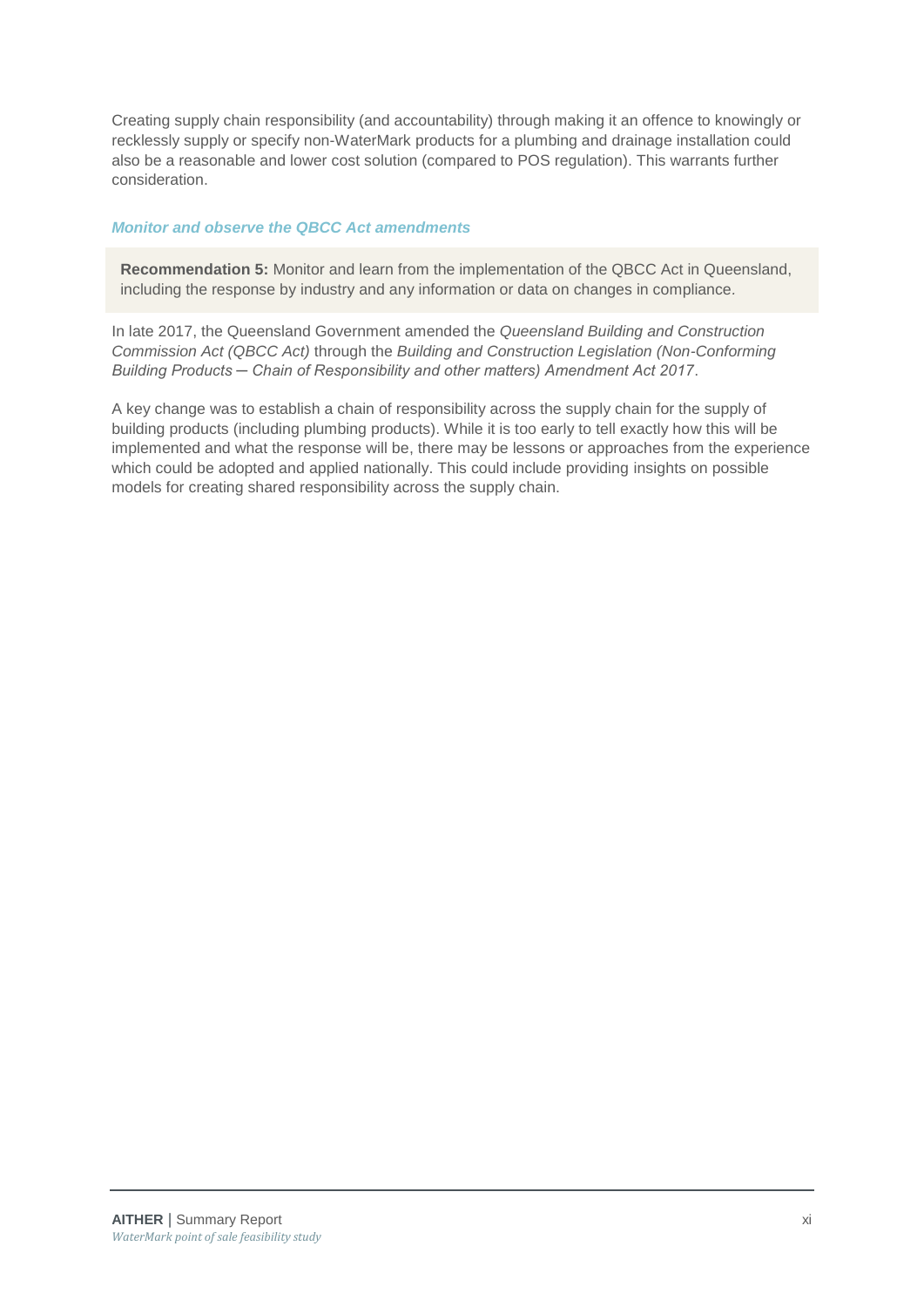### <span id="page-13-1"></span><span id="page-13-0"></span>**1.1. Overview**

The Australian Building Codes Board (ABCB) undertook a review of the WaterMark Certification Scheme (WMCS) in 2014. From that review process, it was found that there was interest from stakeholders around improving the efficacy of the scheme. This included the potential enforcement of the WMCS at the point of sale (POS), as opposed to the current system that occurs at the point of installation (POI).

As a result, Aither was engaged by ABCB to investigate the feasibility of, and possible options for POS regulation under the WMCS. The primary focus of the study was on the feasibility of POS regulation of the WMCS as a means of improving compliance with the *Plumbing Code of Australia* (PCA). In testing feasibility, possible options to maintain the current approach (with some improvements) and options for implementing POS were compared and analysed.

The primary intent of the study was to inform the ABCB and government stakeholders. This public report summarises the feasibility study process, and includes the findings and recommendations as made to the ABCB.

### <span id="page-13-2"></span>**1.2. Purpose and scope**

The core purpose of the study was to investigate the feasibility of POS regulation for the WMCS. The project scope was to:

- consider the nature and extent of 'the problem'
- assess the feasibility of options for POS, including with regard to the likely effectiveness, complexity, resources, timing, and costs and benefits of different models or options for POS.

Options for retaining and enhancing current POI were also assessed. To this end the potential 'desirability' of different options was considered to some extent (by virtue of the criteria used to analyse different options).

In covering this scope, the following specific set of feasibility issues (as well as other issues) were also to be considered:

- enforcement by state and territory regulators
- potential regulatory duplication
- mechanism for the continued sale of non-WaterMark products
- different approaches for medium and high-risk products
- potential for online sales to bypass POS controls
- strategies for engaging with suppliers
- possible role for ABCB.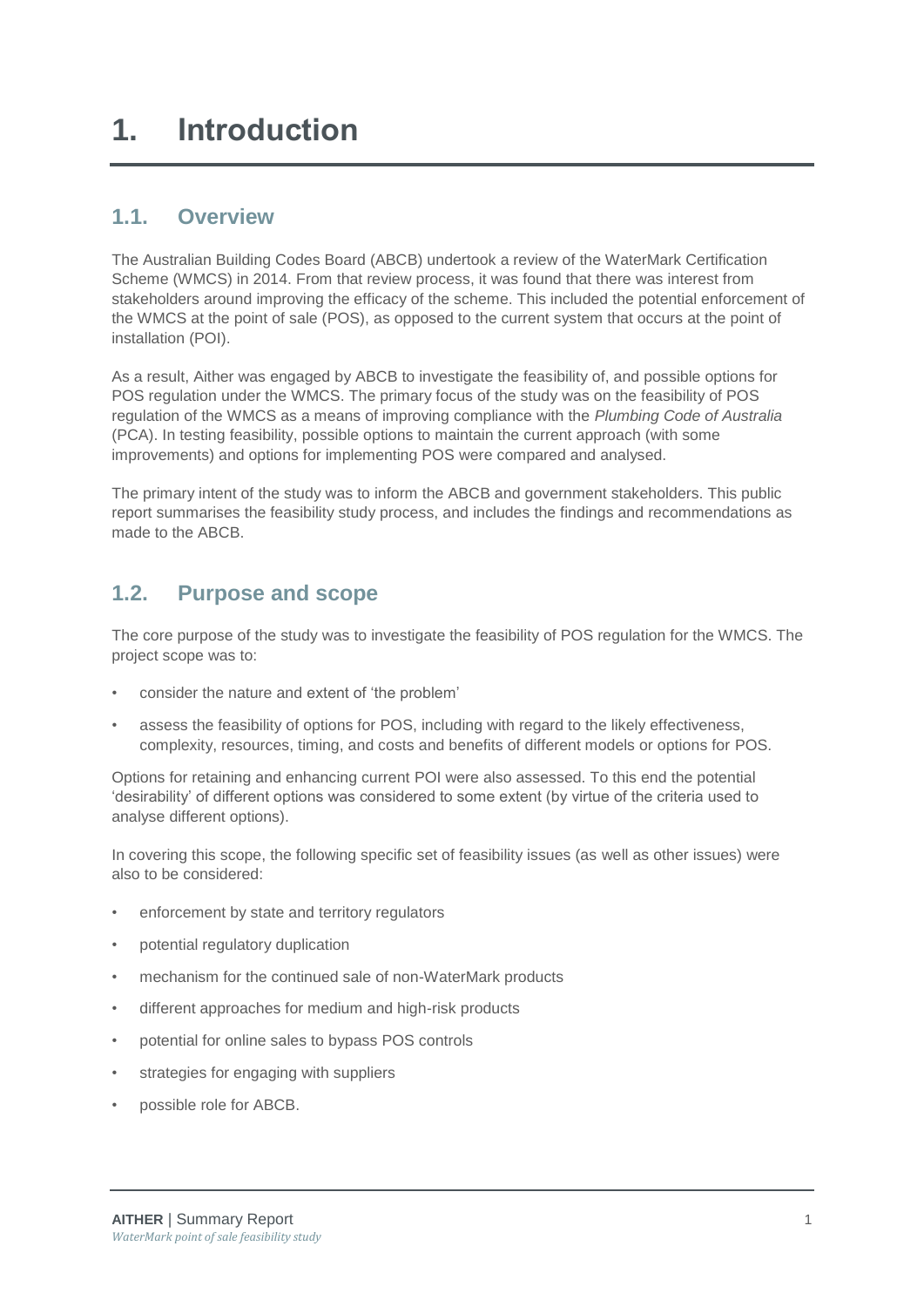It was not within the scope (nor was it the purpose of this study) to review the WMCS as a whole, and scheme elements such as certification standards and processes were not considered. The focus is on the feasibility and desirability of POS regulation under the wider WMCS framework.

### <span id="page-14-0"></span>**1.3. Method and stakeholder engagement**

Aither's assessment was informed by an overarching framework to guide the overall feasibility study. Assessment criteria were also developed to assess the feasibility and merits of specific options, and the analysis of different options and characterisation of the problem was heavily informed by extensive stakeholder engagement.

Each of these elements is discussed below.

### **1.3.1. Framework for assessment**

The framework for assessment is based on two main elements:

- Defining the problem, and possible POS options for addressing it, including:
	- Identifying and articulating the problem, and separating it from, trends and drivers, and underlying root causes, or other issues
	- Determining the potential options for POS and how it might address the problem or its underlying causes, versus other issues
	- Identifying potential alternative solutions to address the problem or its causes
- Considering the feasibility of POS and determining the relative merits of different options, including:
	- Addressing the various feasibility considerations outlined in the ABCB discussion paper
	- Assessing the relative merits of each of the possible options against criteria (see below)
	- Identifying alternative approaches that could be considered

### <span id="page-14-1"></span>**1.3.2. Assessment criteria for specific options**

Each option has been explicitly assessed against several assessment criteria in order to consider the feasibility and merits of each option. The assessment criteria applied were:

- 1. Ability to address the problem:
- The specific problem with, or for, the WMCS is explored in Section 3. Assessment against this criterion considers whether (or to what extent) the option is likely to address the problem.
- 2. Simplicity and practicability to operate:
- This criterion considers whether the option would be relatively straightforward or otherwise feasible to operate in an ongoing sense, including ongoing resourcing, and potential complexity of governance arrangements.
- 3. National consistency and coverage:
- This criterion considers if the option is able and likely to be applied in a nationally consistent manner, including whether it would have the necessary support of different levels of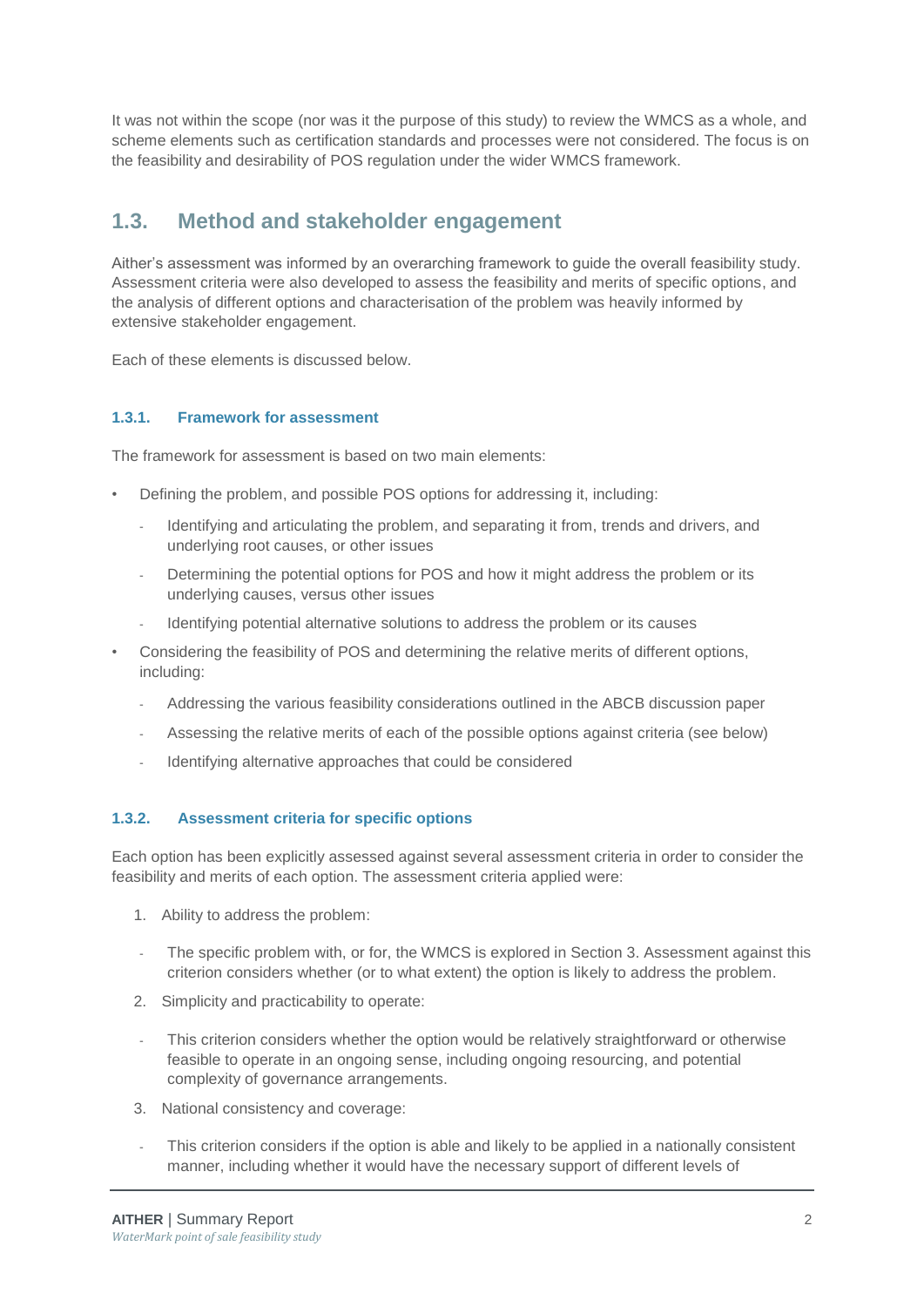government, and whether it would require new legislation the practicalities of different legislative models (e.g. through Commonwealth legislation, adoption of model legislation or other means, e.g. merging with the Water Efficiency Labelling and Standards (WELS) scheme).

- 4. Competition:
- This criterion considers what impact the option would have on competition, including whether it would unduly or unfairly impact different types of entities in the supply chain, or would uniformly and consistently apply to all.
- 5. Implementation considerations:
- This criterion considers matters such as the upfront costs and resources likely required to design and implement the option (whether for those administering it, or required to comply with it), as well as potential or likely timeframes.
- 6. Equity concerns:
- This criterion considers what implications the option would have for equity  $-$  for example, would it place the burden of responsibility for WMCS compliance relatively more, or less on different actors or entities involved in the plumbing and plumbing product sectors.

### *Assessment limitations*

Aither's report has relied on publicly available information, submissions to the discussion paper and extensive stakeholder consultation. The report is not a regulatory impact statement and has not included detailed economic analysis of options or solutions. This would need to be undertaken and considered if further actions are to be undertaken to pursue POS regulation.

### **1.3.3. Stakeholder consultation**

The study included a significant public engagement process to characterise the problem, and to identify and analyse options. This consisted of a call for submissions, and face to face consultations with a broad set of sector stakeholders.

Public submissions were invited in response to ABCB's *Feasibility of point of sale regulation for the WaterMark certification scheme* discussion paper. Through this process over 40 submissions were received from across the country from industry and government.

Stakeholder consultations were conducted in Melbourne, Canberra, Sydney, Perth and Brisbane and included conversations with industry representative bodies for plumbing and building practitioners, manufacturers and suppliers, as well as state and territory government representatives from Victoria, Northern Territory, Australian Capital Territory, New South Wales, South Australia, Queensland and Western Australia, and the Commonwealth Government. 1

The WELS scheme administrator was also involved in the consultation process.

A full list of stakeholders consulted is included in Appendix A.

-

Stakeholder consultation invites were extended to all state and territory governments.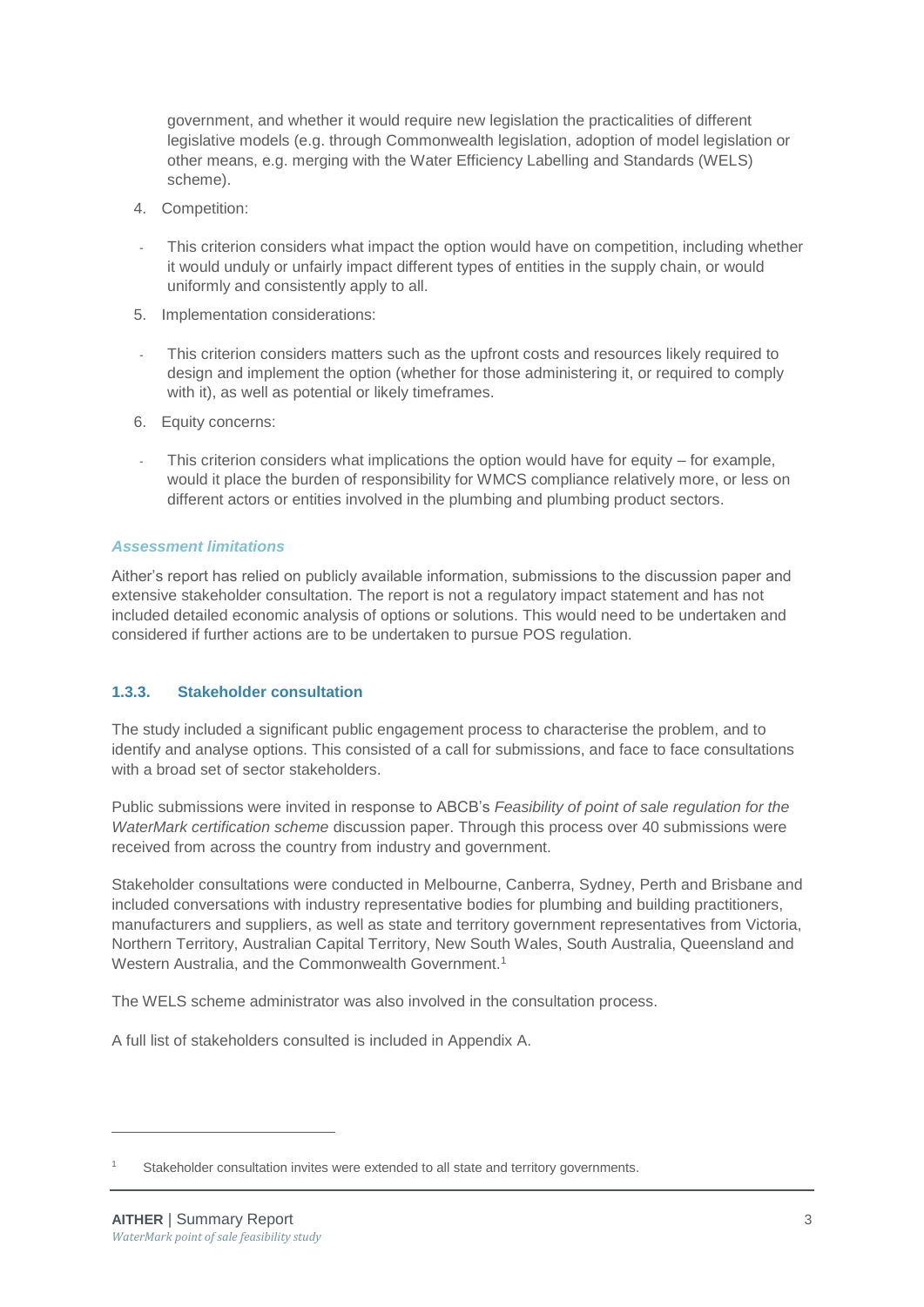### <span id="page-16-1"></span><span id="page-16-0"></span>**2.1. Background**

This section outlines the development and current structure of the WMCS with a focus on regulation and enforcement (as it relates to this study).

### <span id="page-16-2"></span>**2.1.1. WMCS overview**

Launched in 2005 by the National Plumbing Regulators Forum, the WMCS is in place to ensure that plumbing and drainage products used in Australia do not pose a health and safety risk to communities and to the environment.

The ABCB became responsible for the WMCS in February 2013. Following a review of the WMCS in 2014, the ABCB began implementation of an improved WMCS in August 2017. As part of these improvements, the objectives and scope of the WMCS were adjusted to align more closely with the mission and objectives of the ABCB and the goals of the PCA.

The current objectives of the WMCS are:

*a) to provide a process to authorise materials and products to enable their use in plumbing and drainage installations in or around buildings; and* 

*b) to ensure that plumbing and drainage materials and products are fit for the purpose for which they are intended and that their use in a plumbing and drainage installation throughout its serviceable life is suitable and does not create significant risks or any likely outcome of:* 

*i) personal illness, loss, injury or death;* 

*ii) on-site environmental degradation;* 

*iii) contamination of the water resource;* 

*iv) adverse impact on infrastructure (private and public);* 

*v) contamination of water supplies from the point of connection to the points of discharge; and* 

*vi) wastage of resources (waste and energy).*

The WMCS is referenced in Section A2.1 of the 2016 PCA, which is part of the broader *National Construction Code* (NCC). The NCC is maintained by the ABCB and takes effect through state and territory legislation.

Most plumbing and drainage products that are intended for use in, or connected to, a building require certification under the WMCS. A list of products that require certification can be found in the WMCS Schedule of Products (WMSP), which is publicly available on ABCB's [website.](https://www.abcb.gov.au/Resources/Publications/Certification/Schedule-of-Products)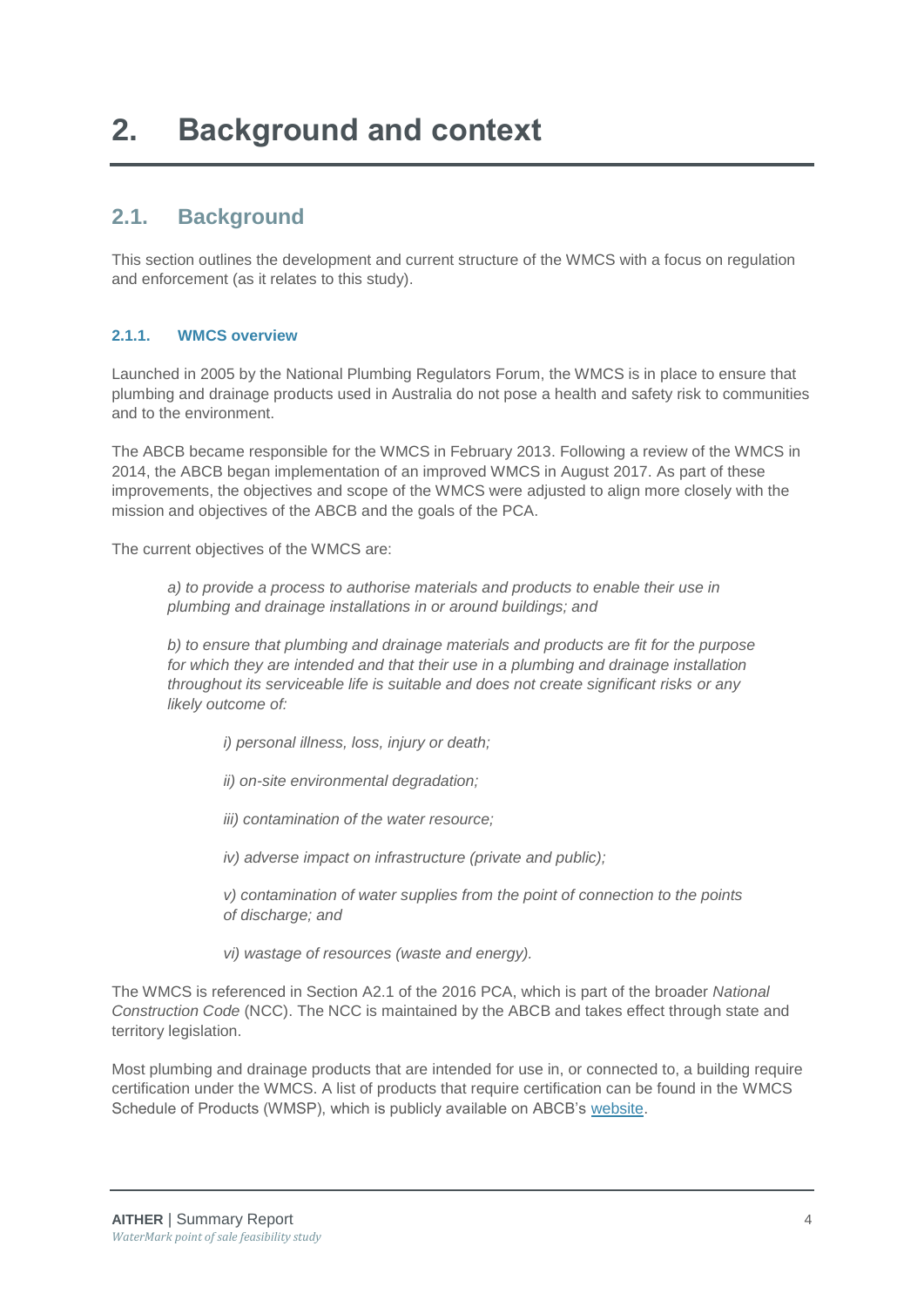### **2.1.2. Regulation and enforcement**

Plumbing practitioners, as a condition of their licencing, are required to use WaterMark products in plumbing and draining installations (as defined under respective state and territory legislation) when that product type is listed on the WMSP. Manufacturers and sellers of plumbing products have no specific obligations to only make or only sell WaterMark products, and non-WaterMark products can be legitimately made, sold and used outside of plumbing and drainage installations. 2

Enforcement is undertaken at the POI by state and territory Plumbing Administrations by checking that plumbing and drainage installations are compliant (i.e. that WaterMark products are being used where they are required). The ABCB does not undertake enforcement and relies on states and territories to enforce the scheme – levels of audit vary by jurisdiction.

### **2.1.3. Roles and responsibilities**

A brief summary of the roles and responsibilities of stakeholders as they relate to the WMCS is included below.

• **Development and administration:** The ABCB and its office is responsible for the development and administration of the NCC (and under it, the WMCS) at the national level.

The ABCB reports to the Building Ministers' Forum (BMF), which is a ministerial-level body made up of Commonwealth, state and territory ministers responsible for building and plumbing policy. Under the ABCB inter-governmental agreement, the BMF is responsible for overseeing the ABCB.

• **Certification:** WaterMark Certification Assessment Bodies (WMCABs), accredited by the joint Accreditation System of Australia and New Zealand (JAS-ANZ), evaluate and certify WaterMark products. WMCABs are responsible for both the certification of WaterMark products and ongoing auditing of WaterMark Licence holders.

While under no obligation to apply for WaterMark certification of their products, manufacturers are responsible for applying for certification if they wish to have their product WaterMark certified.

**Enforcement:** State and territory Plumbing Administrations are responsible for enforcing the use of WaterMark certified products at POI.

### <span id="page-17-0"></span>**2.1.4. Interaction between the WMCS and the WELS scheme**

Some plumbing and drainage products that are covered under the WMCS are also covered by the WELS scheme. Despite this overlap, the WELS scheme and the WMCS have very different objectives and it is important to differentiate between the two and to understand the interactions between them.

The WELS scheme objectives are to conserve water supplies by reducing consumption, through providing information to consumers about the water efficiency of products and by promoting the adoption of water efficient products and technologies.

The WELS scheme is established under national legislation (*Commonwealth Water Efficiency Labelling and Standards Act 2005*) and is supported by uniform state and territory legislation. The WELS Regulator administers the WELS scheme and monitors and enforces compliance with the

-

<sup>2</sup> Where a manufacturer seeks WaterMark certification there are stringent processes for obtaining and maintaining certification – this process has not been explicitly considered in this study.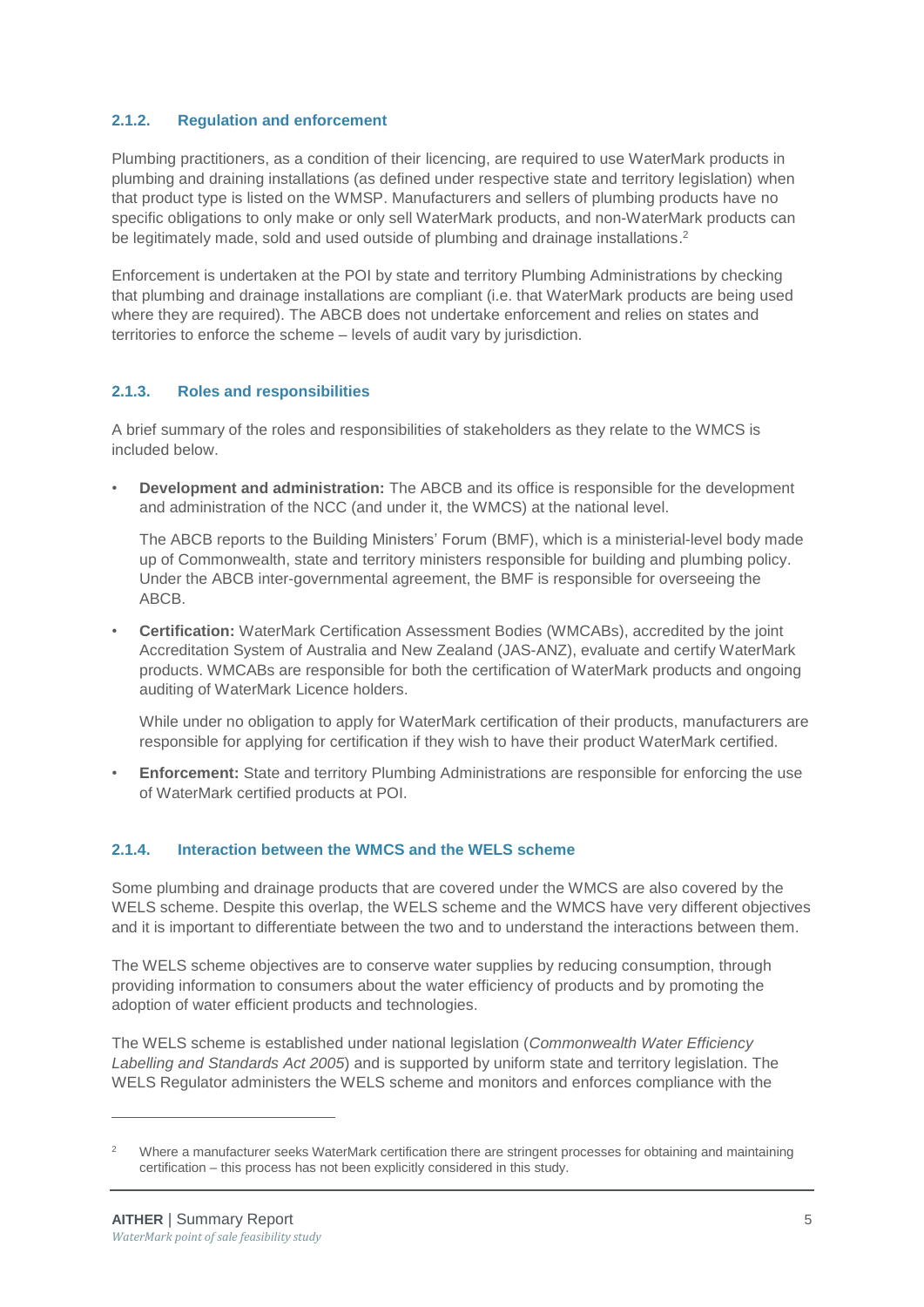scheme. The WELS scheme is enforced at the POS where mandatory WELS labelling must be displayed in accordance with the WELS scheme requirements.

In 2014 a report on the linkages between and potential integration of the WELS scheme and the WMCS was undertaken. It found that the objectives of the WELS scheme and the WMCS are 'compatible, but…not interchangeable' and at best, the schemes can support each other to a limited extent (GWA 2014, p. 48).

Importantly, WaterMark certification is a *prerequisite* for certain plumbing products regulated under the WELS scheme. This means that where a product is specified under the WMCS and the WELS scheme, the product must first obtain WaterMark certification before WELS scheme certification can be granted. As the WELS scheme is mandatory and enforced at POS, plumbing products covered by both the WMCS and the WELS scheme are already subject to POS regulation (through the WELS scheme).<sup>3</sup>

The WELS scheme covers only a limited group of products that are also covered by the WMCS. Products covered by both the WMCS and the WELS scheme include showers, toilet and urinal equipment, tap equipment and flow controller products. The products covered by both schemes account for a fairly small proportion (by number of products listed) of products listed on the WMSP (a full list of WMSP product types is publicly available on the ABCB website).

However, it is worth noting that products which are covered by both WELS scheme and the WMCS are typically 'front-of-wall'<sup>4</sup> products that may be more prone to purchase by consumers or builders (and therefore supplied by a third party to plumbers, or potentially installed without a licenced plumber).

The following figure illustrates how the WELS scheme operates, and how it invokes a requirement for WaterMark certification, thereby providing *de facto* POS coverage for some WaterMark products (i.e. WaterMark products that also require WELS certification).

 $\overline{a}$ 

<sup>3</sup> In this report, this impact is sometimes described as *de facto* POS regulation for WMCS. It should be noted however that, while a product will not be registered for WELS unless it has WaterMark certification, the WELS Scheme does not have legal responsibility or authority to enforce WMCS. Further, the WELS regulator makes compliance decisions and acts based on its legal framework and the objectives of its Act, not those of WMCS.

<sup>4</sup> Front-of-wall products is a general description for the parts of plumbing and drainage installations that are visible within the home (i.e. on the front of the wall not behind). They include for example taps, showerheads, toilets etc. that are visible within the building.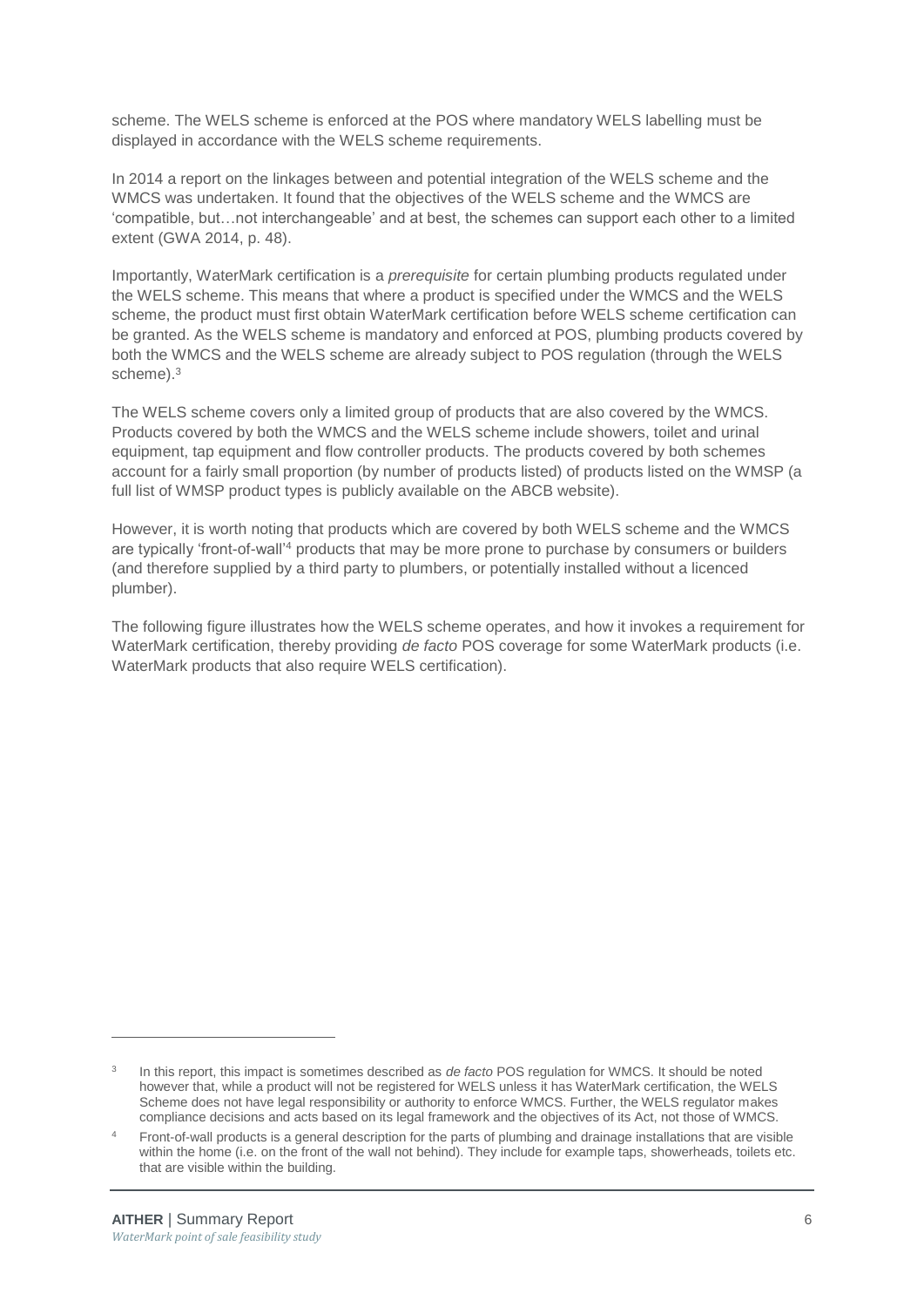

Source: Aither

### <span id="page-19-0"></span>**Figure 1 WELS scheme registration process**

### **2.2. Context**

This section provides context on the current and emerging trends within the plumbing and broader construction industry as they relate to the WMCS.

### **2.2.1. Emerging trends and drivers for change in for the WMCS**

Major changes including offshore manufacturing, online sales, direct imports, and new and integrated products (e.g. 'prefabricated modules [or pods] for showers, bathrooms, kitchens and laundries') have altered the plumbing product supply chain. More products are more readily available to a range of potential purchasers, and the traditional model of plumbers purchasing plumbing products from a plumbing / trade outlet is not as prevalent. For example, consumers may be purchasing products from hardware outlets or online, or builders and plumbers may be using direct imports.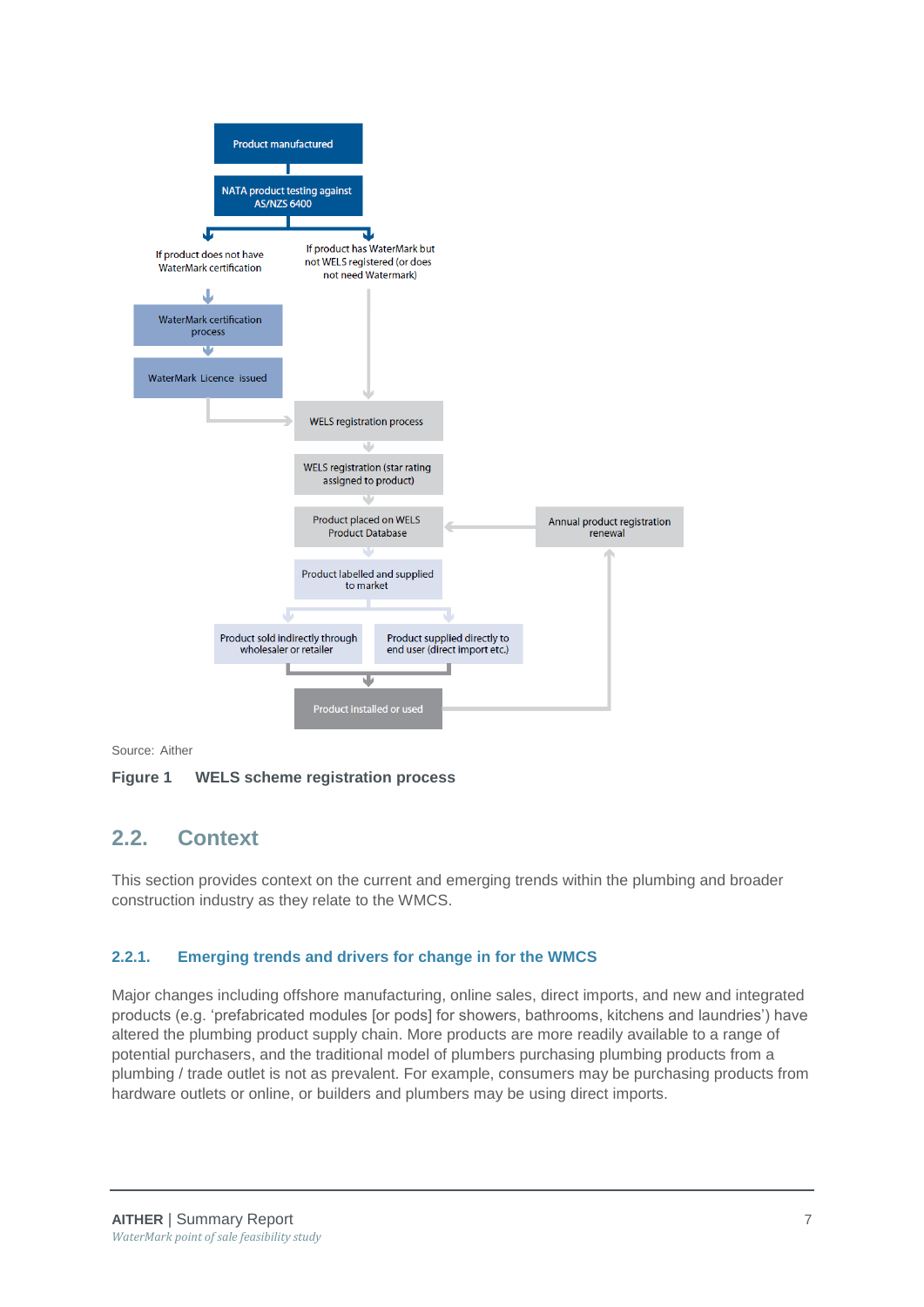A potential implication of this is that more products are being purchased by consumers and other building practitioners who may not be aware of WMCS requirements. Likewise, different retailers (including online) may not be aware of the WMCS.

Additionally, an increase in do-it-yourself (DIY) household renovations and alterations has been cited as a potential breakdown in the WMCS (i.e. homeowners or unqualified providers installing plumbing products that may not be WaterMark certified). Also, service-for-hire websites such as 'Airtasker' were cited as a potential source of uninformed (and unqualified) providers installing non-WaterMark products.

It is difficult to quantify the magnitude of these changes and their impacts on the WMCS – however it is reasonable to conclude that the WMCS is operating in an evolving environment that challenges existing regulatory awareness and controls. Further information on this is included in Section [3.2.](#page-22-2)

Recent examples of plumbing / water related issues include lead in the water at Perth Children's hospital, and water contamination at the Royal Adelaide Hospital. While these are not necessarily examples of WaterMark failures, or issues that would have been avoided through POS regulation, each case study helps to highlight the public interest in these matters, and risks of substandard plumbing and drainage installations. Further information on these case studies has been included later in this report.

### **2.2.2. Broader building industry and conformity trends**

The building and construction industry is a major economic driver in Australia. In 2015-16, it was the third largest industry in the country and produced around 8 percent of Australia's Gross Domestic Product (DIIS 2016). Similar to plumbing products (and other market sectors) globalisation and online sales have changed the way products are produced, bought and sold. Also similar to plumbing, there have been linkages drawn between an evolving supply chain and non-conforming building products.

Over recent years a number of high-profile incidents have shined a spotlight on potential issues with building product conformity – this includes the Lacrosse apartment building fire in Melbourne, and Grenfell Tower fire in London which were both exacerbated by cladding materials used on the buildings. Additionally, industry has been a proponent of improving building product conformity with the Australian Industry Group releasing the 2013 report *The quest for a level playing field – the nonconforming building products dilemma*. Stemming from this and other related efforts, in June 2015 the Senate referred the matter of non-conforming building products to the Economics Reference Committee for inquiry. The inquiry is ongoing with the final report date extended to November 2018. The first interim report Safety – 'not a matter of good luck' released May 2014 noted that:

### *Clearly there has been a serious breakdown in the regulation and oversight of both non-conforming and non-compliant building products, which requires determined action. (p. 18).*

At the same time, the BMF appointed two independent experts, Professor Shergold AC and Ms Bronwyn Weir to undertake an external assessment of the compliance and enforcement systems for the building and construction industry across Australia. The work was commissioned in June 2017 and was presented to the BMF on 27 April 2018.

A summary of the key recommendations and findings relevant to this scope of work is included in the Box below. The key points have been considered and reflected in this report where relevant – noting *Building Confidence* (2018) was released following completion of consultation and initial drafting of this report.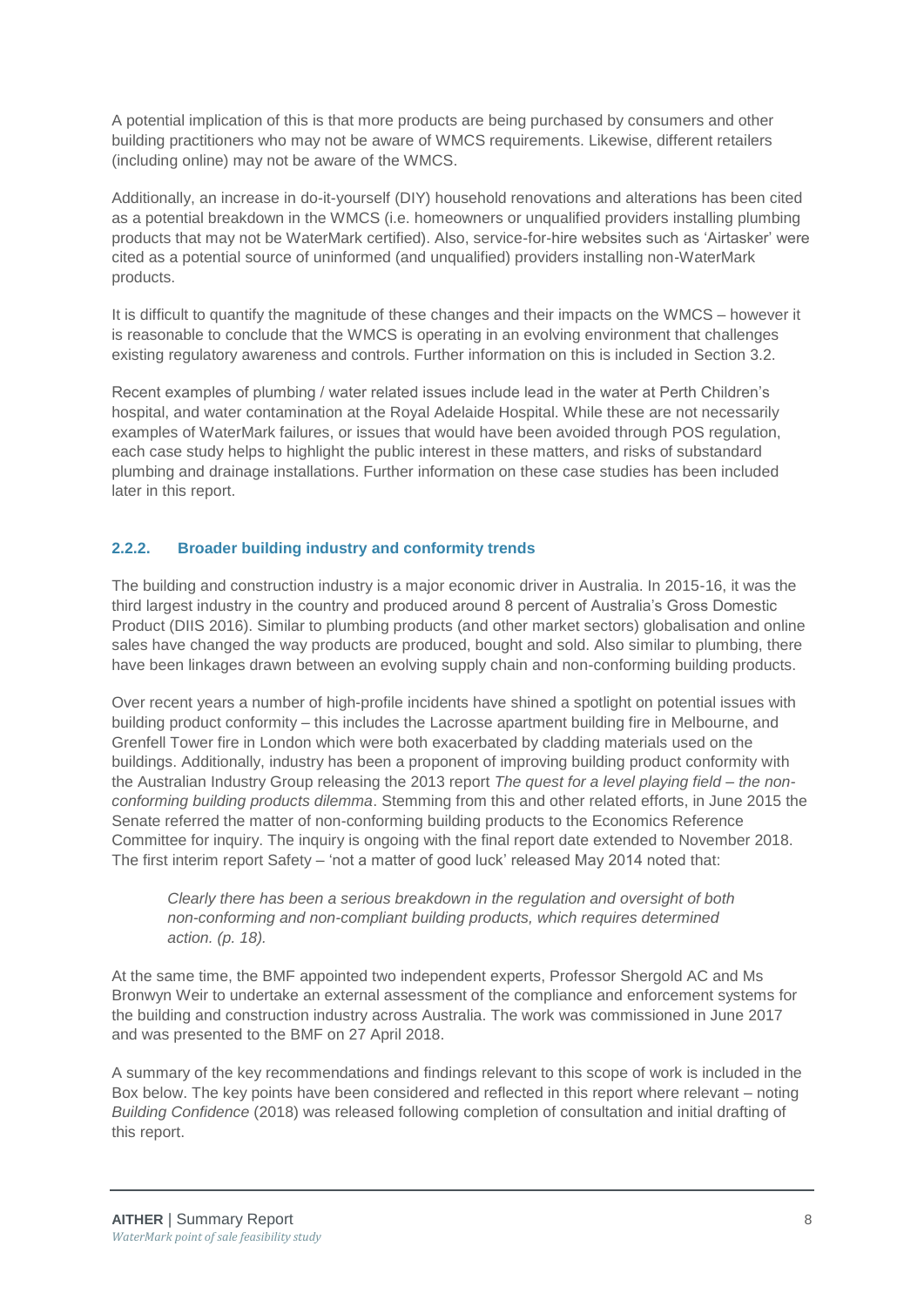### **Box 1: Key points from** *Building Confidence* **(2018)**

With respect to the NCC (and within it the PCA and the WMCS), the report notes the following:

*The NCC is one of the most important initiatives of the Council of Australian Governments (COAG). Many have described it as world-class. It sets minimum requirements for the design, construction and performance of buildings throughout Australia. It incorporates on-site construction standards in a systematic way. It is intended to enable all those involved in building and its regulation to understand the minimum requirements for health, safety and amenity in buildings.* (Shergold and Weir 2018; p. 9).

The report cross references the scope of this study of POS feasibility, and states the following with respect to POS regulation for the WMCS:

*The regulation of supply chains has merit. However, the resourcing required for regulatory oversight is significant and should not detract from core regulatory activities of building regulators.*  (Shergold and Weir 2018; p. 37).

The report also touches on the importance of education and awareness to support regulation, and that clear, visible and accountable compliance regimes are critical to an effective scheme:

*'It is apparent to us that deriving the maximum benefit from a performance-based approach to building regulation depends on two fundamental requirements. First, there needs to be a high level of awareness and understanding across the building and construction industry of how compliance can be achieved by incorporating the performance requirements within the design process. Second, there needs to be strong public trust that the performance requirements are being met and, in particular, that health and safety is assured. At present, as this report elaborates, neither of these requirements are being fully met.* 

*Without clear, visible and accountable compliance procedures, public confidence in the ability of governments to oversee a performance-based building and construction industry will be eroded. People need to be persuaded that the NCC is being administered to a high standard.'* (Shergold and Weir 2018, p. 9).

The following recommendations are of relevance to this study:

- **Recommendations 1 to 4, and 13** focus on the role of registration and training of practitioners (including for example hydraulic engineers) and placing further responsibility on them in ensuring compliance.
- **Recommendations 5 to 7** relate to the roles and responsibilities of regulators with particular respect to commercial buildings and a need to increase and improve regulatory oversight.
- **Recommendations 18 to 19** relate to improved on-site inspection regimes for domestic and commercial buildings, however plumbing and drainage installations are not specifically mentioned in this context.

Evidently, the issue of non-conforming building products is in the public spotlight. The extent to which non-conforming building products are being used is difficult to quantify as evidence is often anecdotal, making it hard to scale the problem and potential net impacts. While high profile examples (such as the Lacrosse apartment fire) highlight the potential consequences of product misuse, there appears to be an ongoing challenge in robustly quantifying the extent of the issue and associated risks. This has also been observed in previous reviews of the WMCS.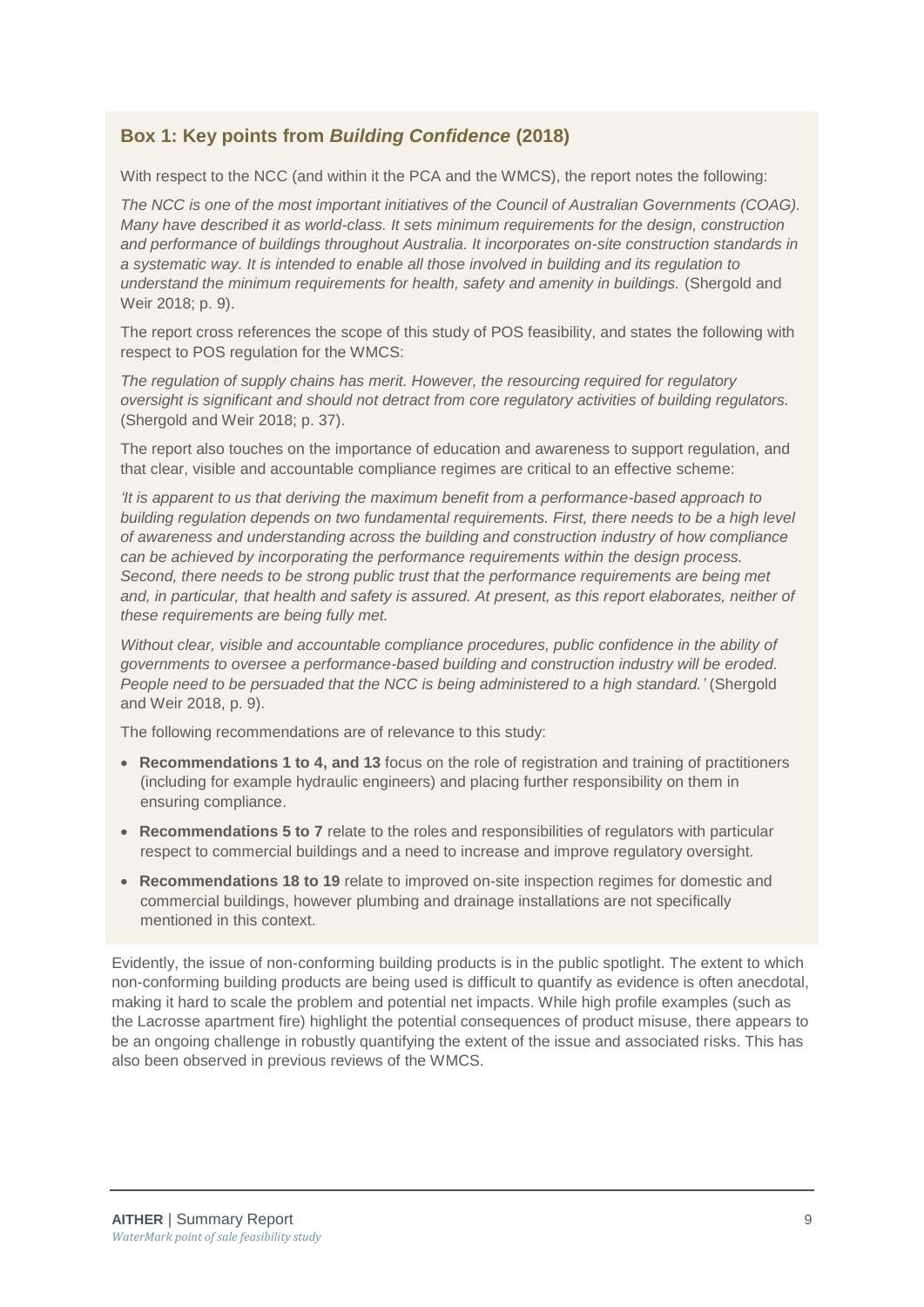### <span id="page-22-1"></span><span id="page-22-0"></span>**3.1. Overview**

In order to evaluate the feasibility of POS regulation, it is necessary to understand the problem(s) which POS regulation is seeking to address. As has been noted in the ABCB discussion paper, there have been some stakeholders who have expressed support for POS regulation, but less clarity about the specific problem(s) it will address and how.

Our approach to better defining the problem has been to separate out different elements of the potential problem. For example, we seek to clarify a specific problem for the WMCS, as distinct from what could be potentially many and various underlying or 'root' cause(s) of the problem. Similarly, this approach seeks to identify and separate out other issues that may be valid but may not necessarily be explicitly tied to the problem, or the central question at hand for this study (which is whether or not to pursue POS regulation).

This has involved:

- identifying trends or changes in relation to supply or installation of plumbing products recently and over the longer term – these may not actually be 'problems' but provide context for the problem and potential solutions
- identifying the specific problem(s) that may exist with the WMCS in the context of these changes – this represents an attempt to clarify, and clearly articulate, the specific problem with or for the WMCS as it currently operates.
- identifying the outcomes (or consequences) that the problem is resulting in (or may result in),  $$ which in part helps to confirm that the problem is or could be material
- identifying and describing the underlying or root causes of the problem(s) which helps to separate out a potentially broad range of contributing factors from the problem itself, and assist in determining if and what changes (such as implementing POS) might be most effective in addressing the problem.

A key objective of considering the problem in this way is to make sense of the broad range of 'issues' that may have been identified as part of this study or other reviews or processes, and how POS may (or may not) be feasible.

As a brief note, in reviewing the submissions and throughout consultations, there was strong support for the WMCS amongst stakeholders. It is viewed as fundamental to maintaining public health and safety in the plumbing sector. It was implicit in consultations and submissions that addressing the problem and issues identified would be better achieved through retaining the WMCS (not removing or replacing it).

### <span id="page-22-2"></span>**3.2. Trends and changes**

There have been a range of trends and changes in the plumbing sector over recent decades. This includes the way plumbing and related products are supplied and installed, as well as how plumbing work is checked or verified. Some of the key changes or developments observed and discussed in consultations, include: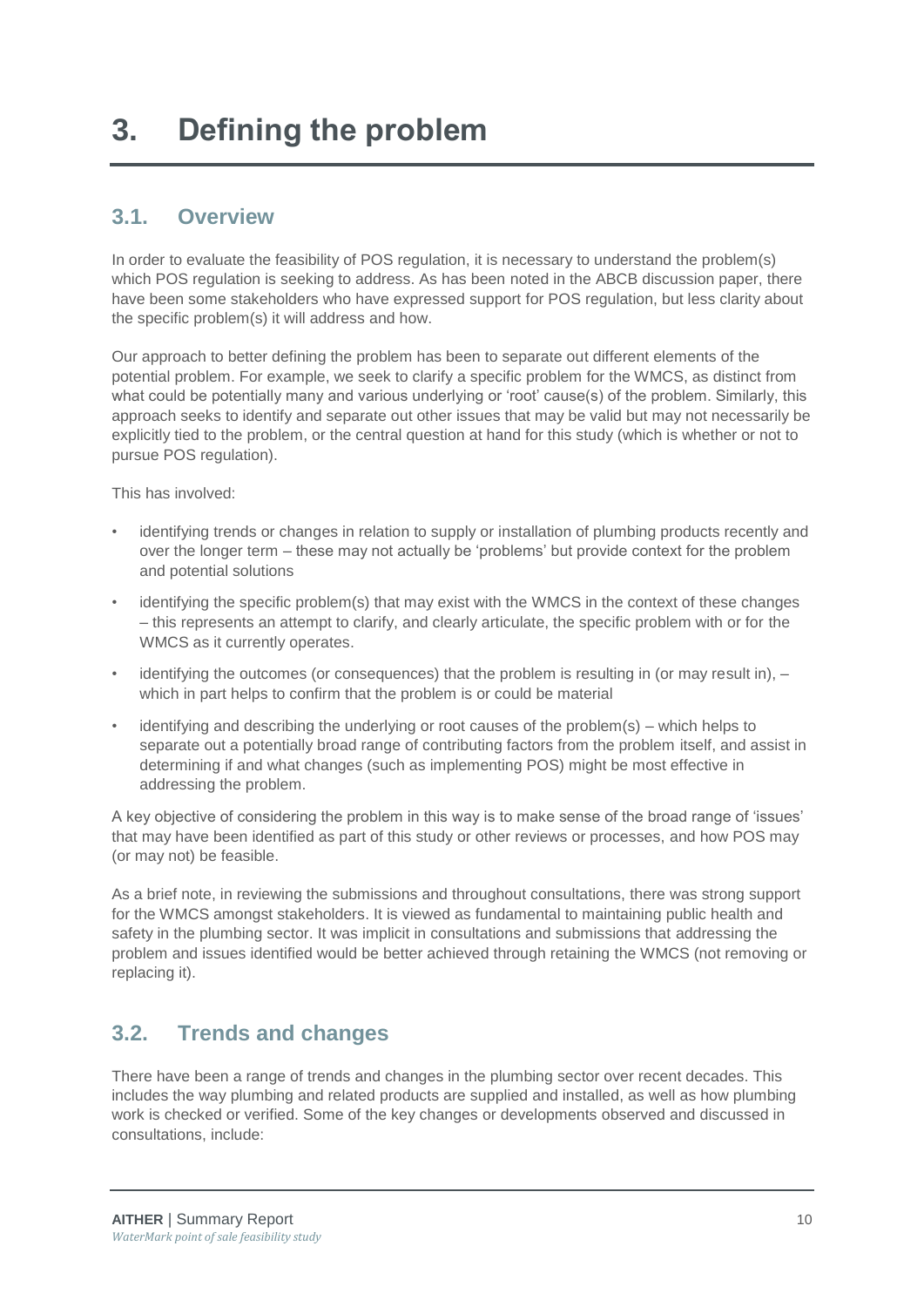- more consumer direct/end user purchasing, including direct imports or orders straight from manufacturers
- increased online sales from a range of websites (including domestically or from overseas), by end users but also others in the supply chain or amongst developers and installers, which has changed the way in which products are sourced
- more large developments, and the changing nature of developments including an increasing shift to high and medium density development
- evolution in products and technology has created a wider (and potentially more complex and confusing) range of products, with new and different plumbing products available
- increase in do-it-yourself mentality with respect to home improvements and growth in home renovations
- more overseas manufacturing and import of products
- more emphasis on installer responsibility (relative to what the case was several decades ago), and significantly less checking of installations by regulators or oversight bodies
- prevalence of 'informal' installations or 'cash jobs' which fall outside any potential checking regime (including services procured through online marketplaces).

There was a suggestion by several stakeholders that the operation of (or regulation associated with) the WMCS has not kept pace with or adapted to a rapidly evolving supply chain. The emergence of online sales, increased imports, and increased use of direct imports to work sites were all cited as examples. This amongst the other trends observed, suggests the environment in which the WMCS was established is different to what it is now.

The proportion of overseas manufacturers was estimated between 50 per cent and 75 per cent (based on estimates in the *Discussion Paper: Feasibility of Point of Sale Regulation for the WaterMark Certification Scheme*). Information on where different purchasers are buying products from is less clear however the general increase in home hardware stores, online sales and the ability to organise direct imports more readily are all signs of a changing marketplace.

### <span id="page-23-0"></span>**3.3. The problem and its consequences**

Based on our assessment of the Terms of Reference, discussion paper, submissions from stakeholders, and the consultation undertaken, our interpretation and characterisation of the **problem** for the WMCS, is that:

• non-WaterMark products are being (or are at heightened risk of being) installed and used in situations where a WaterMark certified product is required.

In other words, the core problem is that products that are not fit for purpose are being installed or used, or there is increased risk that this may occur. The extent to which this is actually happening is difficult to verify given the available data and limited checking of WMCS compliance in plumbing and drainage installations that is undertaken.

The **consequences** of this problem include that:

- there is increased public health and safety risks
- the objectives of the WMCS are compromised and the scheme is less effective than it could be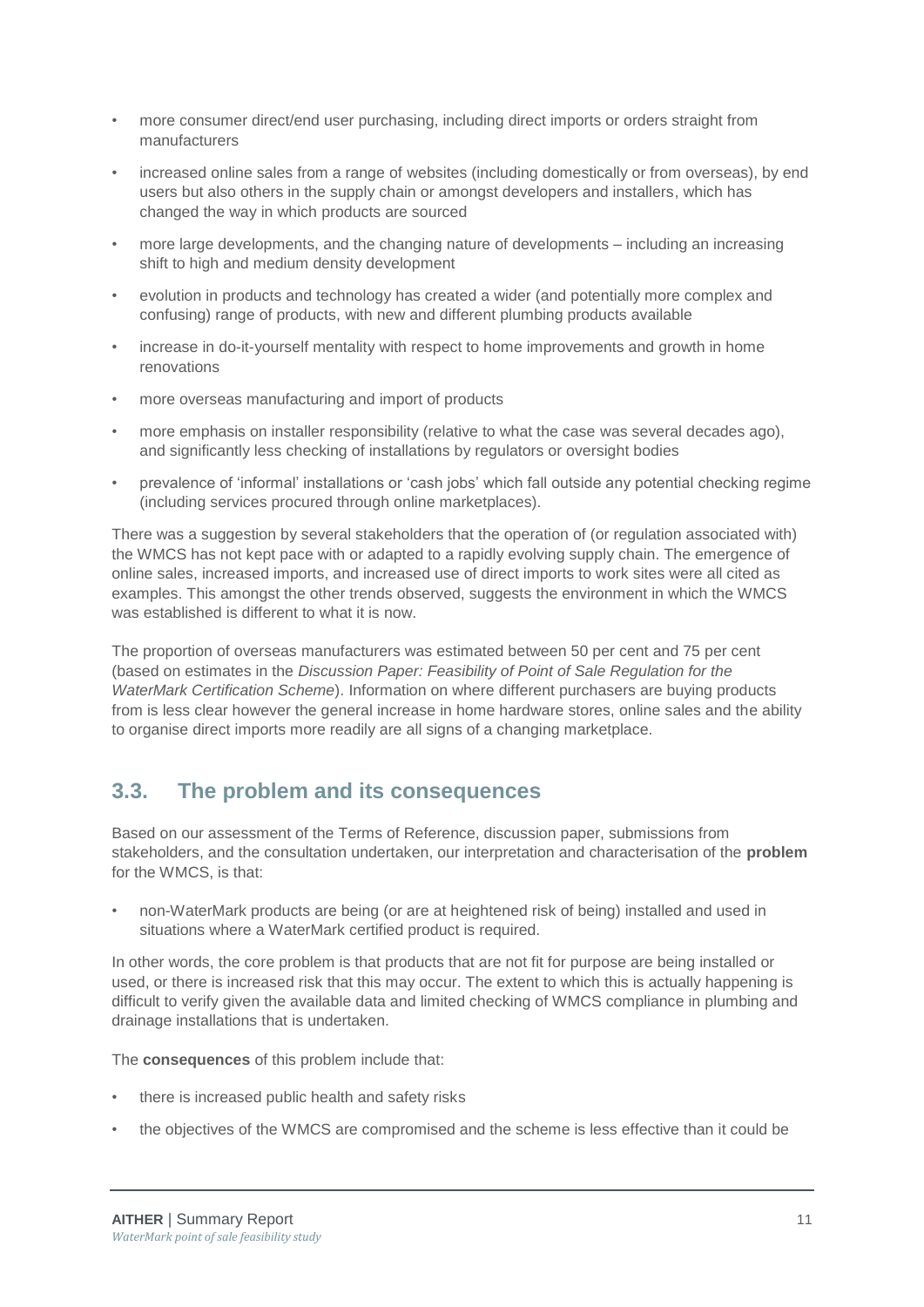• the consequences of non-compliance will generally not manifest themselves until long after installation with the result that there is a high cost of remediation (e.g. product removal and replacement), particularly for products that are 'behind the wall'. Additionally, as time passes, it becomes more difficult to recover those costs from the party responsible.

### <span id="page-24-0"></span>**3.4. Evidence of the extent of the problem**

### <span id="page-24-1"></span>**3.4.1. Evidence**

Gathering evidence on the extent of the problem is challenging. While there are large numbers of installations, there is often limited verification and checking that occurs (and consequently very limited data or information about checks undertaken or their results). Some checking that does occur may not be targeting WMCS compliance specifically (because it is targeting other risks or issues with plumbing and drainage installations).

As part of this study, state and territory regulators were asked for data and information regarding audit rates and the extent of non-compliant installations due to WMCS related issues. Audit and compliance rates attributable to specific jurisdictions have not been included in this report, however the range and trends with respect to auditing and compliance have been discussed in general terms.

The information provided suggested that, with one exception, audit rates are very low, or in some cases, audits of WaterMark products are not undertaken at all. Several jurisdictions provided information that indicated plumbing and drainage installation audit rates of between 0 and 5 per cent. In addition to this, many jurisdictions did not specifically audit for WMCS compliance when plumbing and drainage installation audits or checks were undertaken.

Information provided on compliance rates (i.e. pass/fail rates of audits) suggested that jurisdictions with low audit levels had higher incidences of failure (i.e. non-compliance) than those with higher audit rates. However, it is difficult to draw definitive conclusions from this due to very limited data and a small sample size. Furthermore, non-compliances were often for reasons other than WMCS issues, although many jurisdictions did not specifically report on WMCS compliance (as distinct from other compliance requirements).

In the event of WMCS non-compliance, the state or territory Plumbing Administrator has the power to revoke practitioner licences, or issue penalties, however it appeared that these sanctions were rarely– if ever – invoked and the usual course of action is to require the practitioner to rectify the installation.

Box 2 below includes a summary of examples of non-WaterMark products being installed or intended for installation – noting that in most cases this information was provided through consultations and cannot be strictly verified.

### **Box 2: Examples of WaterMark non-compliance**

Several examples were given where non-WaterMark products were either installed or specified for installation. Examples included:

- taps for installation in commercial developments as well as community housing projects and other developments that were not WaterMark certified
- toilets for installation in larger commercial developments
- purchases for domestic installation (e.g. a consumer purchases a tap and requests the services of a plumber to install it)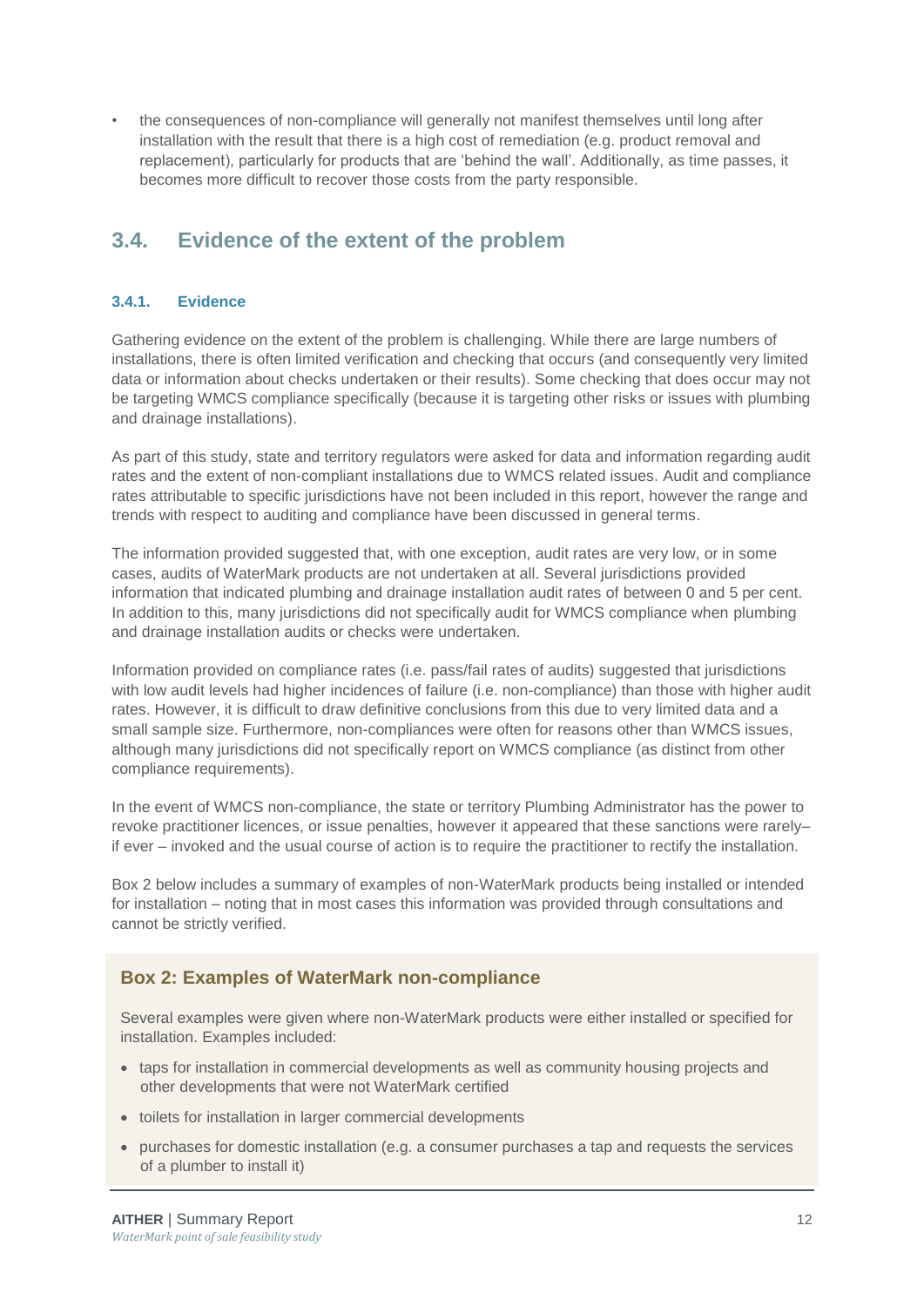- larger scale projects (such as large commercial buildings and precinct developments) where non-WaterMark products have been procured or selected by the developer / head contractor for installation.
- directly imported integrated pods which had in-built plumbing products that were not WaterMark certified
- spas with integrated tapware (retailed in Australia) where the tapware was not WaterMark certified
- the Perth Children's Hospital (see Box 3)

In addition to the examples above, there was strong agreement amongst many stakeholders that the most common examples of non-WaterMark products being installed were likely to be 'front of wall' products that were purchased or specified by someone other than the installer (e.g. a consumer, the designer, or the builder). Non-WaterMark tapware in particular was cited as most susceptible to being installed or specified for installation. Reasons for this included higher rates of consumer purchases and tendencies to purchase tapware online and from overseas (e.g. whether in pursuit of a cheaper alternative, or a 'premium' product not generally available domestically). It is worth noting that most of these 'front of wall' products (including tapware) require a WELS rating, and therefore must have a WaterMark to be sold (see discussion of interaction of the WELS scheme and WaterMark in Section [2.1.4\)](#page-17-0).

Many of the submissions from stakeholders (and discussions during consultation) acknowledged the lack of data available in this context (i.e. specific data on the extent of wrongful use of non-WaterMark products) but presented other arguments that may be relevant to establishing whether the problem exists. These included:

- The ability for price to act as a strong incentive  $-$  consumers and those involved in building design and construction (including developers) will rationally seek lower priced (non-WaterMark) products. Comparisons of like products with and without WaterMark certification show a clear price difference (sometime more than double the price for the WaterMark product).
- The prevalence of both WaterMark and non-WaterMark versions of the same type of product being available for sale where the product is highly likely to only be used in a plumbing and drainage installation.
- Those who are willing to take risks will do so given the limited levels of enforcement, low penalties, and ability to push or direct responsibility onto others – there is a general lack of incentive for compliance.
- There is no barrier to supplying or selling non-WaterMark certified products that are within the scope of the PCA.
- The general argument that absence of evidence is not evidence of absence given that rates of checking by state and territory regulators are limited, and that some checks do not cover WMCS issues, it was also suggested that there is no evidence that a problem does not exist.

The general theme of poor evidence to substantiate risks, acknowledgement of potentially major consequences from poor performing products, and consensus from stakeholders around maintaining some control and regulation of plumbing products to support community safety and health, have all been observed in preceding reviews of the WMCS (see Allens 2009, KPMG 2010 and the 2014 Review).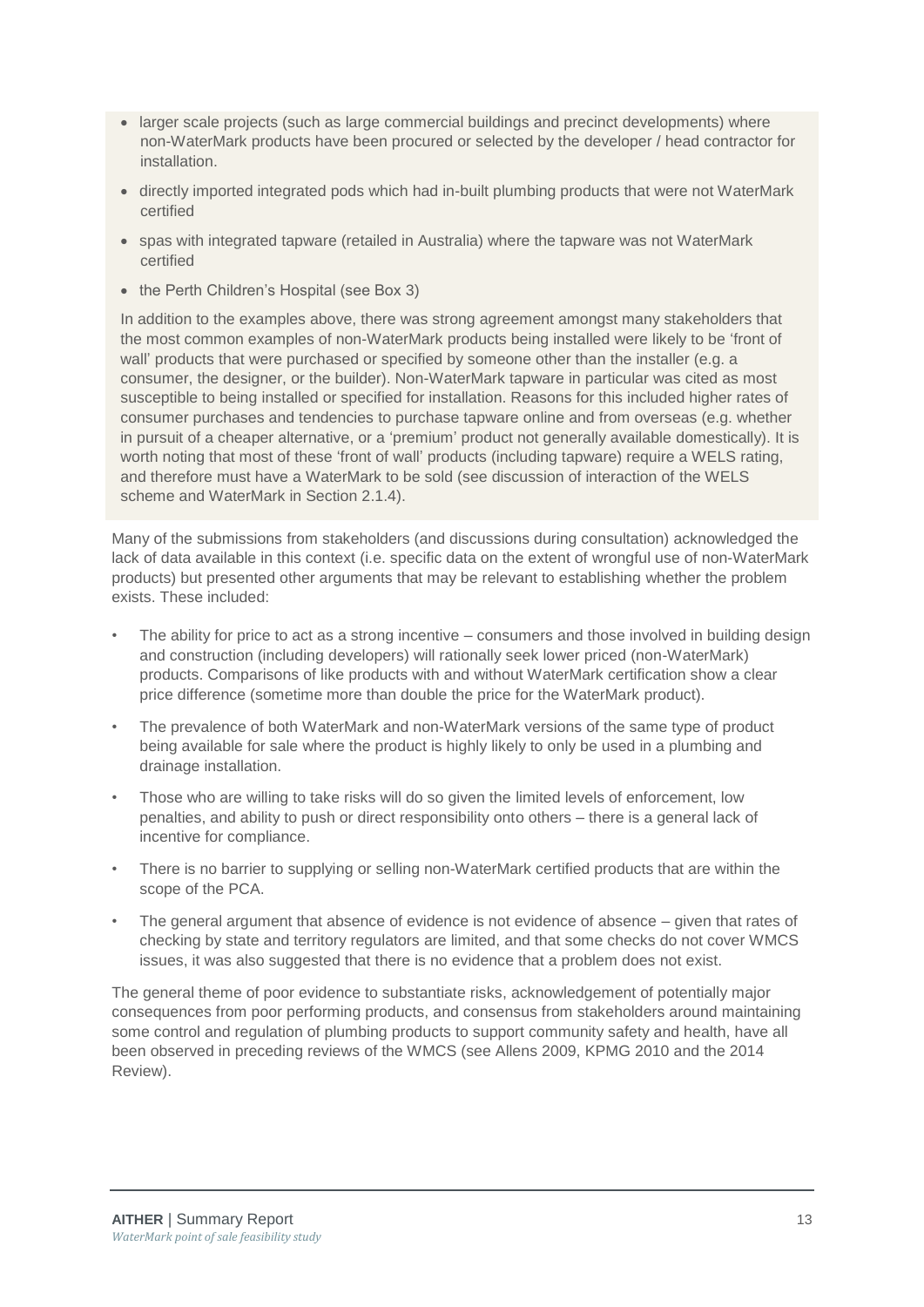### **3.4.2. Consequences of the problem in plumbing or related sectors**

The main examples of the consequences of non-compliance (i.e. non-WaterMark products being used where WaterMark products are required) highlighted through the course of this study include:

- costs in replacing non-compliant materials (including to building owners, building practitioners, plumbing practitioners etc.)
- public health and safety impacts (e.g. contaminated water)
- product failure resulting in consequential building damage and loss.

Stakeholder submissions indicated that these impacts could be significant. Costs of replacement can be in the millions of dollars, and the impacts of plumbing product failure can range from minor repairs and replacement, to adverse health and safety impacts (including death).

Examples where product failures or other issues associated with not fit for purpose products<sup>5</sup> being installed have had major consequences (from the plumbing sector, as well as the construction sector more broadly) include:

- 65 deaths in Hong Kong from severe acute respiratory syndrome (SARS) which was traced to Utraps that were not fit for purpose in Amoy Gardens which allowed the virus to spread through the building's residences (Hung 2003).
- Water contaminated with lead in the Perth Children's Hospital, where it appears that plumbing fixtures are in-part to blame for unacceptable water quality and, in conjunction with other factors, led to significant delays in the opening of the facility (see Box below).
- Flammable cladding, both in the near-disaster at Lacrosse Tower in Melbourne where fire spread thirteen floors in thirteen minutes, and the disaster at Grenfell Tower in London where 71 deaths resulted from a fire that spread rapidly due to recently installed flammable cladding.
- In the electricity sector, 4000km of Infinity electrical cable was recalled in 2014 at an estimated cost of almost \$80 million to consumers and homeowners due to premature aging causing fire and electrocution risks.

### **Box 3: Perth Children's Hospital**

It was reported that a thermostatic mixing valve assembly box was a contributing factor to high lead levels. The product suspected of contamination had been incorrectly labelled to imply that an integrated product was WaterMark certified, when only parts of the product were WaterMark certified, and others were not. In September 2017, the Building Commission issued a rectification notice ordering removal and replacement of the non-compliant product and the product has since been replaced (PAC 2018).

This created major delays in the project and incurred additional costs, had the issue not been identified it may have posed significant health risks.

-

Note – in these examples 'not fit for purpose' simply refers to the failure of a product to perform its intended function – irrespective of whether it was subject to any standards, certification or regulation.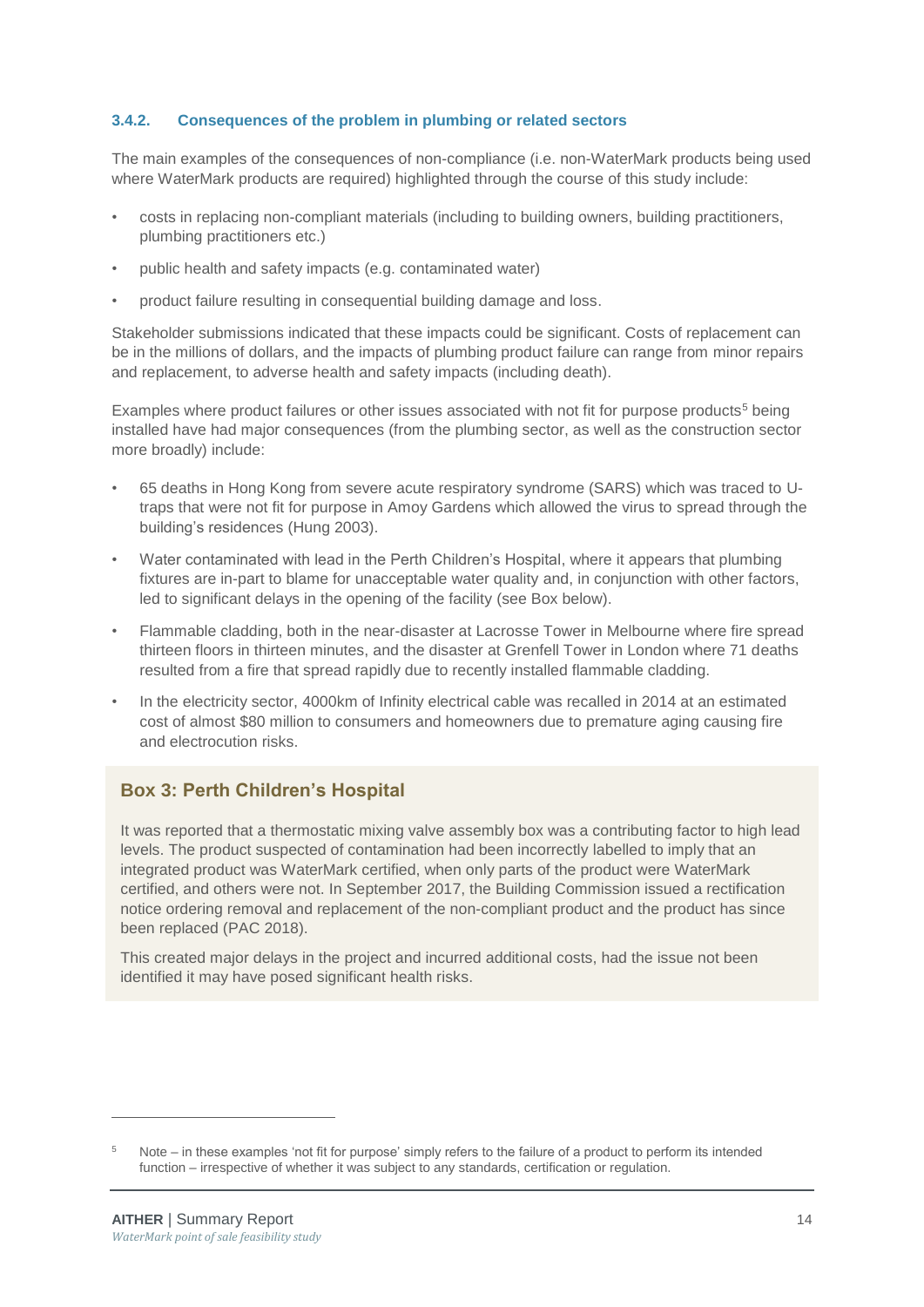### <span id="page-27-0"></span>**3.5. Underlying causes of the problem**

To better understand the *problem* as defined above, a range of principal causes for the problem were identified and considered. The root causes of the problem appear to be:

- **Cost:** the cost differential between certified (WaterMark) and non-certified (non-WaterMark) products is likely to be a powerful incentive for wilful non-compliance.
- **Ignorance:** In the absence of strong awareness and education on the WMCS it is likely that there are legitimate instances – particularly with respect to supply and specification of plumbing products – where non-WaterMark products are inadvertently supplied or purchased for installation in plumbing and drainage applications.
- **Likelihood of detection:** The scheme relies heavily on non-WaterMark products being detected at the POI. Enforcement of this is critical to providing a deterrent to non-compliance and it appears that in many cases enforcement levels are not creating this deterrent.
- **Penalties for non-compliance:** In addition to limited enforcement, a lack of consequence for installing non-WaterMark products will mean the deterrent to non-compliance is lower. If the penalty is rectification, and the chances of getting caught are low, the decision may be made to rectify on occasion when caught and to continue installing non-compliant product across other jobs.
- **Consumer preference:** Designers, architects and consumers etc. are increasingly purchasing and specifying products – this is a shift from the traditional role of the plumber and means that parties with little or no understanding of the WMCS are increasingly selecting or specifying products (this is further enabled through direct imports, online sales and other domestic outlets for plumbing products – particularly for products that are 'front-of-wall').

In combination, these underlying causes can also lead to pressure on the installer to install non-WaterMark products, which is in turn a cause of the problem:

• **Pressure on the installer:** Under current arrangements responsibility for compliance rests with the installer at the POI. Due to increased purchasing by parties other than the installer, the installer can be placed in the position where non-WaterMark products have already been purchased (e.g. by a consumer for domestic installation, or by a builder or developer for commercial development) and they are pressured to install the product.

Reasons for this include consumer preferences (and purchases), ignorance of the WMCS by purchasers, or cost incentives / savings from using non-WaterMark product. On the latter point, for builders/developers on larger projects – there may be substantial economic or other interests in supplying non-WaterMark products for plumbing or drainage applications. As the current system holds only the installer accountable, it is arguably both unfair and ineffective in holding those, who as major customers will often have unequal bargaining power, accountable for their actions.

### <span id="page-27-1"></span>**3.6. Assessment of the problem and rationale for action**

Current trends and drivers surrounding the WMCS, as well as aspects of its implementation, provide the necessary conditions and incentives for the wrongful installation of non-WaterMark products in plumbing and drainage installations.

In Aither's view, it is both illogical and naïve to assume that the problem does not exist, or that it is so insignificant as to justify no action in response. Key elements in support of this argument include: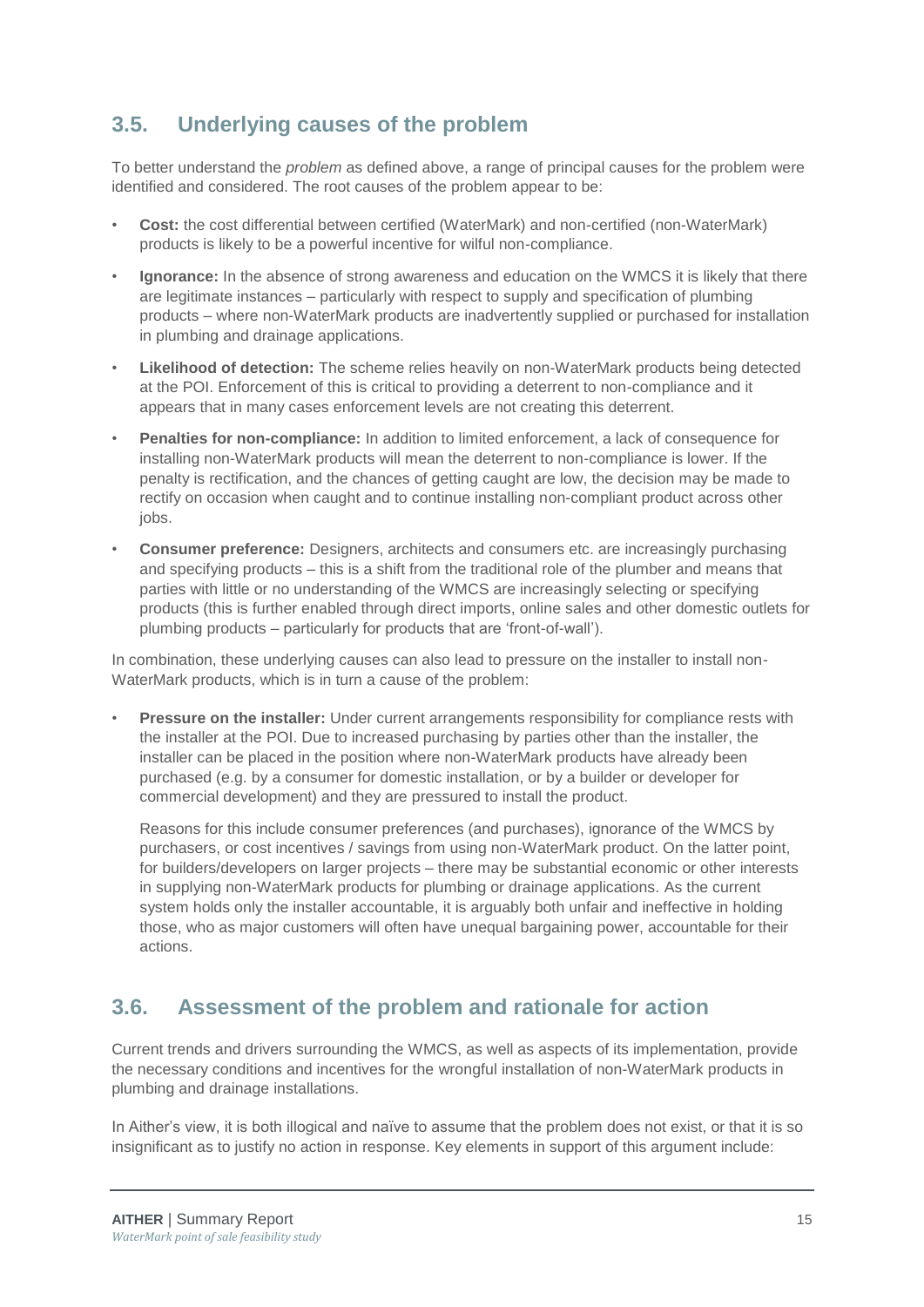- changes in the supply chain that have disrupted the ways in which products are sold and who is purchasing them (including online purchases or direct imports where WaterMark certification may be unclear, or where uninformed purchasers, such as consumers, might be purchasing plumbing products where this has traditionally been done by the plumber / installer of the product)
- wilful non-compliance driven by cost incentives where non-WaterMark products (for alternative uses) are cheaper than WaterMark equivalents
- a general lack of awareness and education on the WMCS amongst key actors or entities involved in specifying, supplying, or installing plumbing and drainage products
- the growth in and prevalence of home renovations and building projects, including DIY activity, and informal plumbing activity
- in the context of the above points, the current structure and implementation of compliance arrangements associated with the WMCS, including that:
	- sole responsibility for compliance is at the 'end of the line' and rests only with installers no other parties bear any responsibility for ensuring the required products are specified and installed
	- audit and checking rates are inadequate in many jurisdictions and provide insufficient incentives for compliance.

Aither acknowledges that there is currently a lack of quantifiable (or verifiable) evidence to establish how widespread the problem is. However, we also note that for the most part, state and territory Plumbing Administrations:

- in many jurisdictions check an extremely small proportion of all plumbing and drainage installations, or do not check at all
- often do not specifically check for WMCS compliance where audits or checks are undertaken
- cannot check informal installations (because certificates are not sought or issued) to identify instances of non-compliance with the WMCS.

Furthermore, consultations consistently delivered feedback suggesting the problem exists, with explicit acknowledgement from several regulators or administrators that they have identified or are aware of (in some cases significant) instances of non-compliance (for examples, see Box 2).

We also note that one of the key underlying objectives of the WMCS scheme relates to the protection of public health and safety. The consequences of using non-WaterMark products can be severe, both in terms of financial costs (like rectification and consequential damages from failure) and in terms of impacts to human health and safety.

Given the above, Aither is of the view that additional intervention or action, to complement the current scheme and its implementation is warranted. However, it is also important that any action in response must be considered, measured and proportionate.

**Finding 1:** Current trends and drivers surrounding the WMCS and elements of its implementation support the existence of a problem with installation of non-WaterMark products, and this is supported by evidence. Measured and proportionate action is justified in response.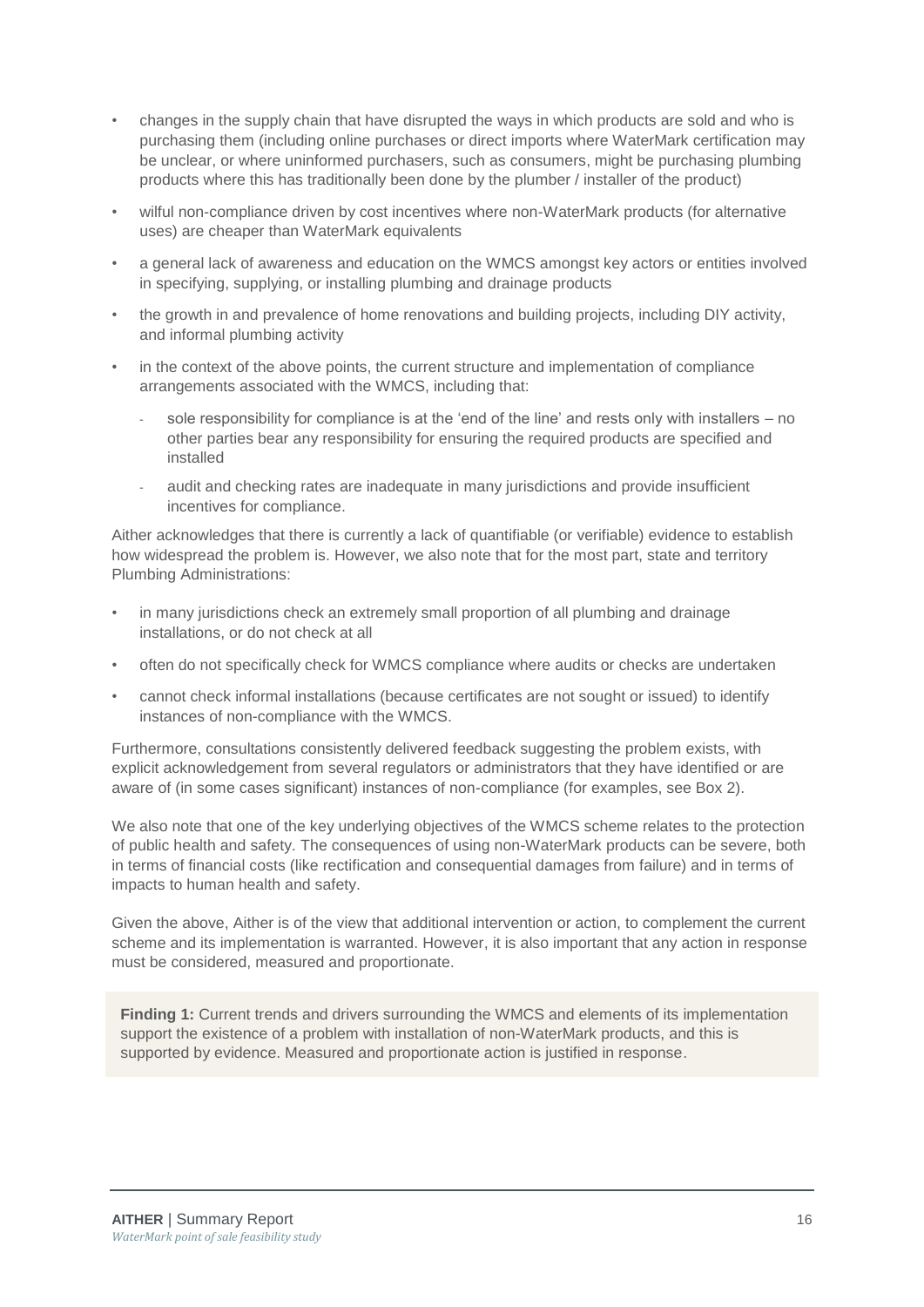<span id="page-29-0"></span>This section seeks to define what 'point of sale regulation' might mean in the context of the WMCS (as well as its scope of application) and is required in order to undertake an explicit assessment of options for this study.

### <span id="page-29-1"></span>**4.1. Defining 'point of sale regulation'**

For this study, POS regulation has been defined as any form of mandatory requirements relating to the sale, or conditions of sale, of WaterMark and/or non-WaterMark products. The scope of POS regulation has been considered to be the sale of products at any point through the supply chain through to the POI.

It is also important to note that POS regulation is not synonymous with shared responsibility, although it would (if implemented in addition to POI) spread responsibility for WMCS compliance amongst a greater range of entities. It is also not necessarily synonymous with other 'soft' interventions or policies such as education and training, or voluntary codes or standards, which might involve actions and behaviours at the POS (although any implementation of POS would likely be accompanied by education and awareness raising).

In regards to the mechanics of POS regulation, there was not a common articulation from stakeholders regarding how POS regulation would work in practice (this was evidenced by differing views and thinking put forth in submissions and consultations).

In general, the arguments put forward for POS were built around:

- reducing installation of non-WaterMark products because non-WaterMark products would be unavailable or harder to purchase
- the opportunity to provide greater equity or distribution of responsibility across different actors or entities in the plumbing and plumbing product sectors which would help reduce pressures on plumbers to install non-WaterMark products.

Given this, Aither developed and defined different approaches, which informed specific options that were subsequently assessed (See Section [5\)](#page-32-0). Options were distilled through testing specific ideas through consultations based on the general concept of POS, and the different needs and issues that stakeholders felt POS might help to address.

### <span id="page-29-2"></span>**4.2. Challenges in designing POS regulation**

There are a number of challenges associated with designing a workable POS regulatory regime, due to the nature and complexity of the WMCS itself. The key challenges identified in this study have been discussed in this section.

### *Protecting public health versus consumer awareness*

Many stakeholders suggested through submissions and consultation that POS regulation for the WMCS could be based on the WELS scheme system (and potentially merged with WELS scheme). However, this is overly simplified and the differences between the two schemes make this impractical,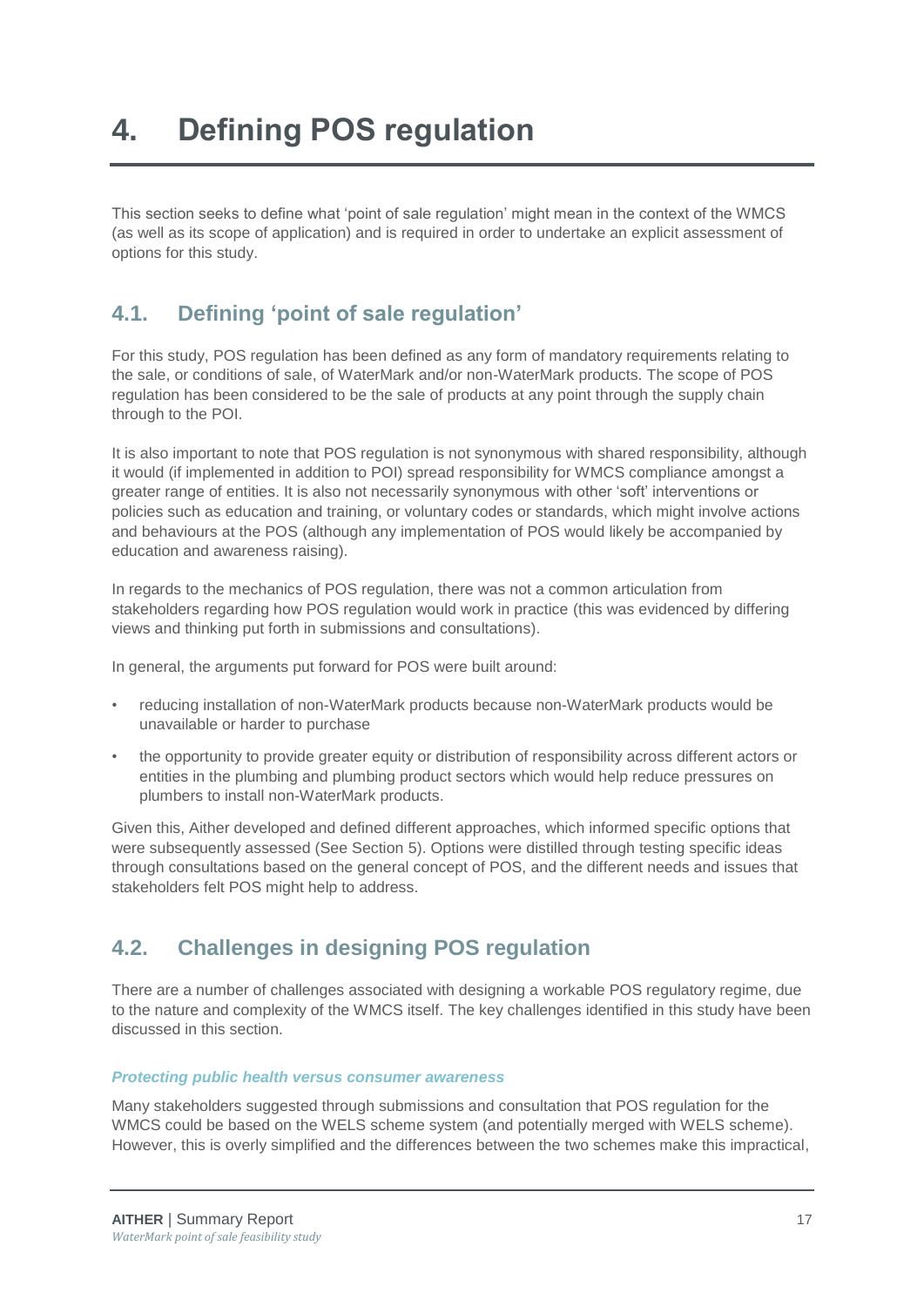not least because the WMCS applies to many more product types than the WELS scheme (see information on interactions with the WELS scheme and the WMCS in Section [2.1.4.](#page-17-0)

Furthermore, the primary concern of the WMCS is protecting public health and safety through ensuring that products meet required standards and that these products are used at the POI (where required). The WMCS is therefore not strictly a consumer awareness program, unlike the WELS scheme, which is intended to inform consumers about the water efficiency of products (i.e. WELS displays the relative performance of different products so the consumer can make an informed purchase). This is a fundamental difference.

### *Products that have legitimate uses outside the scope of the PCA*

Looking at the WMCS, many products listed on the WMSP have legitimate uses in addition to plumbing and drainage installations. Whether the product requires WaterMark or not is entirely contingent on its intended use and the associated risks (i.e. if its use is intended within the scope of the PCA with risks that can be mitigated through the application of the WMCS, it needs certification).

This poses a challenge as it becomes difficult to introduce POS regulation without impacting the sale of products which also have uses outside of plumbing and drainage installations. For example, if non-WaterMark certified products were banned, those who currently purchase non-WaterMark products (e.g. for agriculture) would be forced to purchase WaterMark certified products – which would likely be costlier (or even potentially not fit for purpose). Applications of plumbing products where WaterMark certification may not be required include irrigation, heating, manufacturing and ventilation, amongst several others (depending on how plumbing and drainage installations are defined in state legislation).

#### *The nature of plumbing products*

A further complication is that the WMCS covers a vast array of products including small products that are not individually labelled (the WaterMark label may be on a box of products and not on the product itself). This therefore generates further challenges when considering POS regulation and the practicalities of how it would be implemented. It is also worth noting that recent changes to the scheme following the 2014 Review included moving to a single level scheme.<sup>6</sup> Differential treatment of products (e.g. some products are regulated at POS and others are not) would add complexity and essentially split the scheme again, which may be considered undesirable.

### *Online sales*

Lastly, one of the underlying causes of the problem was identified as online sales. To maximise its effectiveness, POS regulation would also need to apply to online sales but ensuring full coverage of online sales may pose a challenge. However, this is not a unique challenge, and the WELS scheme regulator currently regulates online sales through a strategic and targeted approach. The overall feasibility or success of POS is not solely dependent on its ability to address online sales, however the efficacy of POS in the absence of capturing this channel is partly compromised.

#### *Summary*

-

POS regulation for the WMCS is complicated by numerous factors, however, through consultation with stakeholders, and in consideration of these factors, this study has identified three possible options or models for how POS regulation might work.

Previously the 'risk' of the product type was considered and products were allocated to one of two risk levels. Products were then audited and monitored differently depending on their risk level.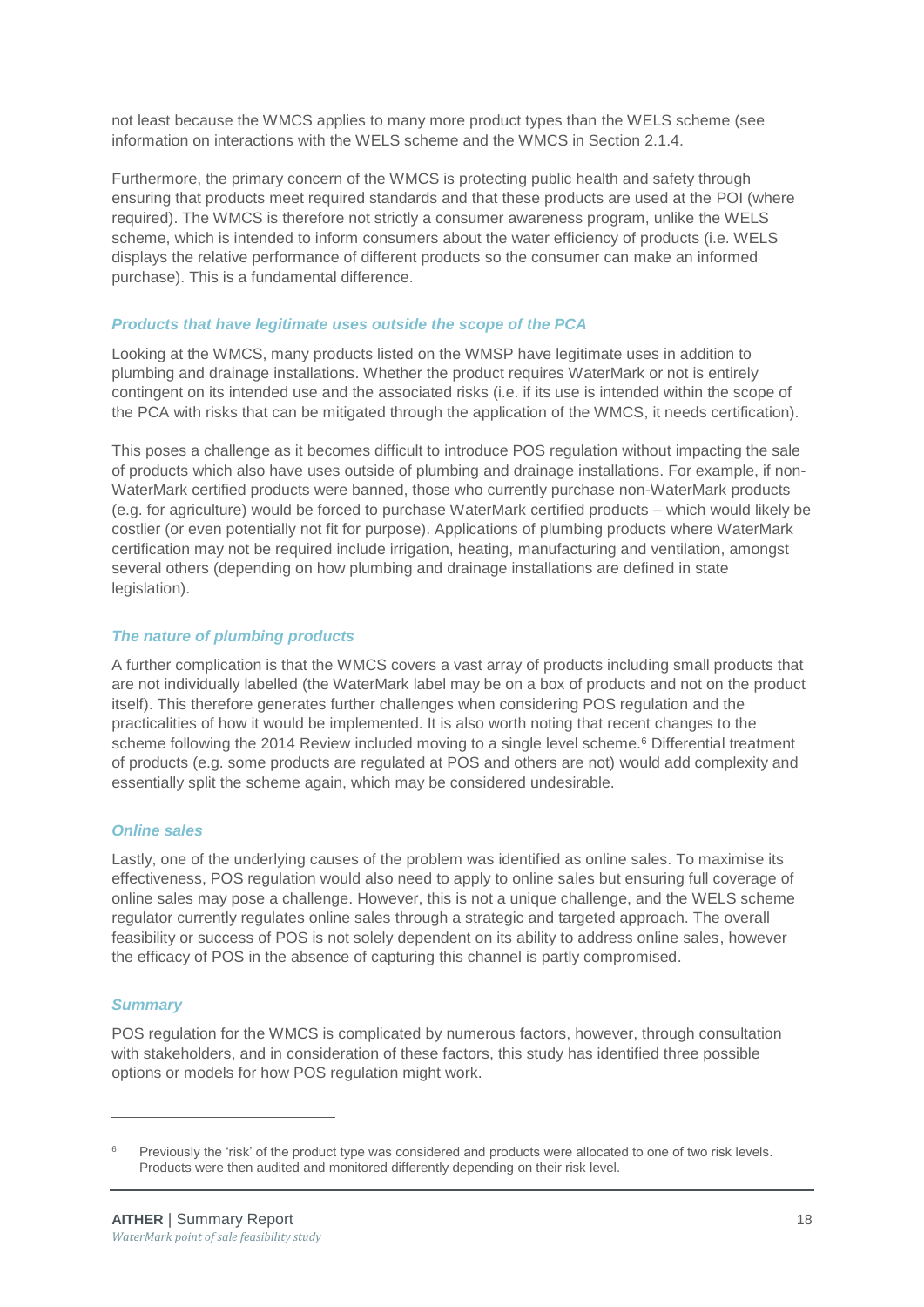### **4.2.1. Potential models or approaches for POS regulation**

Three possible models for POS regulation were identified through the process of this study. These approaches are reflected in the specific options that were assessed, as is described further in Section 5.

- POS regulation through prohibition of the sale of non-WaterMark products, where:
	- it would be prohibited to sell non-WaterMark versions of *any* products listed on the WMSP.
- POS regulation through prohibition of the sale of selected non-WaterMark products, where:
	- it would be prohibited to sell a selection of products from the WMSP without a WaterMark that have been identified as not having (or unlikely to have) an alternative use outside of a plumbing and drainage installation.
- POS regulation through alternative use labelling for non-WaterMark products, where:
	- in order to sell products listed on the WMSP that do not have WaterMark certification they must be marked or labelled (at the POS or supply) as not fit for use in a plumbing or drainage installation (i.e. under the PCA).

**Note:** It was clear through the course of this study that POI regulation was seen as complementary to POS regulation and that it should be retained even if POS regulation is pursued. As such it is assumed that if any of the POS options listed above were pursued, there would still be POI regulation. The analysis and rationale for this is included in the assessment of the maintaining status quo option in Section [1.1.](#page-32-3)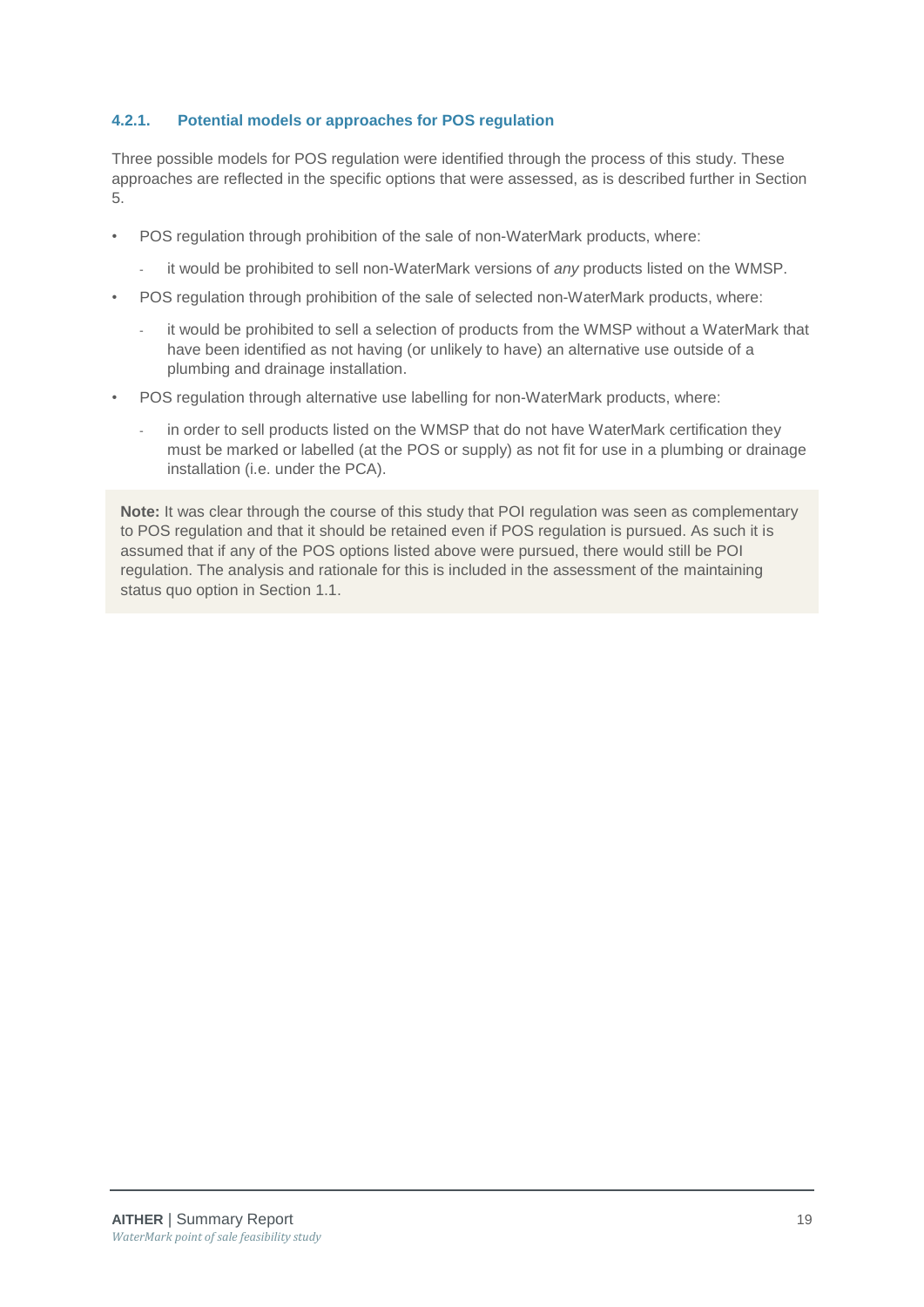### <span id="page-32-1"></span><span id="page-32-0"></span>**5.1. Options for assessment**

### *Options*

For the purposes of assessment Aither defined five different options. These reflect Aither's definition of what POS regulation might actually do (see Section 4, including Section 4.3.1), but also stakeholder consultation and submissions, as well as options or considerations in the ABCB's discussion paper. The options assessed are:

- option a) POI regulation as it is currently implemented (maintain the status quo)
- option b) POI regulation with increased enforcement
- option c) POS regulation through prohibition of the sale of non-WaterMark products
- option d) POS regulation through prohibition of the sale of selected non-WaterMark products
- option e) POS regulation through alternative use labelling for non-WaterMark products.

**Note:** A number of options and approaches were presented in the *Discussion paper: Feasibility of Point of Sale Regulation for the WaterMark Certification Scheme.* These options have not all been explicitly assessed by Aither. This is due to those options having been reflected in Aither's options or in the assessment criteria, or because the options did not have a clear definition of what was being regulated. Appendix B contains a further explanation on how the options in the discussion paper have been addressed.

### *Explanation of assessment*

Each option has been assessed against the assessment criteria outlined in Section [1.3.2.](#page-14-1) A qualitative assessment, and a rating has been provided for each option. The rating system facilitates a summary and comparison of different options at the conclusion of the assessment – however it is somewhat coarse in nature and should be considered in the context of the accompanying written assessment. The rating system is as follows:

- $X =$  the option does not perform well against that criterion
- $\sqrt{\ }$  = the option performs reasonably well against that criterion

### <span id="page-32-2"></span>**5.2. Options assessment**

### **5.2.1. Maintain the status quo (option a)**

### *Overview*

Under current arrangements WMCS conformance is undertaken at the POI by state or territory Plumbing Administrations ('plumbing regulators'), and in some cases these functions are delegated to

- $\sqrt{2}$  = the option performs very well against that criterion
- <span id="page-32-3"></span> $n/a =$  the criterion is not relevant for the particular option.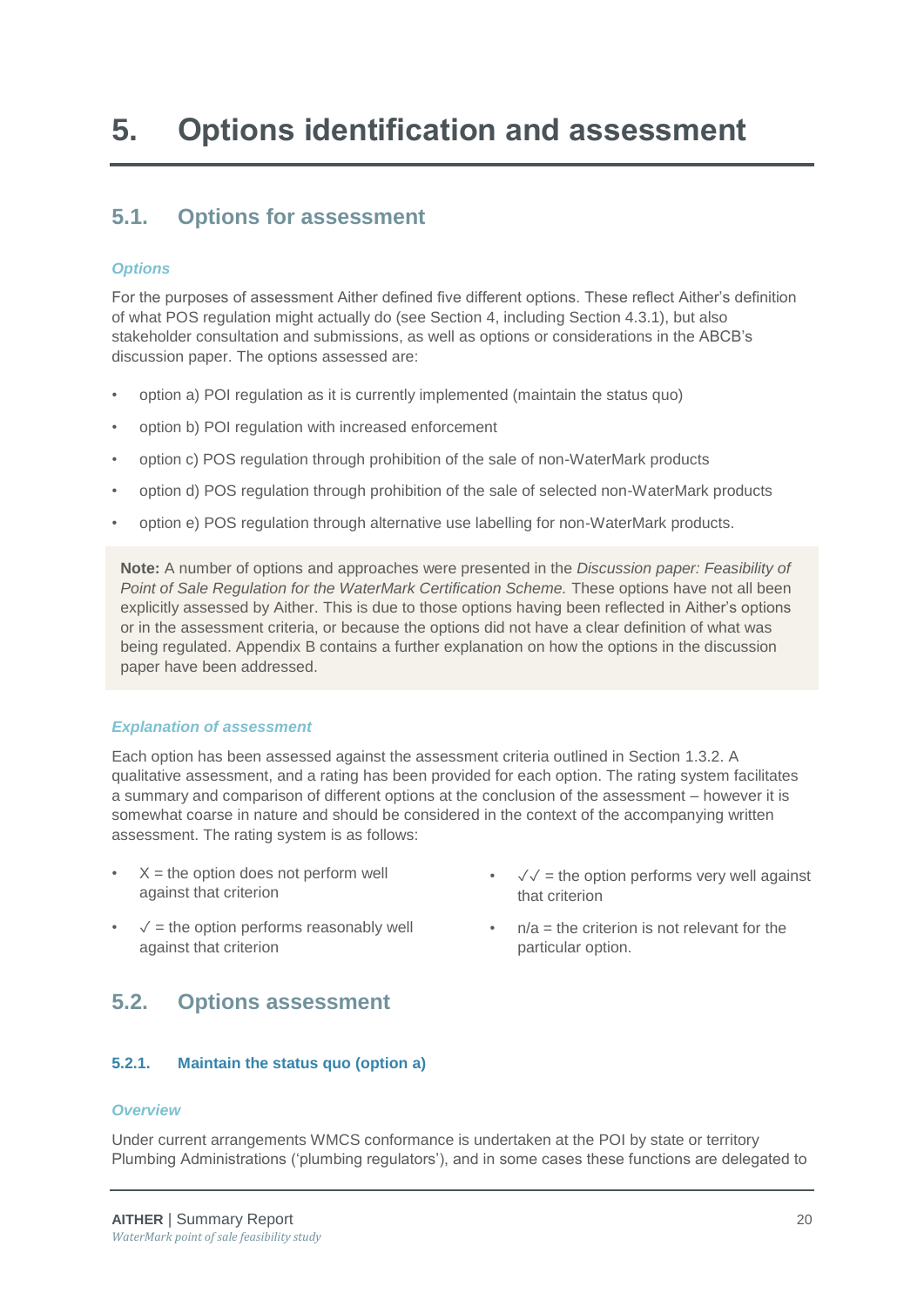local councils – the ABCB is not responsible for enforcement. The plumber installing the products remains the party with ultimate responsibility for ensuring WaterMark products are installed where they are required, and is accountable to the relevant state regulator.

The level of enforcement varies greatly between jurisdictions. In some jurisdictions certain elements of all plumbing and drainage installations are checked, in others there is no, or very little, on-site checking, and some of these checks may not involve any specific checking of WMCS related issues. The discussion paper estimated that between 5 and 10 per cent of plumbing work is checked, however indications provided through stakeholder consultation suggest that even this estimate could be higher than reality. Therefore, maintaining the status quo means these limited levels of audit would be maintained.

### *Assessment against criteria*

| #              | <b>Criteria</b>                         | <b>Assessment summary</b>                                                                                                                                                                                                                                                                                                                                                                                                                                                                                                      | <b>Rating</b>          |
|----------------|-----------------------------------------|--------------------------------------------------------------------------------------------------------------------------------------------------------------------------------------------------------------------------------------------------------------------------------------------------------------------------------------------------------------------------------------------------------------------------------------------------------------------------------------------------------------------------------|------------------------|
| 1              | Ability to address<br>the problem       | Maintaining the status quo will not have any incremental impact<br>on the problem.<br>Given increased accessibility through a range of channels<br>(including online, direct imports and in stores) to cheap non-<br>WaterMark products (where deterrents are weak), and an<br>observed lack of full awareness of and education on WaterMark<br>requirements there is a greater likelihood of non-WaterMark<br>products being installed. Maintaining the status quo is likely to<br>become increasingly ineffective over time. | X                      |
| $\overline{2}$ | Simple and<br>practicable               | Maintaining the current approach would require no change to<br>ongoing arrangements, and there would be no change in<br>operation of the WMCS.                                                                                                                                                                                                                                                                                                                                                                                 | $\sqrt{\sqrt{2}}$      |
| 3              | National<br>consistency and<br>coverage | Current POI regulations apply nationally through the PCA and<br>the WMCS.                                                                                                                                                                                                                                                                                                                                                                                                                                                      | $\checkmark\checkmark$ |
| 4              | Competition                             | The current arrangements are competitively neutral in the sense<br>that all installers are treated the same, similarly, all sellers or<br>suppliers are treated the same (i.e. no regulation to comply with).                                                                                                                                                                                                                                                                                                                  | $\sqrt{\sqrt{2}}$      |
| 5              | Implementation<br>considerations        | Not applicable (already adopted).                                                                                                                                                                                                                                                                                                                                                                                                                                                                                              | n/a                    |
| 6              | Equity concerns                         | Under current settings, all formal responsibility for compliance<br>rests with the installer, which is arguably inequitable.                                                                                                                                                                                                                                                                                                                                                                                                   | X                      |

#### **Table 1 Assessment of the status quo (option a)**

### *Discussion and findings*

Given evidence provided of non-WaterMark products being installed in plumbing and drainage installations there is a problem under current settings, and a number of identified issues and causes of this that relate to the current implementation of POI regulation (see section [3.4.1](#page-24-1) for more information). The main drivers of this are that:

• there is generally poor understanding and awareness of the scheme across the supply chain and amongst consumers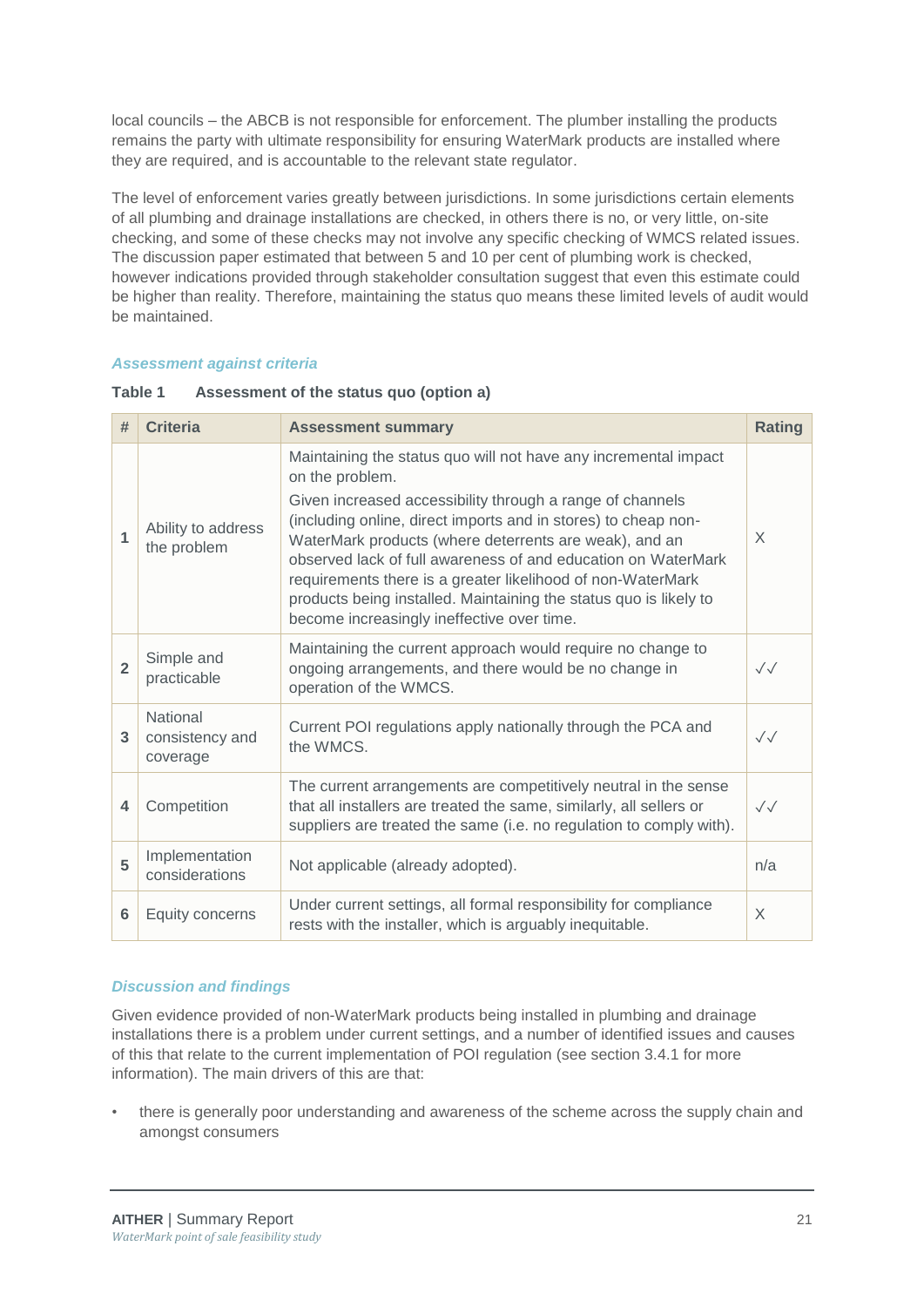- there are limited rates of audit at the POI, meaning incentives to comply are low (and incentives such as savings from cheaper non-WaterMark products or pressure to install non-WaterMark products from up the supply chain, might outweigh incentives to comply)
- changes in the supply chain are likely to increase accessibility to non-WaterMark products and/or purchasing by parties other than the installer who are not aware of WaterMark requirements.

There was limited support for maintaining the status quo – particularly with respect to current levels of audit which were generally (though not universally) perceived by stakeholders as too low. Broadly speaking, most stakeholders (industry and government alike) agreed that action could be taken to improve enforcement. There was also general consensus that under the current settings, awareness and understanding of the scheme is often low. However, there was no suggestion from stakeholders that POI regulation should be removed – on the contrary, all stakeholders support continued POI regulation whether POS regulation is pursued or not.

As a result, maintaining the status quo as it is currently implemented is undesirable – however, retaining POI regulation (with improvements) was widely supported.

**Finding 2:** Maintaining the status quo would not have any impact on the problem and in the event the problem gets worse, this approach would become even less attractive. There appears to be many good reasons to pursue alternative options.

A secondary finding from assessing this option was widespread support for retaining POI regulation irrespective of whether POS regulation is adopted or not. It is seen as integral to the WMCS.

**Finding 3**: POI should be retained as a key control point, whether or not POS regulation is adopted.

### **5.2.2. POI regulation with increased enforcement (option b)**

### *Overview*

This option would involve increasing enforcement under the current POI regulatory approach – i.e. more auditing for non-compliance. Limited levels of checking at the POI were reported in many jurisdictions. Enforcing the WMCS at the POI is critical to making the scheme effective – without adequate POI enforcement there are insufficient deterrents to prevent installation of non-WaterMark products and there is likely to be lower awareness of the WMCS itself.

#### *Assessment against criteria*

#### **Table 2 Assessment of increasing enforcement POI regulation (option b)**

| <b>Criteria</b>                   | <b>Summary assessment</b>                                                                                                                                                                                                                                                                 | Rating            |
|-----------------------------------|-------------------------------------------------------------------------------------------------------------------------------------------------------------------------------------------------------------------------------------------------------------------------------------------|-------------------|
| Ability to address<br>the problem | It is likely that increasing POI enforcement would help address<br>the problem. Stakeholder consultations and submissions<br>highlighted examples where jurisdictions with higher enforcement<br>levels appeared to have less issues with the installation of non-<br>WaterMark products. | $\sqrt{\sqrt{2}}$ |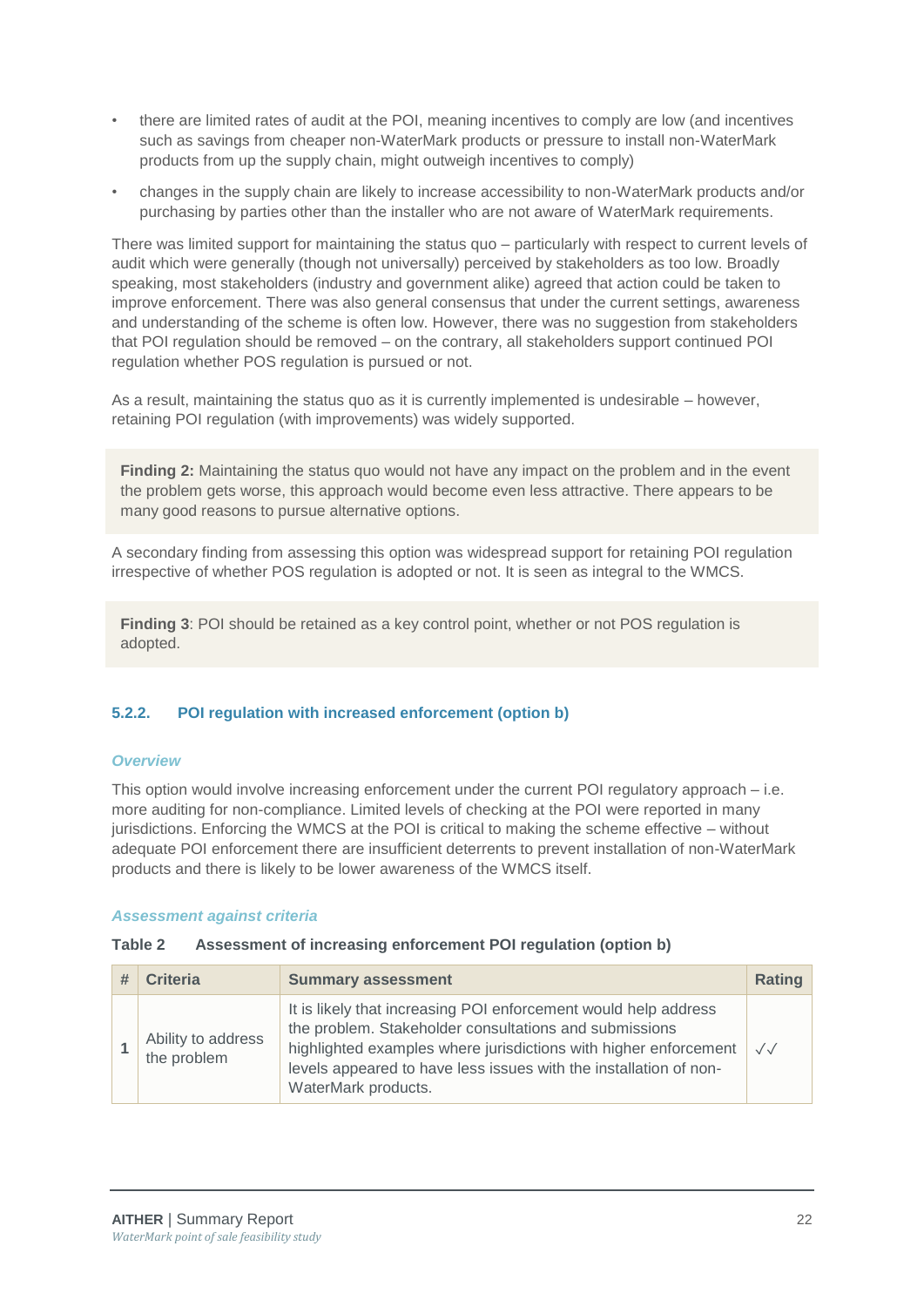| #              | <b>Criteria</b>                         | <b>Summary assessment</b>                                                                                                                                                                                                                                                                                                                                                                                                                                                                                      | <b>Rating</b>     |
|----------------|-----------------------------------------|----------------------------------------------------------------------------------------------------------------------------------------------------------------------------------------------------------------------------------------------------------------------------------------------------------------------------------------------------------------------------------------------------------------------------------------------------------------------------------------------------------------|-------------------|
| $\overline{2}$ | Simple and<br>practicable               | This option would only require increased enforcement of the<br>current approach, so would be relatively straightforward in the<br>sense that no new regulatory system would be required. It is<br>anticipated that this would require adding additional ongoing<br>resources (e.g. new inspectors) to enforce the regime. There<br>would likely be incremental increases and the absolute level of<br>audit would vary between states and territories given their size<br>and current level of audit activity. | $\sqrt{\sqrt{2}}$ |
| 3              | National<br>consistency and<br>coverage | Current POI regulations already apply nationally through the PCA<br>and the WMCS. However, there may be varying levels of support<br>amongst states and territories which could create challenges in<br>achieving nationally consistent implementation of improvements.                                                                                                                                                                                                                                        | $\sqrt{}$         |
| 4              | Competition                             | No changes in competition would occur under this option.                                                                                                                                                                                                                                                                                                                                                                                                                                                       | $\sqrt{\sqrt{2}}$ |
| 5              | Implementation<br>considerations        | This option would likely not require upfront costs or resources to<br>design or implement, unless states and territories designed<br>alternative approaches to enforcement, or pursued awareness<br>raising or education as part of a revised enforcement program. In<br>the event major design changes do not occur, the option would<br>not take long to implement.                                                                                                                                          | $\sqrt{}$         |
| 6              | Equity concerns                         | Given all formal responsibility would remain with the installer, this<br>option would not address this equity issue directly. However, it<br>may be the case that increasing POI enforcement might increase<br>the profile of the WMCS, which might alleviate some of the<br>pressure on the installer.                                                                                                                                                                                                        | $\sqrt{}$         |

### *Discussion and findings*

The use of POI regulation is a fundamental aspect of the WMCS. It aligns directly with the scheme objectives<sup>7</sup> and it is a direct way of ensuring compliance. Increasing POI enforcement could create greater incentives for practitioners to be aware of and respect their obligations to install WaterMark products and increase the visibility of the scheme (e.g. inspectors on site). This could ultimately drive pressure back up the supply chain to place pressure on suppliers or those making purchasing decisions (and potentially also manufacturers) to provide WaterMark products.

In jurisdictions where enforcement levels are high there appear to be fewer issues with noncompliance from the installation of non-WaterMark products. On the other hand, in jurisdictions with limited audit rates there is at least some evidence of non-compliance, though it is difficult to extrapolate exactly how frequently non-WaterMark products are being wrongly installed. While the above supports the view that higher rates of audit support greater rates of compliance, it is worth noting there is imperfect information and relatively limited data to draw on.

Support for increasing POI enforcement varied across stakeholder groups. There was general support for increasing POI enforcement amongst industry stakeholders, who perceived this as a way to increase the use of WaterMark products in installations. Across government there were mixed views on the benefits and cost-effectiveness of increasing POI enforcement. Generally speaking, most (not

-

See sectio[n 2.1.1](#page-16-2) for WMCS objectives.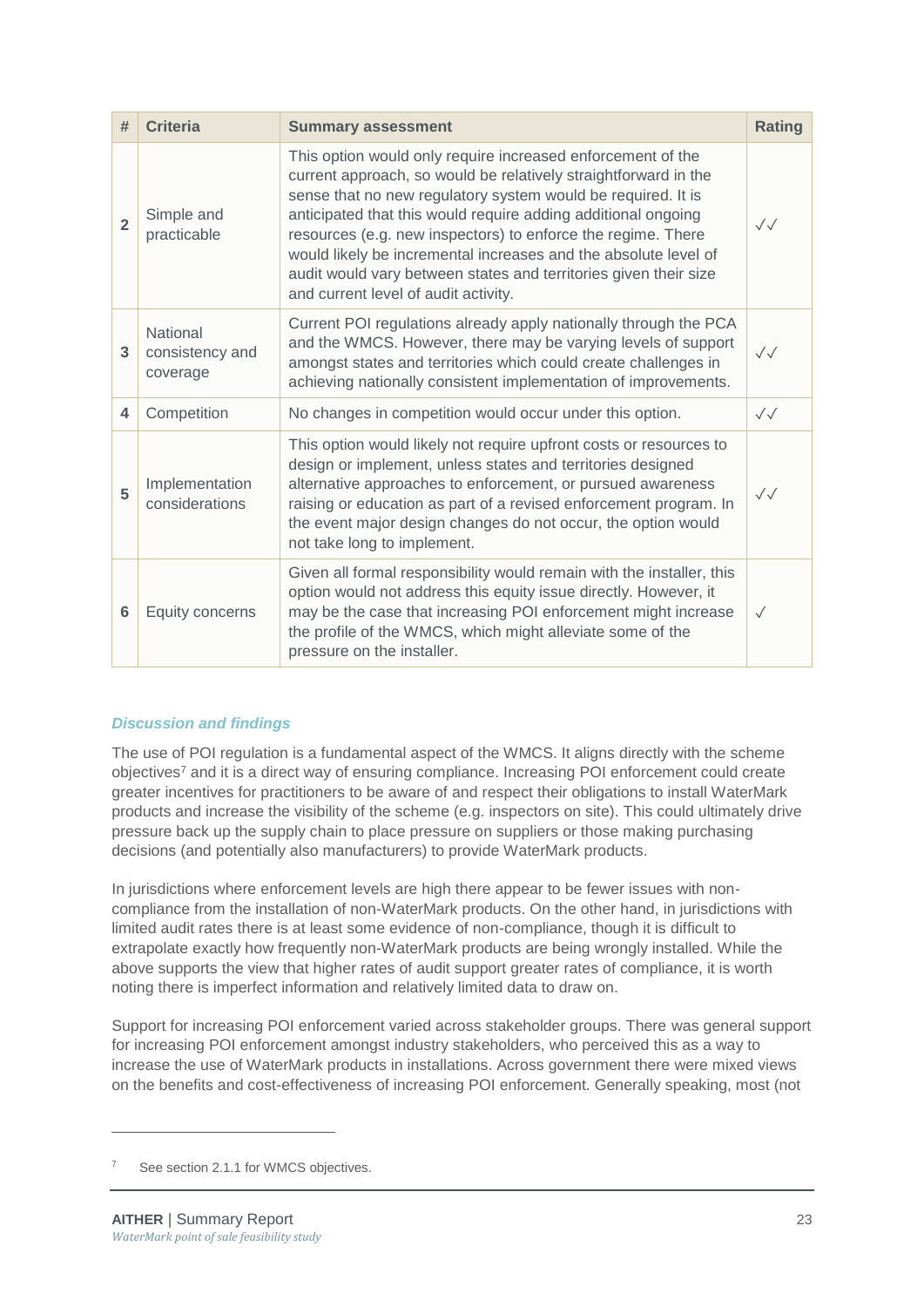all) regulators saw benefit in higher audit levels (particularly where current levels are low), but were also concerned about funding and resourcing constraints.

On balance, increasing enforcement at the POI appears to be a potentially effective means of addressing the problem. It is likely to be relatively cost-effective given it relies on existing arrangements and has lower barriers to adoption and implementation. Perhaps the biggest challenge is whether there is the capacity to increase enforcement and associated resourcing (noting that these challenges exist for POS regulation options as well – see Section [5.3.](#page-43-0)). It will also not address the equity concern regarding compliance responsibility resting solely with the installer.

**Finding 4:** POI regulation with increased enforcement is a feasible option for addressing the problem.

### **5.2.3. POS regulation through prohibition of the sale of non-WaterMark products (option c)**

### *Overview*

Under this option POS regulation would be achieved through the prohibition of the sale of all products that are listed on the WMSP, unless they are WaterMark certified. This option would mean that products that may have alternative uses outside of a plumbing and drainage installation would require WaterMark certification regardless of their end use.

### *Assessment against criteria*

| Table 3 | Assessment of prohibition (option c) |  |
|---------|--------------------------------------|--|
|---------|--------------------------------------|--|

| #              | <b>Criteria</b>                         | <b>Summary Assessment</b>                                                                                                                                                                                                                                                                                                                                                                                                                | <b>Rating</b>     |
|----------------|-----------------------------------------|------------------------------------------------------------------------------------------------------------------------------------------------------------------------------------------------------------------------------------------------------------------------------------------------------------------------------------------------------------------------------------------------------------------------------------------|-------------------|
| 1              | Ability to<br>address the<br>problem    | Prohibition of the sale of non-WaterMark products would help<br>address the problem as fewer non-WaterMark products would be<br>available for installation.                                                                                                                                                                                                                                                                              | $\sqrt{\sqrt{2}}$ |
| $\overline{2}$ | Simple and<br>practicable               | This approach would be simple in principle, given it strictly and<br>clearly outlaws a defined list of products. It would however require<br>additional ongoing resourcing for compliance and enforcement<br>throughout different parts of supply chains and, enforcing online<br>sales and direct imports could be challenging (though not<br>insurmountable, with the WELS scheme currently doing POS<br>regulation for online sales). | $\checkmark$      |
| 3              | National<br>consistency<br>and coverage | This option would require new legislation to implement. Based on<br>consultations, it appears unlikely that all of the states and<br>territories would agree to legislation that prohibits the sale of<br>products without a WaterMark, and therefore unlikely that this<br>option could be implemented in a nationally consistent manner.<br>Commonwealth support for this option is also not likely.                                   | X                 |
| 4              | Competition                             | Regulating online sales and direct imports could be a particular<br>challenge, and if so, this could potentially mean other forms of<br>supply may be disadvantaged. However, this option could<br>potentially be implemented in a way that is neutral (i.e. does not<br>impact certain parts of the supply chain more than others), noting<br>for example that WELS regulates online sales.                                             | $\checkmark$      |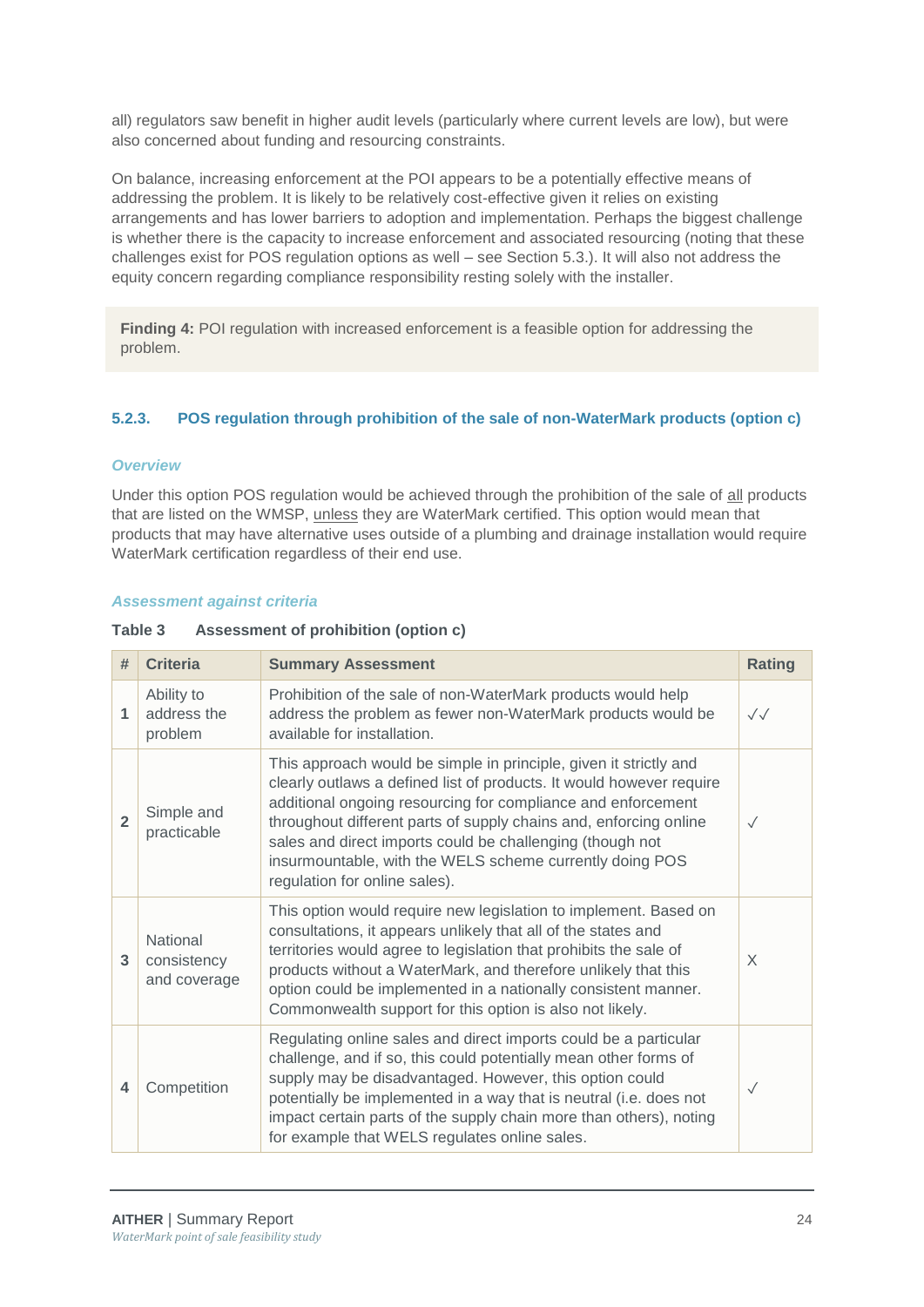| # | <b>Criteria</b>                  | <b>Summary Assessment</b>                                                                                                                                                                                                                                                                                                                                                                                                                                                                                                                                                                       | Rating    |
|---|----------------------------------|-------------------------------------------------------------------------------------------------------------------------------------------------------------------------------------------------------------------------------------------------------------------------------------------------------------------------------------------------------------------------------------------------------------------------------------------------------------------------------------------------------------------------------------------------------------------------------------------------|-----------|
| 5 | Implementation<br>considerations | There would be upfront costs in designing and establishing a new<br>regulatory regime (including development of legislation and<br>establishing an effective compliance and enforcement approach).<br>(see also Box 4). The option will require upfront costs for<br>administrators and those affected by it (i.e. those having to<br>comply), though this may be comparatively less than other POS<br>options (if for example only some products on the WMSP were<br>prohibited, this may be more complex to implement).                                                                       | $\sqrt{}$ |
| 6 | Equity<br>concerns               | This option would help address the issue of pressure on plumbers<br>to install non-WaterMark products (as non-WaterMark products<br>could not be sold). However, it would potentially introduce other<br>inequities for manufacturers, sellers and users of non-WaterMark<br>products (where such products are being legitimately used outside<br>the PCA). These stakeholders would be forced to make, sell and<br>buy / use WaterMark products which are typically more expensive<br>(reflecting the costs of certification as well as the design or<br>materials used to meet the standard). | $\sqrt{}$ |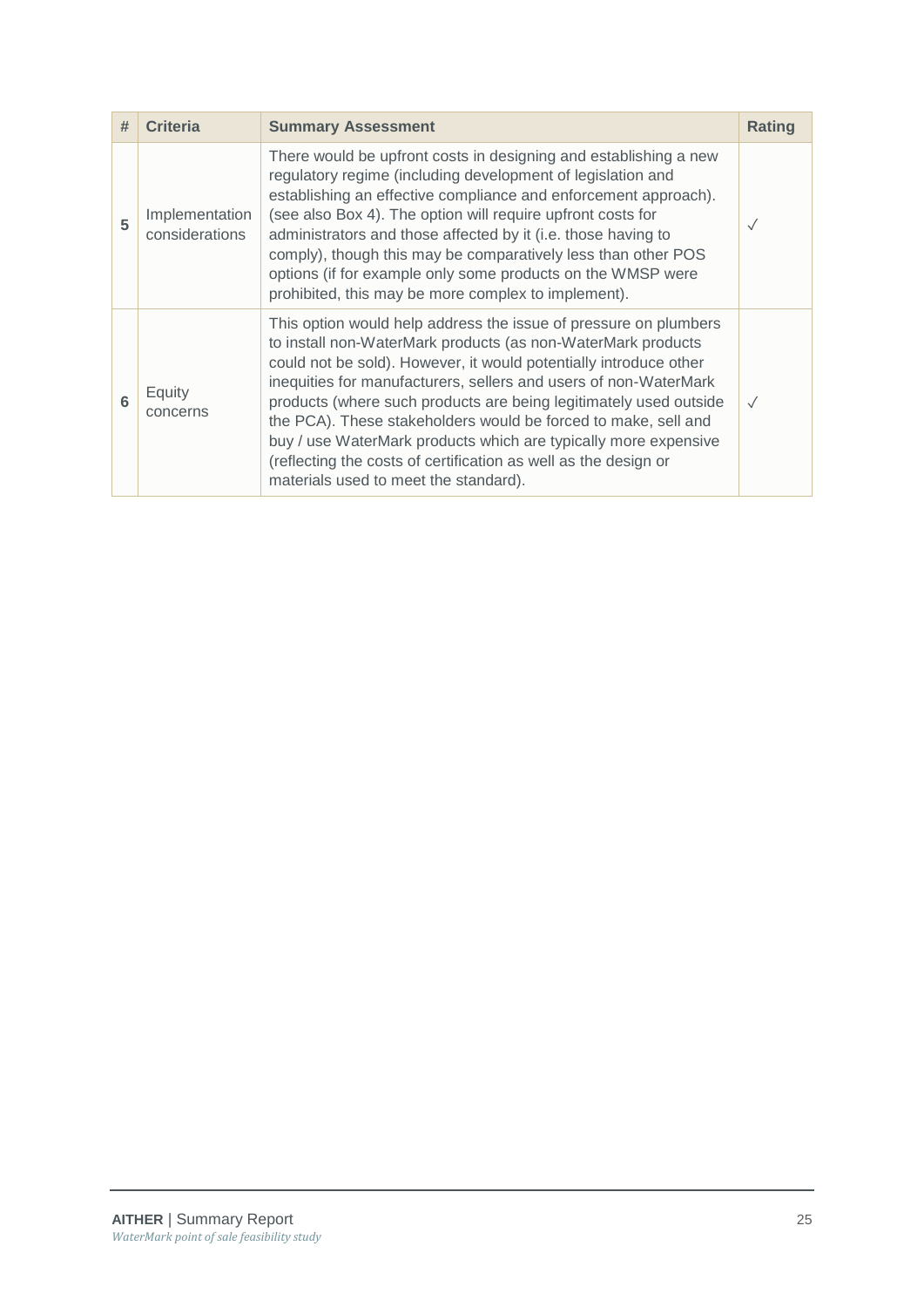### **Box 4: Funding and legislative arrangements under POS**

Introducing POS regulation would require resources and alterations to legislative arrangements, as well as potentially creating costs to industry. The three POS based options evaluated in this study (full prohibition, selected prohibition, and alternative labelling) would require upfront and ongoing resourcing as well as legislative changes. The following provides information on the possible impacts and implications of this, though precise estimation of costs was not included in the scope of the study.

### **Costs and funding arrangements**

POS regulation would create new costs for government (for administration and enforcement), and for industry (for implementation and compliance) to effectively administer and enforce.

At present the ABCB primarily bears scheme administration costs, while state and territory governments provide enforcement resourcing. POS regulation could potentially create costs for government at both the Commonwealth and state or territory level, to both administer and enforce the POS requirements. As POI would likely be retained under any option (see Finding 3) designing, implementing and enforcing POS regulation would mean additional resourcing would be required – given POI levels of audit are generally quite low, there would also be little scope to allocate some resourcing presently used on POI regulation to POS regulation.

POS regulation of the WMCS would likely change the nature and extent of costs for industry, especially for product suppliers. Such costs, based on the WELS experience, could include:

- potential increases in wholesale product costs passed on by product registrants (the potential for which already exists for WaterMark certified products currently)
- time cost of checking product registration currency (an analogous cost under WMCS POS would be checking to ensure no prohibited items were in inventories, or checking that all products were labelled as WaterMark or with alternative use labelling)
- costs of additional in store labelling (potentially applying under any WMCS POS or POI option)
- cost of stock destruction due to expired registrations (an analogous cost may already exist under the WMCS if retailers actively monitor this, however it would likely be increased under POS options)
- costs of additional internal systems, procedures and staff training (likely to increase with any new WMCS POS measures, but potentially also as part of education and awareness raising campaigns)
- costs of meeting compliance and enforcement arrangements (under WELS these were characterised as rectifying breaches of requirements, such as disputing or addressing a negative audit finding or result).

Increases in costs at different points in the manufacturing or supply of products under POS regulation could be expected to be passed onto the end purchaser via increased prices.

### **Legislative arrangements**

Any new legislation that may be required under a POS approach, regardless of whether state, or Commonwealth (or both) will have upfront costs to government to establish. This will include time and resources to design legislation and seek its passage through respective parliaments. Given this, it will also require political will and support. New or modified legislation would appear to be required under any POS based approach, in order to define what it is legal or illegal to do, and to whom this would apply.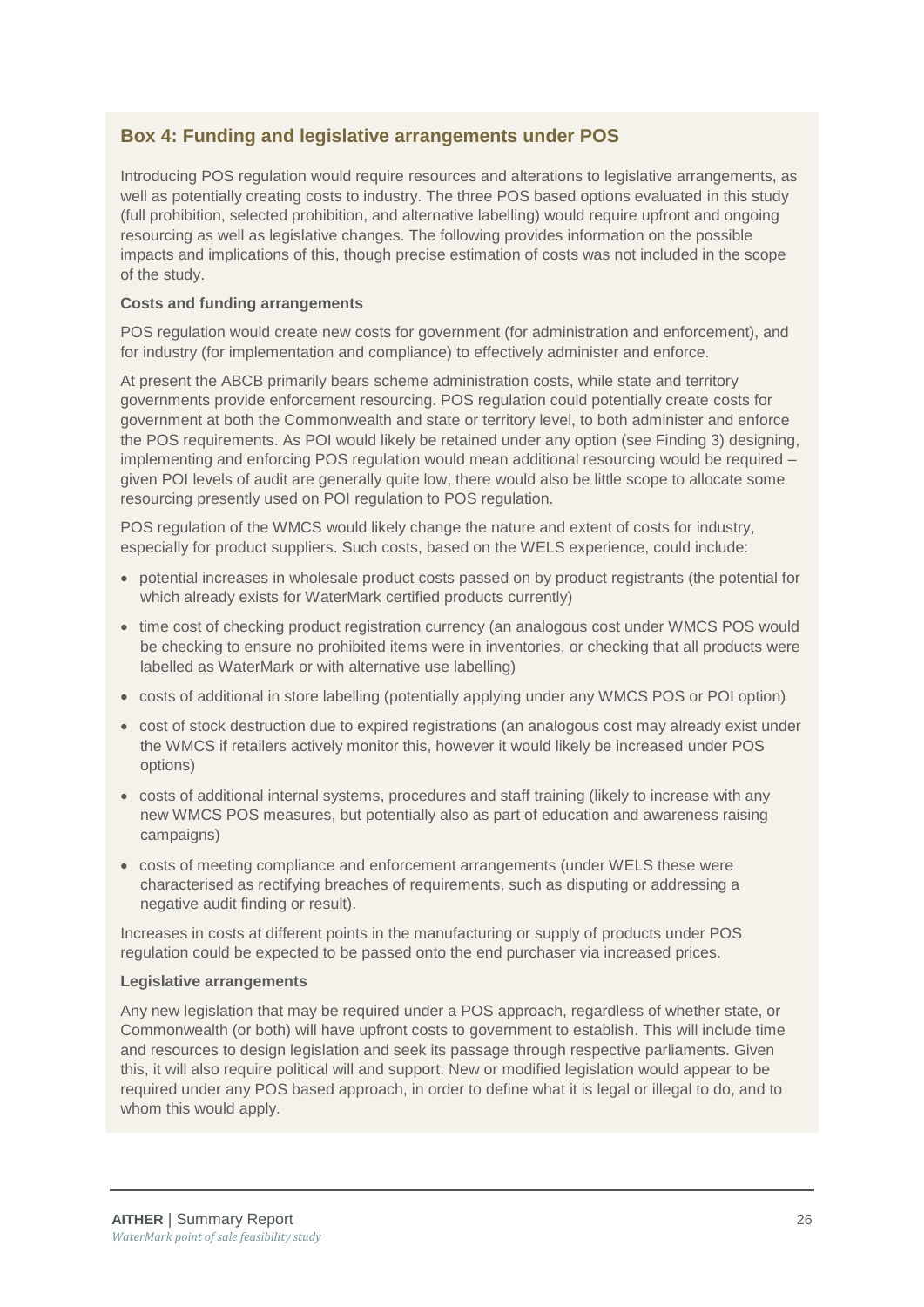### *Discussion and findings*

There was limited stakeholder support for POS regulation through prohibition. While some industry stakeholders suggested that most products on the WMSP did not have alternative uses, and that such uses should not be a concern, other stakeholders indicated that there were many legitimate uses for non-WaterMark products outside of plumbing and drainage installations. Examples of applications outside the scope of the PCA included heating, ventilation and air-conditioning, agriculture / irrigation or mechanical services.<sup>8</sup>

Plumbing product suppliers were generally not supportive of this option and indicated that this option may be difficult to comply with, and would require additional systems to monitor and audit products for WaterMark certification, which would incur additional costs. Suppliers also expressed concerns around losing non-plumbing markets (e.g. agricultural customers), and whether it was fair to ask their non-plumbing customers to purchase WaterMark products (generally at a higher price).

On balance, POS regulation through prohibiting the sale of all non-WaterMark products is not considered feasible. This is due to the limited support from stakeholders and a number of clear issues with the option and its implementation outlined in the assessment above. Most notably, the prohibition of the sale of non-WaterMark products that have legitimate uses outside of plumbing and drainage installations, and the practicalities of implementing such a scheme make this option undesirable.

**Finding 5:** POS through prohibition is not considered feasible.

### **5.2.4. POS regulation through prohibition of the sale of selected non-WaterMark products (option d)**

### *Overview*

-

This option would only prohibit the sale of non-WaterMark products that do not (or are unlikely to) have an alternative use. This would mean that certain products on the WMSP would need to be declared as having no reasonable application outside of a plumbing and drainage installation and must therefore have a WaterMark in order to be sold. This option was proposed by a number of stakeholders that felt there were several products that did not (or were highly unlikely to) have a legitimate use outside of the PCA.

<sup>8</sup> Note the definition of a *plumbing and drainage installation* is set at the state and territory level and differs between jurisdictions – therefore the scope of where WaterMark products are and are not required varies.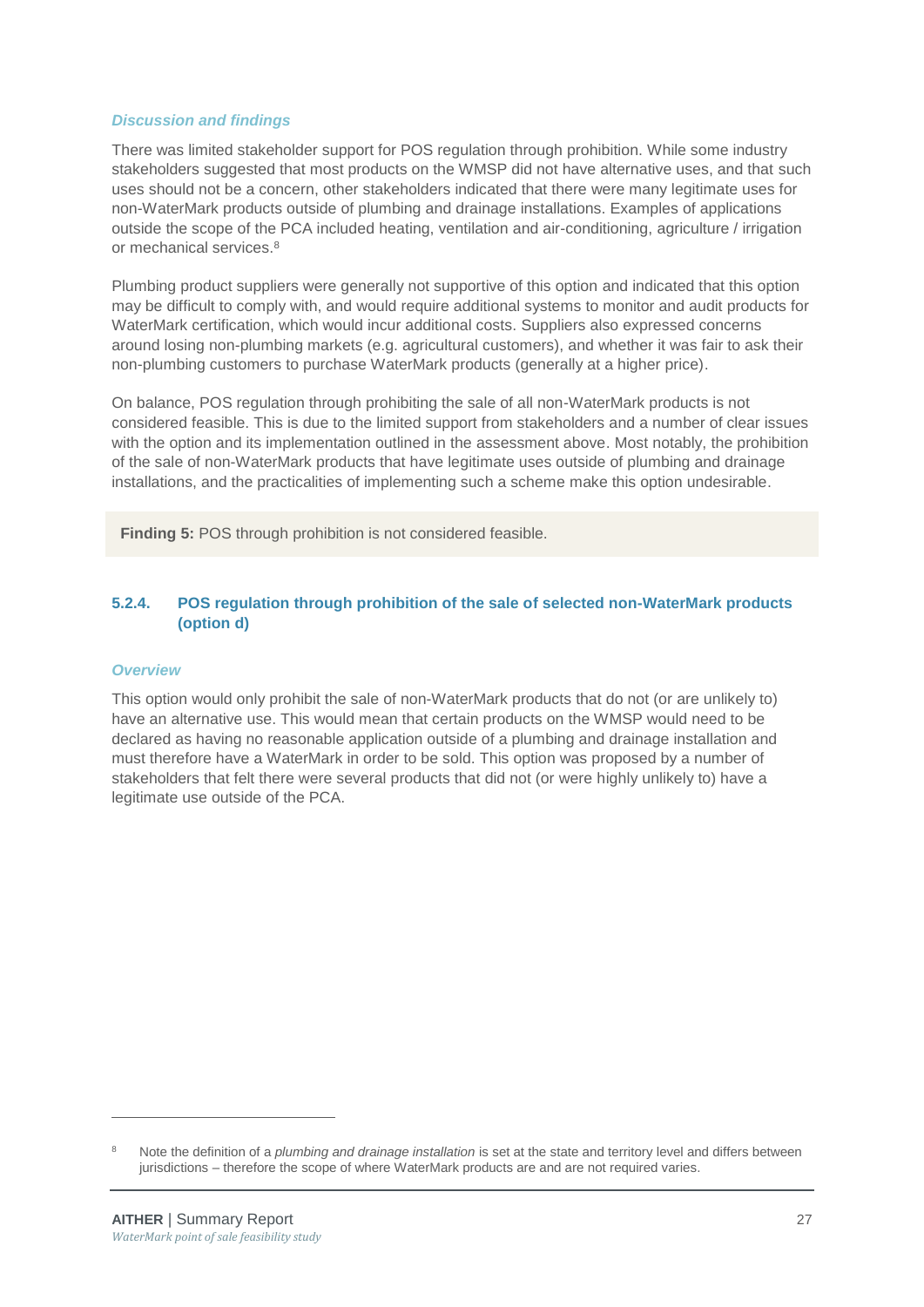### *Assessment against criteria*

| #              | <b>Criteria</b>                         | <b>Summary assessment</b>                                                                                                                                                                                                                                                                                                                                                                                                                                                                                                                                                                                                                                                                                                                                                                                                                    | <b>Rating</b> |
|----------------|-----------------------------------------|----------------------------------------------------------------------------------------------------------------------------------------------------------------------------------------------------------------------------------------------------------------------------------------------------------------------------------------------------------------------------------------------------------------------------------------------------------------------------------------------------------------------------------------------------------------------------------------------------------------------------------------------------------------------------------------------------------------------------------------------------------------------------------------------------------------------------------------------|---------------|
| 1              | Ability to<br>address the<br>problem    | This option may help address the problem, however it may only<br>have limited effectiveness because many non-WaterMark products<br>would still be available and could potentially be installed.<br>There is also a potential issue of overlap with products already<br>covered by POS through the WELS scheme. As discussed in Box<br>2, many of the examples of products that did not have a<br>reasonable alternative use (and should therefore carry a<br>WaterMark) were 'front of wall' such as taps and toilets and other<br>visible features. As many of these products require a WELS rating,<br>they are effectively covered by de facto POS regulation (see<br>Section $2.1.4$ ) – this therefore raises the question of whether<br>having separate POS regulation that covers similar products would<br>help address the problem. | $\checkmark$  |
| $\overline{2}$ | Simple and<br>practicable               | This approach would create a split approach to the WMCS by<br>creating two different divisions and treatments of products. This<br>would contradict recent amendments to the WMCS which<br>combined two risk categories into one to simplify the scheme (as<br>part of the changes made following the 2014 review). It would also<br>be difficult to strictly determine which products have or do not have<br>an alternative use. It would require additional ongoing resourcing<br>for compliance and enforcement.                                                                                                                                                                                                                                                                                                                          | X             |
| 3              | National<br>consistency<br>and coverage | This option would require new legislation to implement, and may<br>be difficult given the definition of a plumbing and drainage<br>installation currently varies based on state and territory legislation<br>(meaning the definition of legitimate use outside of a plumbing and<br>drainage installation would be different in different jurisdictions).<br>Based on consultations it appears unlikely that all states and<br>territories would agree to legislation that prohibits the sale of<br>products without a WaterMark (even if limited to a subset of<br>WaterMark products), however it could potentially be achieved if<br>there was stronger political support.                                                                                                                                                                | X             |
| 4              | Competition                             | As per option c), there would be challenges in enforcing this option<br>for online sales and direct imports. This could be overcome but<br>may be challenging to address.                                                                                                                                                                                                                                                                                                                                                                                                                                                                                                                                                                                                                                                                    | $\checkmark$  |
| 5              | Implementation<br>considerations        | This option would require some considerable upfront costs and<br>resources to design and implement, as it is creating a new and<br>somewhat complex regulatory regime.<br>The subset of products that would be prohibited would need to be<br>defined and then communicated to stakeholders – this could be<br>difficult and take time to reach agreement on the details of what is<br>and is not included.<br>This will create upfront costs to administrators and those affected<br>by it (those having to comply) (see Box 4).                                                                                                                                                                                                                                                                                                            | $\checkmark$  |

### **Table 4 Assessment of selected prohibition option (option d)**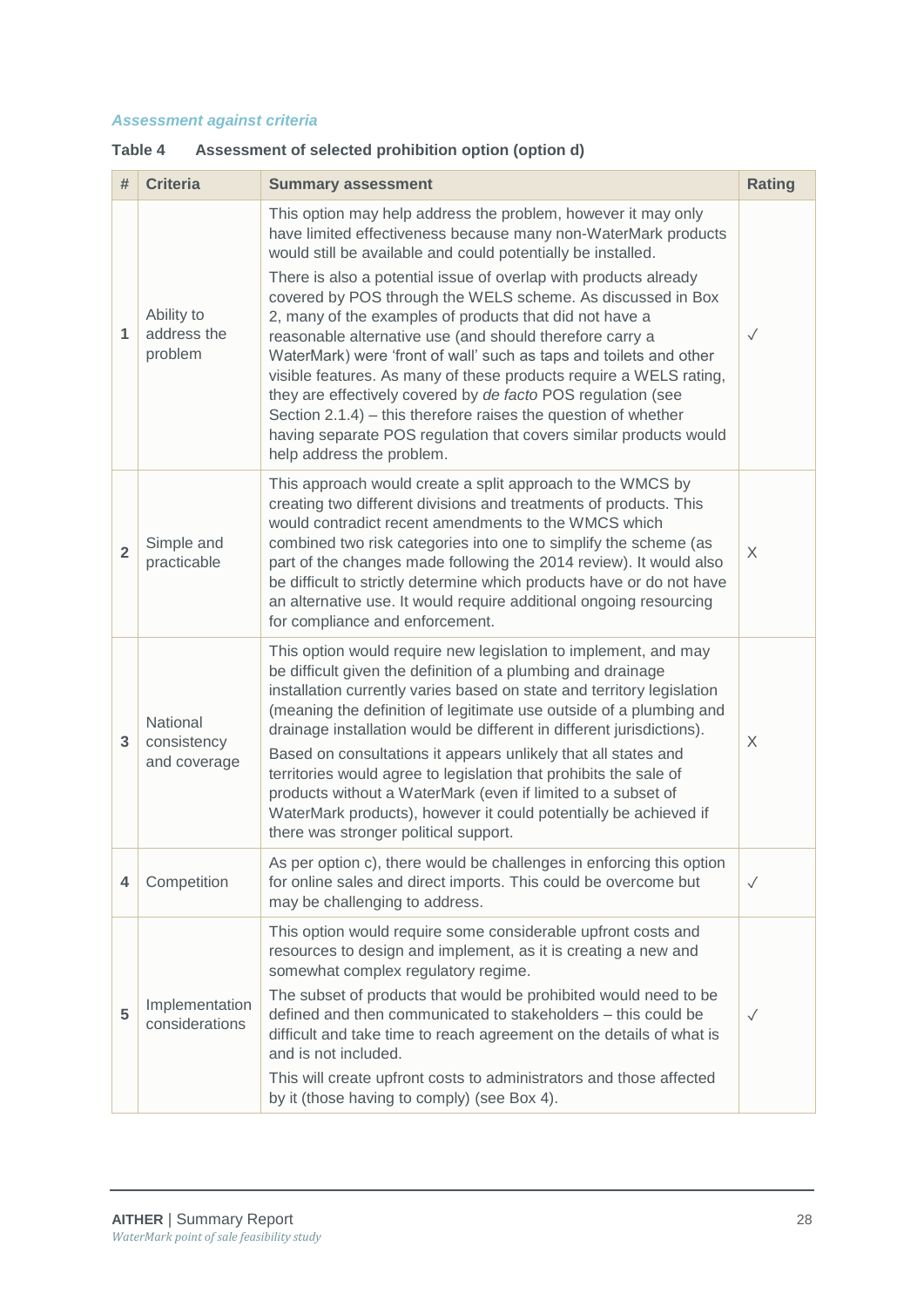| <b>Criteria</b>    | <b>Summary assessment</b>                                                                                                                                                                                                            | <b>Rating</b> |
|--------------------|--------------------------------------------------------------------------------------------------------------------------------------------------------------------------------------------------------------------------------------|---------------|
| Equity<br>concerns | This option would assist with the issue of pressure on plumbers to<br>install non-WaterMark products as in some cases only WaterMark<br>products would be available for installation (noting it would not<br>apply to all products). | $\sqrt{}$     |

### *Discussion and findings*

Prohibiting the sale of selected non-WaterMark products was broadly supported amongst stakeholders, with general support from industry and some support from government. This was particularly the case among stakeholders that felt it was unreasonable to sell non-WaterMark products that were most likely to be used in a plumbing and drainage installation.

However, while this option appears more reasonable than total prohibition of non-WaterMark products that are listed on the WMSP (the previous option) it is less clear whether it would effectively address the problem. This is because all products that have an alternative use would still be available for sale without a WaterMark and could potentially be installed in plumbing and drainage installations.

There would be challenges in deeming what products do not have an alternative use, and in reality, it may largely comprise products that are already covered through the WELS scheme POS regulation. At the same time, it would require new legislation, political support from and adoption by the states. Enforcement would also need to be adequately resourced.

This option would have some positive impacts regarding equity concerns – however, only for products where non-WaterMark versions are prohibited. For products that have alternative uses, non-WaterMark versions would still be available and could therefore be purchased or specified with pressure placed on installers to use incorrect products.

In summary, implementing this option would require overcoming considerable challenges, create complexity within the WMCS and potentially have minimal impact.

**Finding 6:** POS through prohibition of selected products is not considered feasible.

### **5.2.5. POS regulation through alternative use labelling (option e)**

### *Overview*

This option would require that products on the WMSP either have WaterMark certification or are clearly marked or labelled (at the POS or supply) as not suitable for use in a plumbing and drainage installation. This would allow for non-certified products to be sold but would make it illegal to sell them without a form of labelling or marking indicating they cannot be used in plumbing and drainage installations. This would be regulated through checking (at the POS) whether products have a WaterMark or alternative use labelling.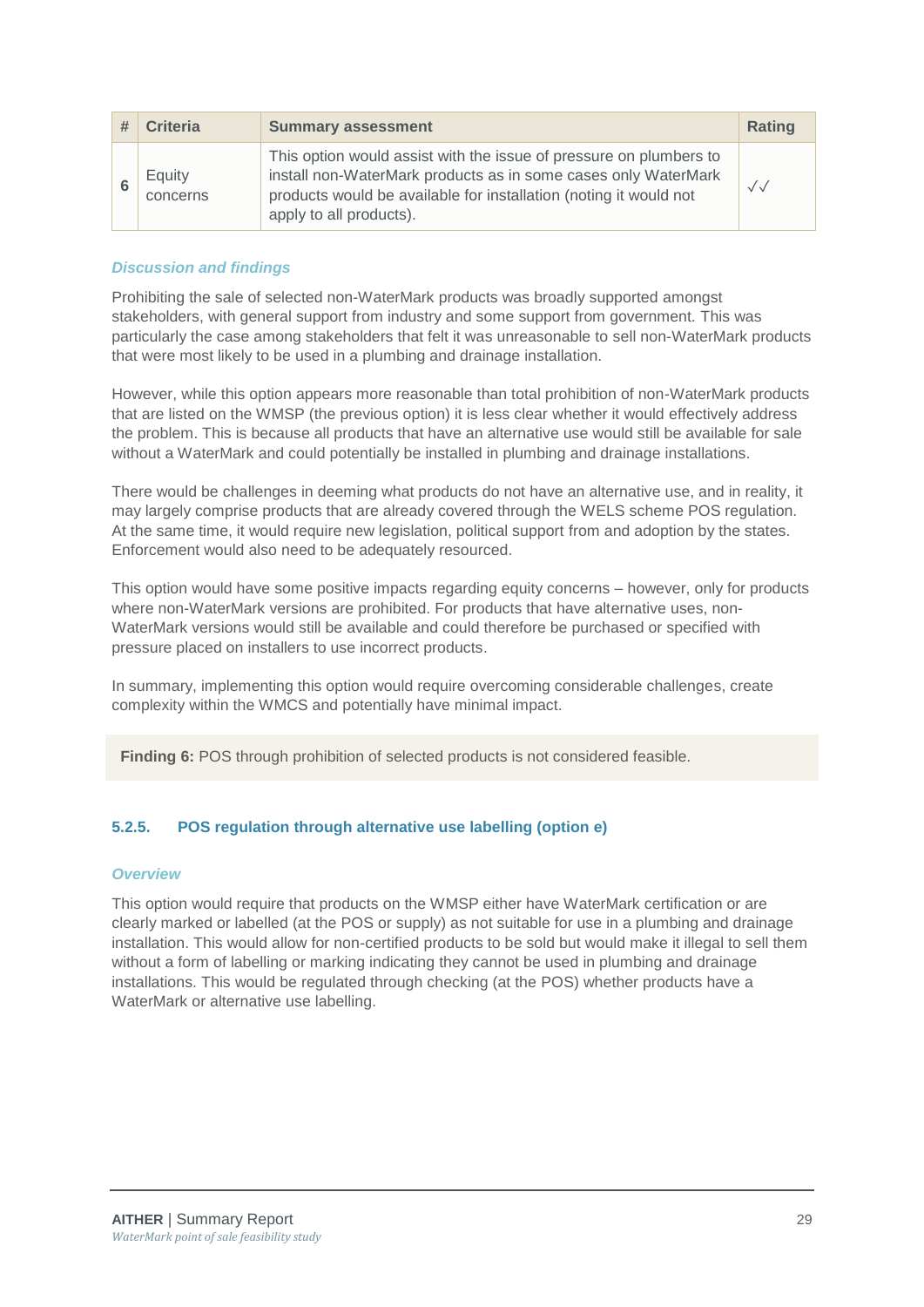#### *Assessment against criteria*

| #              | <b>Criteria</b>                         | <b>Summary assessment</b>                                                                                                                                                                                                                                                                                                                                                                                             | <b>Rating</b> |
|----------------|-----------------------------------------|-----------------------------------------------------------------------------------------------------------------------------------------------------------------------------------------------------------------------------------------------------------------------------------------------------------------------------------------------------------------------------------------------------------------------|---------------|
| 1              | Ability to<br>address the<br>problem    | This option may help address the problem, however it may only have<br>limited effectiveness because many non-WaterMark products would<br>still be available and could potentially be installed in plumbing and<br>drainage installations.                                                                                                                                                                             | $\checkmark$  |
| $\overline{2}$ | Simple and<br>practicable               | This approach would not be relatively simple or practicable. It<br>defines a new group of products with new requirements, which will<br>add administrative and other costs and complexity for administrators<br>and those complying (similar to those outlined in option (d)). The<br>option will require additional ongoing resourcing efforts to monitor<br>compliance (see Box 4).                                 | X             |
| 3              | National<br>consistency<br>and coverage | This option has some support amongst government stakeholders;<br>however, it would require adoption of new legislation (and support<br>from all the states to achieve national consistency and coverage)<br>which may be a challenge (see also Box 4).                                                                                                                                                                | $\checkmark$  |
| 4              | Competition                             | This option could create issues around competition, depending on<br>how it is designed and impacts on different entities in supply chains.<br>It could be administratively and physically complex for sellers to<br>administer, and this may disproportionately affect different sellers<br>(e.g. online or in-store).                                                                                                | $\sqrt{}$     |
| 5              | Implementation<br>considerations        | This option would require some considerable upfront costs and<br>resources to design and implement, as it is creating a new regulatory<br>regime. It will have upfront costs to administrators and those affected<br>by it (those having to comply). These costs could be greater than<br>under other POS options given there is a second group of products<br>being defined with a different label (see also Box 4). | $\checkmark$  |
| 6              | Equity<br>concerns                      | This option could assist with the issue of pressure on plumbers to<br>install non-WaterMark products, however non-WaterMark products<br>would still be available to purchase. It would help to provide a<br>degree of shared responsibility as it would place obligations on<br>sellers to ensure labelling was provided on non-watermark products<br>at the POS.                                                     | $\checkmark$  |

#### **Table 5 Assessment of alternative use labelling (option e)**

### *Discussion and findings*

Stakeholders were generally supportive of this option, with particular support from government stakeholders who felt that it could be a reasonable form of POS regulation. This option could reasonably be implemented – and based on the level of government support for this form of POS regulation (in comparison to the others), this is the most feasible POS option.

There are however some questions around whether it would be effective in addressing the problem. The existence of WMCS means that those with a knowledge of the scheme effectively already have an alternative labelling scheme (as they should know that the absence of a WaterMark label means the product is not fit for plumbing use, which should dictate their purchasing decisions).

For those that are not aware of the WMCS, it is less clear whether purchasers would pay attention to and abide by the alternative use labelling, and there may still be challenges in ensuring widespread knowledge of WaterMark requirements and meaning of the alternative labelling.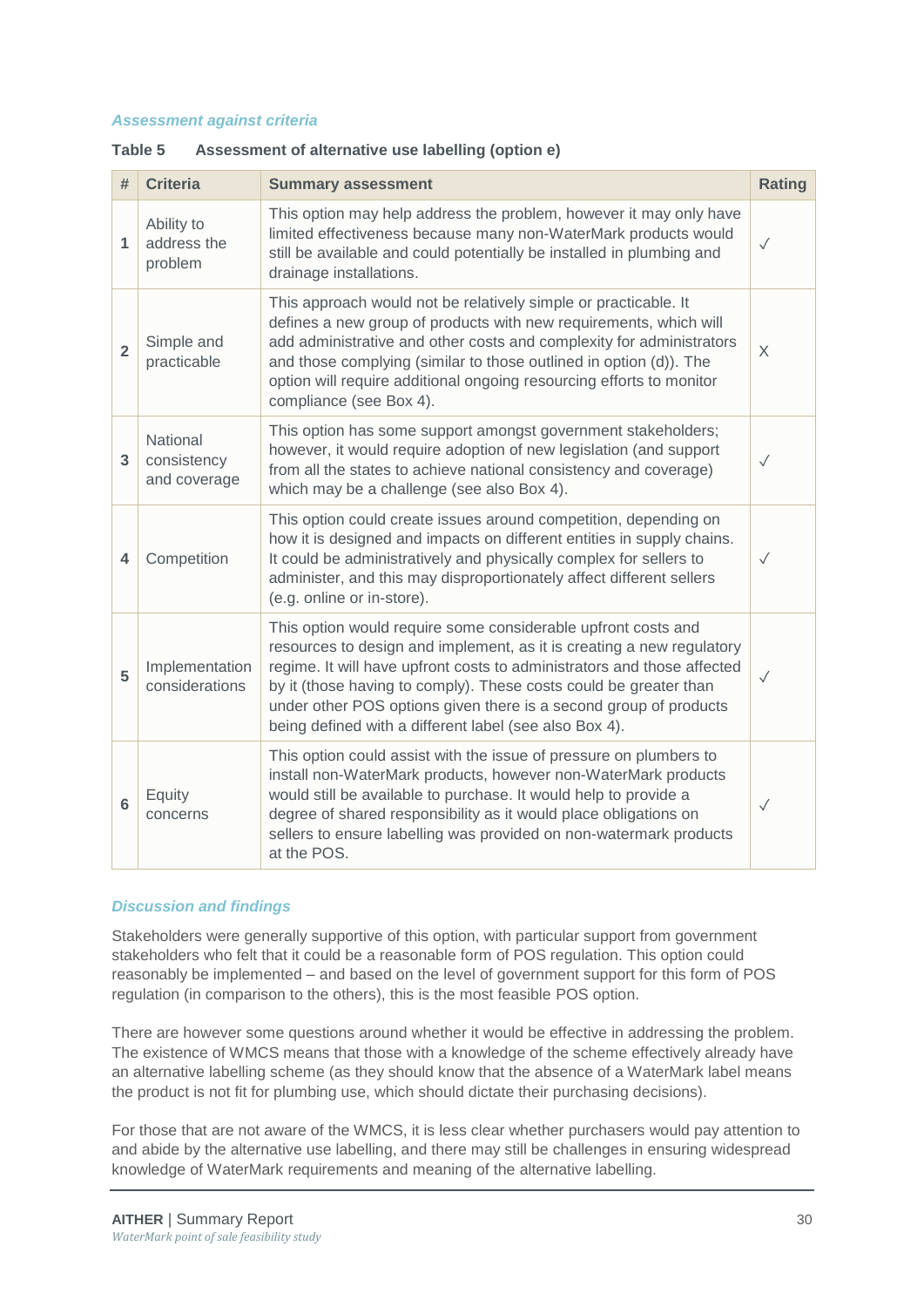**Finding 7:** POS through alternative labelling of non-WaterMark products may be feasible, however it would likely be costlier and potentially no more effective in addressing the problem than alternatives considered.

### <span id="page-43-0"></span>**5.3. Summary and comparison of options**

There are options which could feasibly address the problem of non-WaterMark products being used in plumbing and drainage installations, including both POS and POI based options. Prohibition of all non-WaterMark products listed on the WMSP would undoubtedly increase the rate of compliance at the POI, however there would also be a range of other undesirable impacts. This includes the banning of non-WaterMark products which might have legitimate applications outside of plumbing and drainage installations. This would force purchasers to pay for WaterMark products whether their characteristics were necessary or not, and could also lead to some products no longer being manufactured if they cannot meet the WaterMark standard.

A more moderate approach could be to only prohibit products that do not have an alternative use outside of plumbing and drainage installations. This would help protect against the issue of non-WaterMark products not being available for alternative uses, however it would be difficult and complex to implement and it is unclear how effective it would be in addressing the problem. Identifying which products do not have an alternative use is likely to be difficult in practice as many products have a wide range of potential uses, and the scope of a plumbing and drainage installation varies based on state and territory legislation. Additionally, many of the products that were identified as only having a use in a plumbing and drainage installation are products that already have *de facto* POS regulation through the WELS scheme requirements (see Section [2.1.4\)](#page-17-0).

Requiring alternative use labelling could present a workable form of POS regulation, however it would require considerable resources and effort to implement. This includes new legislation and resourcing to support enforcement at the POS. Additionally, it is questionable whether this will be particularly effective. For informed purchasers, such as plumbers, who are aware of the WaterMark scheme, the presence or absence of a WaterMark provides a clear delineation of suitable or unsuitable products. Alternative labelling for consumers who are unaware of the WMCS may have some benefit, however it is possible that in the absence of an understanding and appreciation of the WMCS, warning labels and prescribed uses may be easily overlooked. It may be the case that increasing awareness of the WMCS and the WaterMark itself might have the same effects without requiring regulation and enforcement at the POS.

In terms of POI regulation, there was a clear view that in many jurisdictions maintaining the status quo will not address the problem, nor will it keep pace with the rate of change across the plumbing and plumbing product sector. However, as a regulatory regime it is appropriately targeted and in principle should serve the WMCS and its objectives well – provided it is adequately enforced. It is also widely supported by industry and is seen as an important part of maintaining the integrity of the WMCS more generally. This clearly aligns with the second POI option of increased enforcement.

Based on the assessment, *option b) to increase enforcement of POI regulation* appears to be the most direct way to address the problem and is likely to be the most straightforward to implement. It also appears to be the most cost-effective approach as it relies on existing arrangements (e.g. no new legislation, and can potentially leverage existing enforcement approaches).

The main shortcoming of pursuing option B is that it does not address concerns around pressure on plumbers to install non-WaterMark products. This is an issue that may be undermining the WMCS and one which is seen as inequitable. Given this, as well as to consider if there are other means of addressing the problem, complementary or alternative measures or approaches are considered in the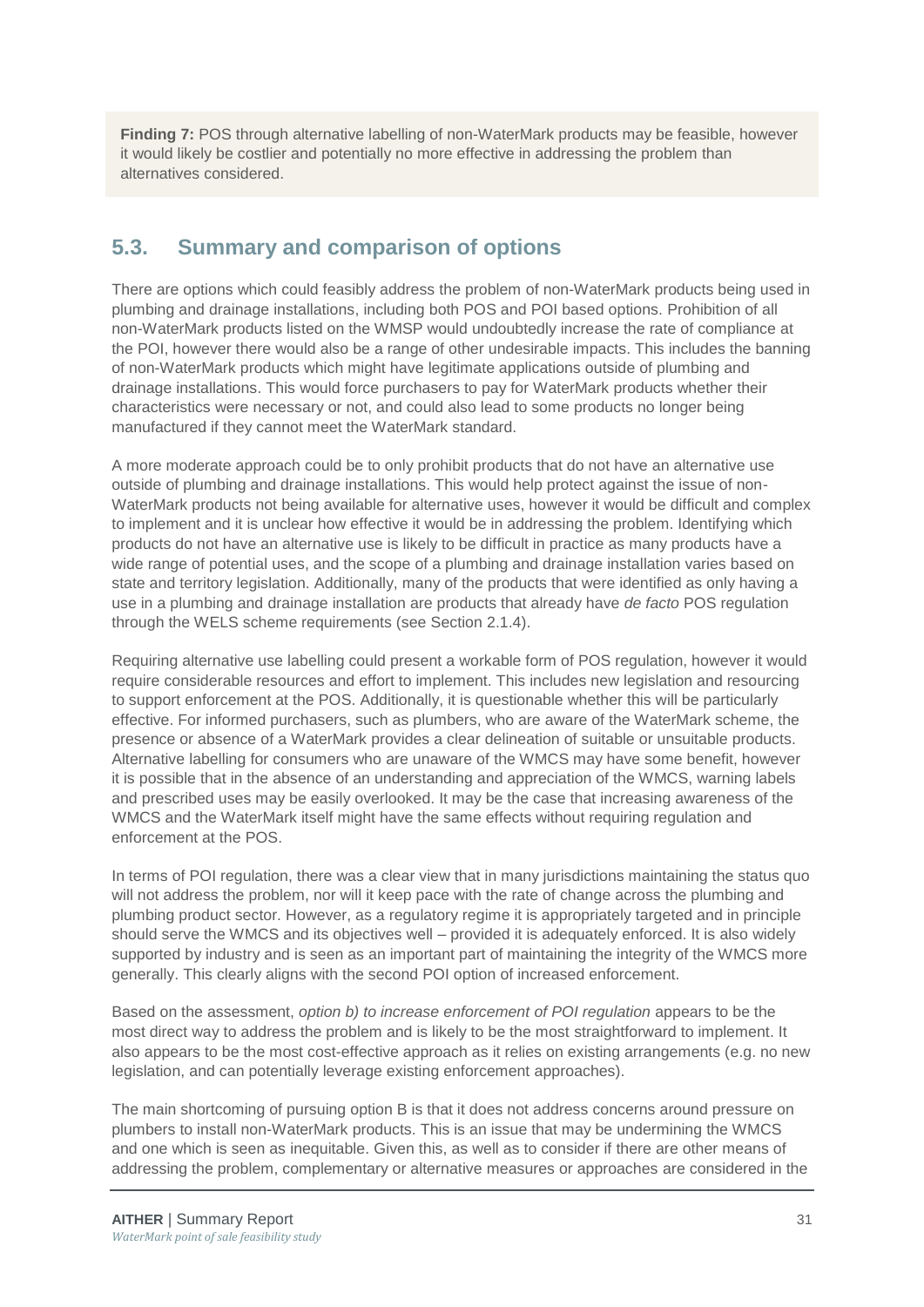following section (Section 6). Such measures could potentially be implemented independent of, or in combination with, other regulatory approaches.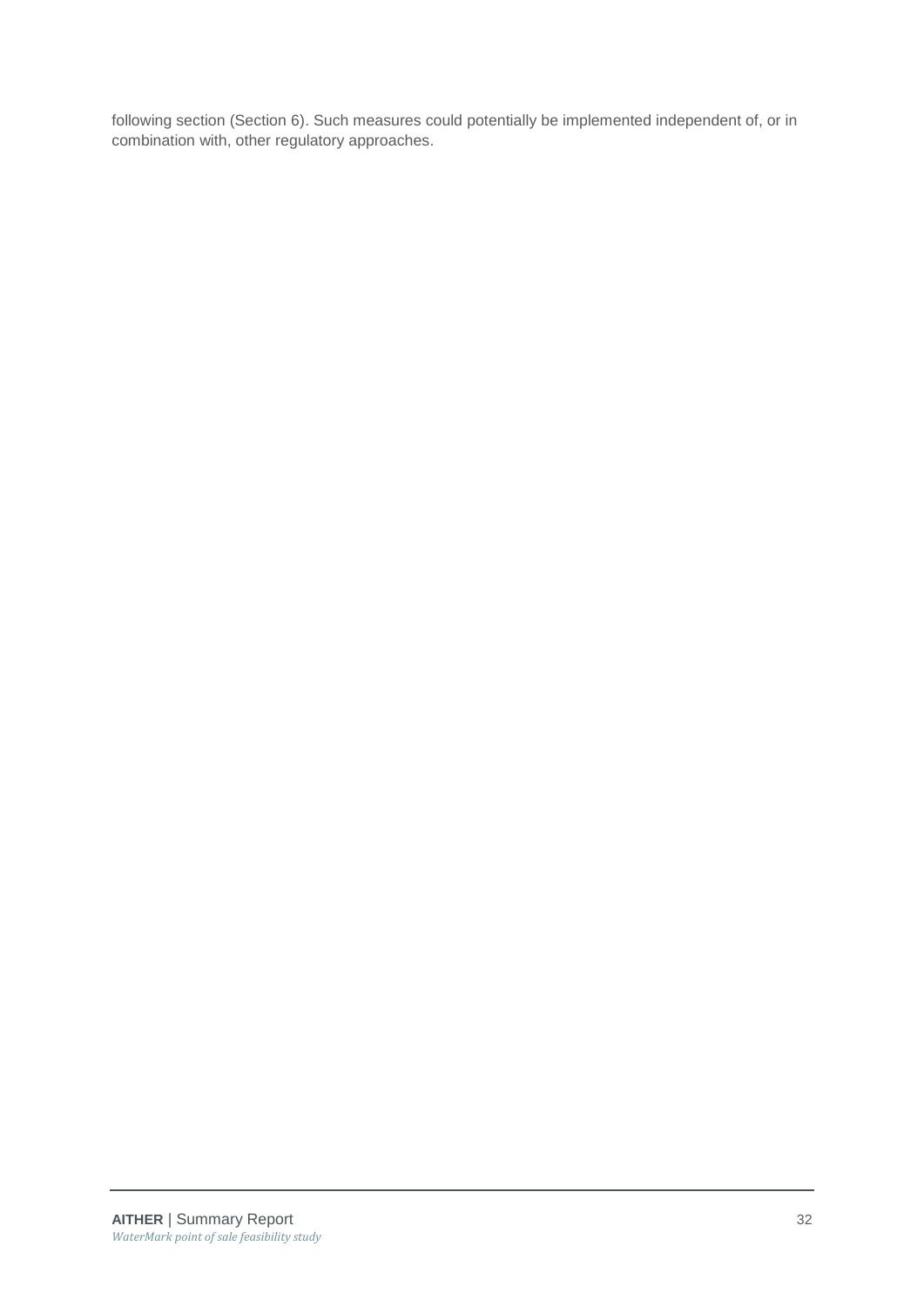# <span id="page-45-0"></span>**6. Complementary or alternative approaches**

The section considers two prospective complementary or alternative approaches to addressing the problem; education and awareness, and approaches to address shared responsibility. These options have been presented and considered separately as neither are strictly about POI or POS regulation, and could both potentially be pursued in combination with, or separate from any of the options assessed in Section [5.](#page-32-0) They are based on ideas and thinking that emerged throughout consultations.

### <span id="page-45-1"></span>**6.1. Education, awareness and training**

### *Description and discussion*

An alternative or complementary intervention could be to increase education and awareness of the WMCS. This would increase the profile of the scheme which could have a number of positive flow-on effects that could increase the proportion of WaterMark products installed, where they are required.

It is highly likely that any new POS arrangement would need to be accompanied by an education and awareness campaign upon introduction (and potentially ongoing), and ongoing or revised POI options could be enhanced by education awareness and training.

A resounding point from consultation was the perceived lack of general understanding and awareness of the WMCS. This was mentioned by industry and government stakeholders and was suggested to apply across many stakeholders (including architects, hydraulic designers, consumers, builders, plumbers, apprentices etc.).

It was suggested that consumers were generally unaware of the WMCS. While the WMCS is not strictly a consumer information scheme in the same sense as the WELS scheme, basic awareness amongst the general public could help with improving compliance – for example consumers may be more likely to select or specify WaterMark products. Additionally, if there is greater consumer demand for WaterMark products this might lead to retailers providing increased clarity on whether products are WaterMark certified.

Stakeholders also had mixed perspectives on the extent to which the WMCS and the PCA is covered in plumbing courses and it was suggested that in many cases WaterMark requirements were not well covered in plumbing courses. Outside of plumbing, knowledge of and training on the WMCS was considered to be minimal. Stakeholders felt that increasing understanding of the WMCS across the sector would be beneficial.

### *Summary and findings*

It was widely accepted across stakeholders that there is lack of awareness around the WMCS, potentially driven by insufficient education, training and awareness raising activities. This has implications across the supply chain that are likely to be contributing to the probability of non-WaterMark products being installed in plumbing and drainage installations.

**Finding 8:** There is a lack of understanding and awareness of the WMCS and its purpose.

While POS regulation could potentially be used to address some of these issues, they could feasibly and possibly more effectively be addressed through improving education and awareness of the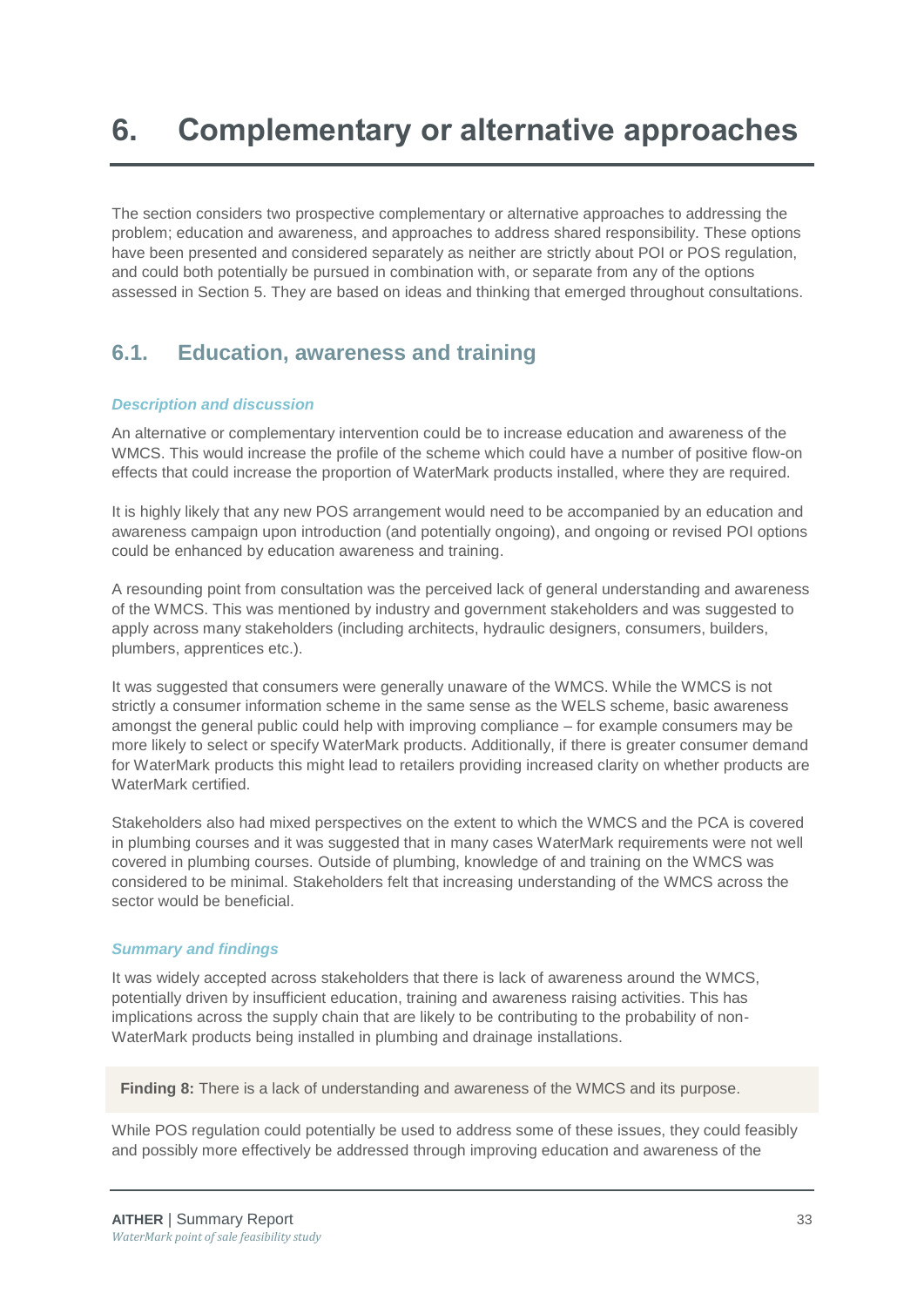WMCS. It could help drive knowledge and demand for WaterMark products up the supply chain and help prevent non-WaterMark products being inadvertently purchased, specified and installed.

Some possible ways to achieve this include:

- ensuring consumers / the general public understand the health and safety benefits of, and the legal obligation for using WaterMark products; the basis for the WMCS; and how certified products can be identified so that they can request, check and verify that WaterMark products are being installed
- improve awareness across sector wide practitioners or professionals, including builders, consultants, designers and architects, and developers, to increase awareness so that compliant products are specified and sourced
- provide information and materials for use by registered training organisations (RTOs) for training packages to enhance practitioner knowledge and compliance, this could also be extended to related disciplines such as builders, hydraulic designers, and building designers and architects.
- running joint marketing campaigns between industry and suppliers that raise visibility of the WMCS and promote and support the choice of qualified/licensed plumbers to undertake plumbing and drainage installations with certified products
- developing and providing guidance, such as guidelines, voluntary industry codes of practice, or similar materials for suppliers regarding advertising and selling of WaterMark products.

In addition to helping solve the problem, initiatives to improve education and awareness could be implemented at relatively low cost and would likely complement any regulation (POS or POI).

**Finding 9:** Improving education and awareness may help address the problem.

### <span id="page-46-0"></span>**6.2. Shared responsibility**

### *Description and discussion*

Shared responsibility is the idea that other parties throughout the supply chain would play a greater (more equal than present) role in ensuring WaterMark products are installed where required, and it could help increase compliance by overcoming the issue of plumbers being pressured to install non-WaterMark products.

In general, stakeholders were supportive of shared responsibility as a principle, while not articulating specific options (outside of POS regulation) that could give effect to it. Many stakeholders that supported POS regulation did so on the basis that it would improve shared responsibility across the supply chain. This section looks at how shared responsibility might be established by other means.

Shared responsibility could be fostered to an extent through increased education and awareness. As discussed in the previous section, education and awareness could increase awareness across the supply chain and arguably increase the sense of responsibility across the supply chain (though without setting formal obligations). However, stricter forms of shared responsibility could also be adopted without requiring POS regulation.

It could also be possible to create shared responsibility across the supply chain by making it an offence to knowingly or recklessly specify or supply non-WaterMark products for use in a plumbing and drainage installation. For example, if a building designer or architect specifies, or a builder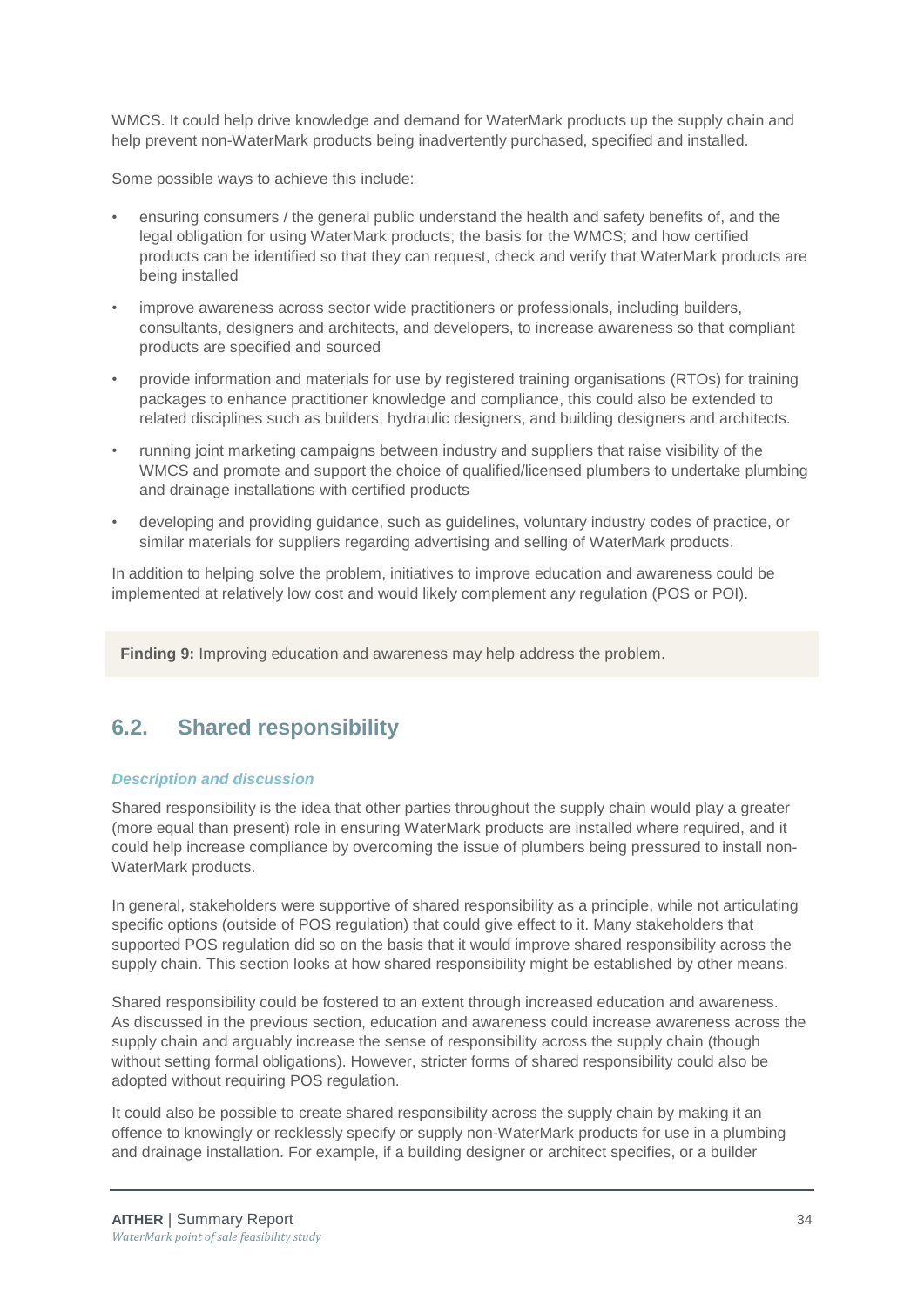sources or supplies products for installation that do not carry WaterMark, those parties (and the installer, if they install the products) could be held accountable.

This could be given effect by modifying existing, or potentially introducing new state or territory legislation. It would differ from POS regulation because it would not prohibit or place conditions on the sale of non-WaterMark products, it would not require any additional or different labelling or marking requirements at the POS, and could feasibly leverage existing POI enforcement efforts to detect issues of non-compliance. These differences would likely make it a simpler and lower cost method of creating shared responsibility than POS regulation.

Recent reviews and changes also suggest that shared responsibility (as a principle) is being considered and used to help increase compliance in the broader construction sector. As part of construction legislation reform, Queensland recently introduced legislation that is aimed at creating a chain of responsibility within the construction industry. Additionally, there are elements of shared responsibility within the recommendations from the Building Confidence report (Shergold and Weir 2018). Refer to Recommendations 1, 2, 3 and 13 from Shergold and Weir (2018) for further information.

### *Summary and findings*

Creating greater shared responsibility across the supply chain could help address the problem of non-WaterMark products being installed and alleviate pressure on plumbers to install non-WaterMark products. However, the mechanism by which it is given effect and any associated monitoring and enforcement, may have a strong bearing on its effectiveness. For example, it would be relatively straightforward to define an offence in existing state legislation. But in the absence of any monitoring or enforcement, the offence may not have any practical effect – in such instances it would rely on 'whistle-blowers' or potentially competitors implicating others by reporting instances of noncompliance to authorities.

Given the above, further work could be undertaken to consider if and how non-POS legislative measures could be implemented so as to have a meaningful impact on the problem while addressing stakeholder concerns about equity and greater shared responsibility.

**Finding 10:** Shared responsibility is a key principle that many stakeholders seek for the WMCS. It would likely improve the equity and effectiveness of the scheme and address some stakeholder concerns, but this is heavily dependent on how it is implemented.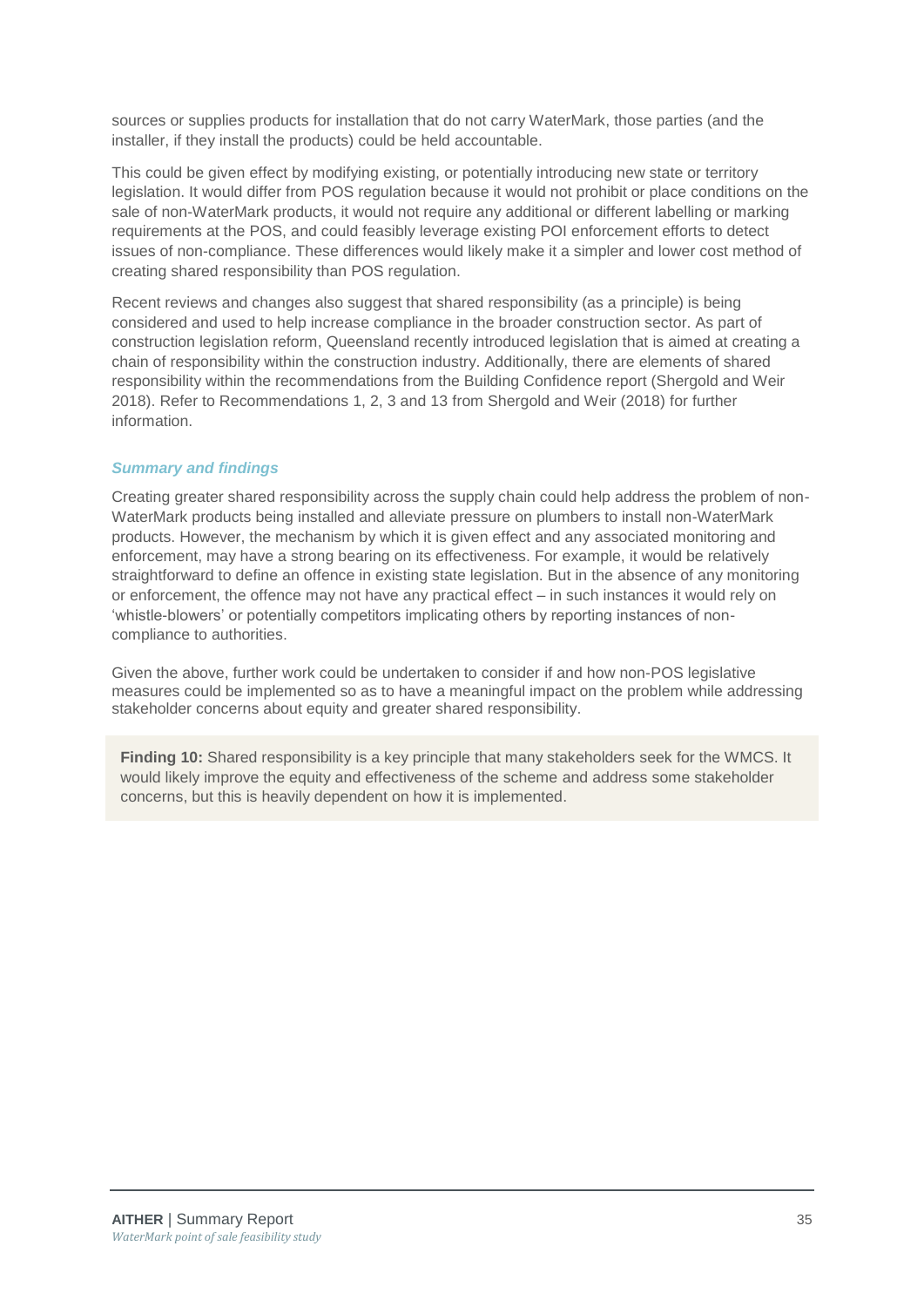# <span id="page-48-0"></span>**7. Conclusions and recommendations**

### <span id="page-48-1"></span>**7.1. Conclusions**

Throughout the study there was strong support for the WMCS across all stakeholders, and solving the problem was viewed as a matter of improving the scheme rather than replacing it. Industry and government alike all supported retention of POI regulation regardless of whether POS regulation was pursued.

The problem, as defined by this study is that *non-WaterMark products are being (or are at heightened risk of being) installed and used in situations where a WaterMark certified product is required*. Behind this problem are a number of drivers and changes that may be contributing to this, including major changes in the plumbing product supply chain, and changes in the construction sector (see Section [3\)](#page-22-0).

While the extent of the problem is unclear, Aither's view is that there is sufficient evidence of a problem, which is consistent with logical analysis, to warrant improving the WMCS in response. This is supported by several examples of non-compliant plumbing products being installed and other contextual factors and drivers. Given the drivers and changes in the sector, the problem is also likely to become worse over time unless action is taken.

Consultations did not reveal a common understanding or articulation of what POS regulation would actually comprise, and the shape of options were formulated and refined in the course of discussions. The options which are articulated and assessed in this report are the result of those rough formulations. For each of the POS options assessed, there are significant challenges in the feasibility of implementing and operating a functional model in a way that effectively addresses the problem. Critically, at present, it is not clear to Aither that there is a workable form of POS regulation that would be more effective and efficient in addressing the problem than the alternatives listed in this paper.

At the same time, Aither does not consider maintaining the status quo to be an appropriate approach for the future of the WMCS, largely because current enforcement practices are limited (in some cases) and education and awareness is low. However, POI regulation remains an important component of the regulatory framework for the WMCS and should be retained.

Increasing enforcement of POI regulation may help address the problem, and at a relatively lower cost (compared to POS options). However, it would not address issues around poor understanding and awareness of the WMCS and identified equity issues, both of which are also underlying causes of the problem.

Lack of education, awareness and training was identified as a key gap, and addressing this gap would be of value in conjunction with any of the POS and POI options in this report. However, Aither's view is that increasing enforcement at POI, in conjunction with improving education, awareness and training is likely to be the most cost-effective and reasonable means of addressing the problem. This is based on the view that greater enforcement of POI regulation is necessary (irrespective of whether POS regulation is pursued), and that education, awareness and training can help improve the effectiveness of POI regulation (for example education and training of building practitioners across the supply chain can help to alleviate equity issues regarding pressure on plumbers to install noncompliant products, and increasing awareness of WaterMark requirements amongst purchasers and suppliers can help reduce accidental or uninformed purchase of non-compliant products).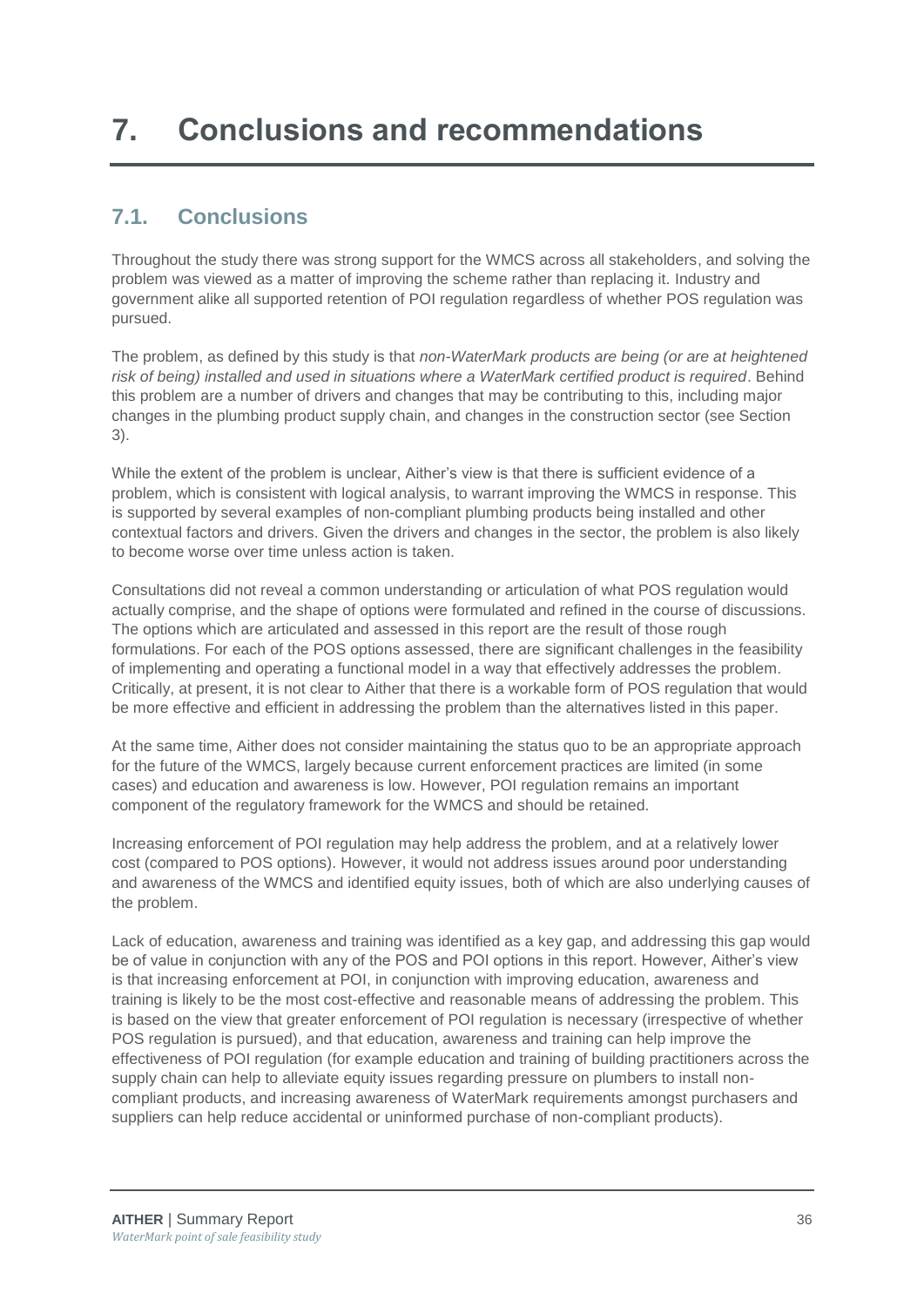Many industry stakeholders were proponents of POS regulation based on its perceived ability to address the problem, as well as its ability to create shared responsibility across the supply chain (and therefore greater equity). While POI regulation will not directly address this equity issue, it may also be possible to achieve these outcomes through other complementary measures or options (that do not require POS regulation). This includes education, awareness and training (as discussed directly above), as well as creating shared responsibility through other legislative means that are not strictly POS regulation. Education, awareness and training improvements should be pursued now as lower cost 'no-regrets' improvements, while the latter option of supply chain responsibility through other legislative means could be considered further in the future once the proposed improvements from this study have been adopted.

Lastly, in considering the proposed changes for the regulation of the WMCS, it is necessary to consider broader alignment with regulation in the building and construction sector. The assessment and analysis presented in this report makes findings that are consistent with those of the recently released Shergold Weir report *Building Confidence* (2018) and Aither does not observe any contradictions with the recommendations made in this report. Indeed, similar to this report, *Building Confidence* notes the importance education, training and awareness, and clear, visible and accountable enforcement regimes.

Any further reform or enhancement of the WMCS should – and no doubt will – be considered in the context of the overall regulatory environment for the building and construction sector.

### <span id="page-49-0"></span>**7.2. Recommendations**

**Recommendation 1:** ABCB initiate an education and awareness program, in partnership with state and territory Plumbing Administrations and industry, to raise the profile of the WMCS with the public and industry and to increase compliance with the scheme and the NCC.

It is recommended that a concerted effort be made to increase education on and awareness of the WMCS. This should seek to cover all entities and actors directly obligated by or otherwise interacting with the WMCS. It should be undertaken in conjunction with jurisdictional regulators and industry to maximise reach and to ensure relevance, reach and consistency. Possible actions or focus points include:

- ensuring consumers / the general public understand the health and safety benefits of, and the legal obligation for using WaterMark products; the basis for the WMCS; and how certified products can be identified so that they can request, check and verify that WaterMark products are being installed
- improve awareness across sector wide practitioners or professionals, including builders, consultants, designers and architects, and developers, to increase awareness so that compliant products are specified and sourced
- provide information and materials for use by RTOs for training packages to enhance practitioner knowledge and compliance
- running joint marketing campaigns between industry and suppliers that raise visibility of the WMCS and promote and support the choice of qualified/licensed plumbers to undertake plumbing and drainage installations with certified products
- developing and providing guidance such as guidelines or voluntary code material for suppliers regarding advertising and selling of WaterMark products.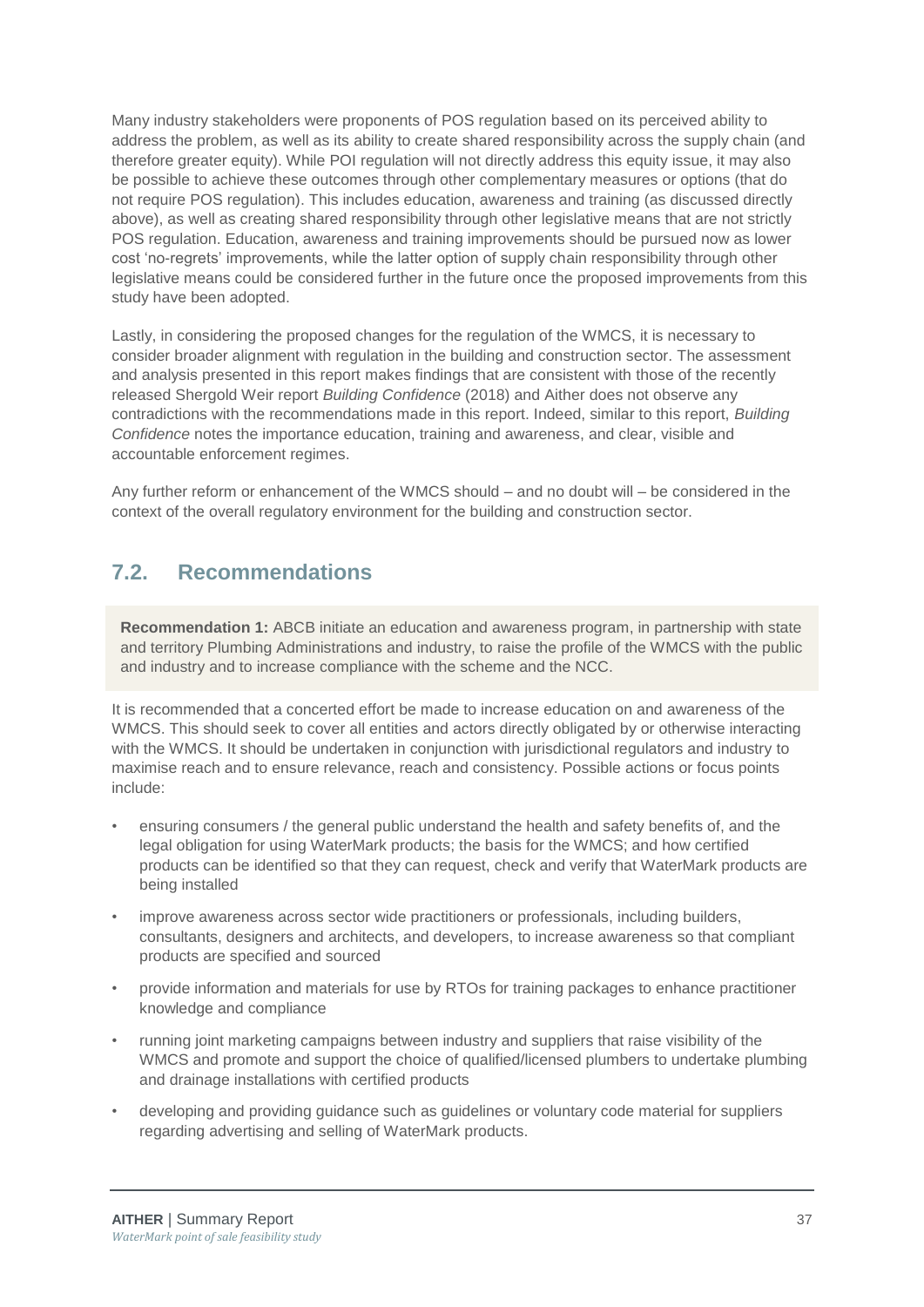**Recommendation 2:** Increase enforcement at the point of installation.

An increased focus on and documentation of audits for WaterMark products at the POI should be pursued. To be an effective scheme, there must be sufficient enforcement so that licenced plumbers undertaking illegal plumbing and drainage installations will be detected and required to rectify the work. In jurisdictions with higher levels of audit very few instances of non-WaterMark products being installed were recorded and it is reasonable to conclude that the same could be achieved in other jurisdictions.

Achieving this would require additional resourcing, but efficiencies could be gained through better targeting enforcement. The extent to which enforcement is increased is largely dependent on current audit levels and other factors in each jurisdiction and is ultimately a decision for state and territory governments. However, there could be scope for collaboration between the states and territories and the ABCB around strategies as to what might be an effective minimum level of audit. There may also be scope for changes to certification fees to help fund additional compliance (or other) activities.

Additionally, non-compliance could be better documented and reported to establish a baseline of performance. A major challenge is the ability to quantify the extent of the problem and without evidence it is difficult to target further action to effectively improve and enhance the WMCS.

**Recommendation 3:** POS regulation should not be pursued until further efforts have been made to enhance the existing approach through greater enforcement at POI and through education and awareness.

It is recommended that recommendations 1 and 2 are pursued before any further consideration is given to POS regulation. It is considered that the problem can be meaningfully addressed through improving enforcement of existing POI arrangements and improved awareness and understanding of the WMCS.

Due to the nature of the WMCS, including the products covered, the dual use of many products, and the way in which products are purchased, specified and installed, there are some major challenges in developing a workable and effective form of POS regulation without undue burden on industry and regulators/government. Beyond this, there are also questions surrounding the effectiveness of POS regulation in addressing the problem itself, and it appears that the problem could potentially be overcome (or meaningfully reduced) through improving enforcement of existing POI arrangements and improved awareness and understanding of the WMCS.

### **7.2.1. Additional opportunities and considerations**

In addition to the core feasibility assessment of POS regulation, several opportunities and insights emerged from the study for consideration, given the scope of the problem and in the context of continual improvement of the scheme. Suggested actions and recommendations have been included below.

#### *Shared responsibility*

**Recommendation 4:** Options to create shared responsibility (outside of POS regulation) should be considered and explored further.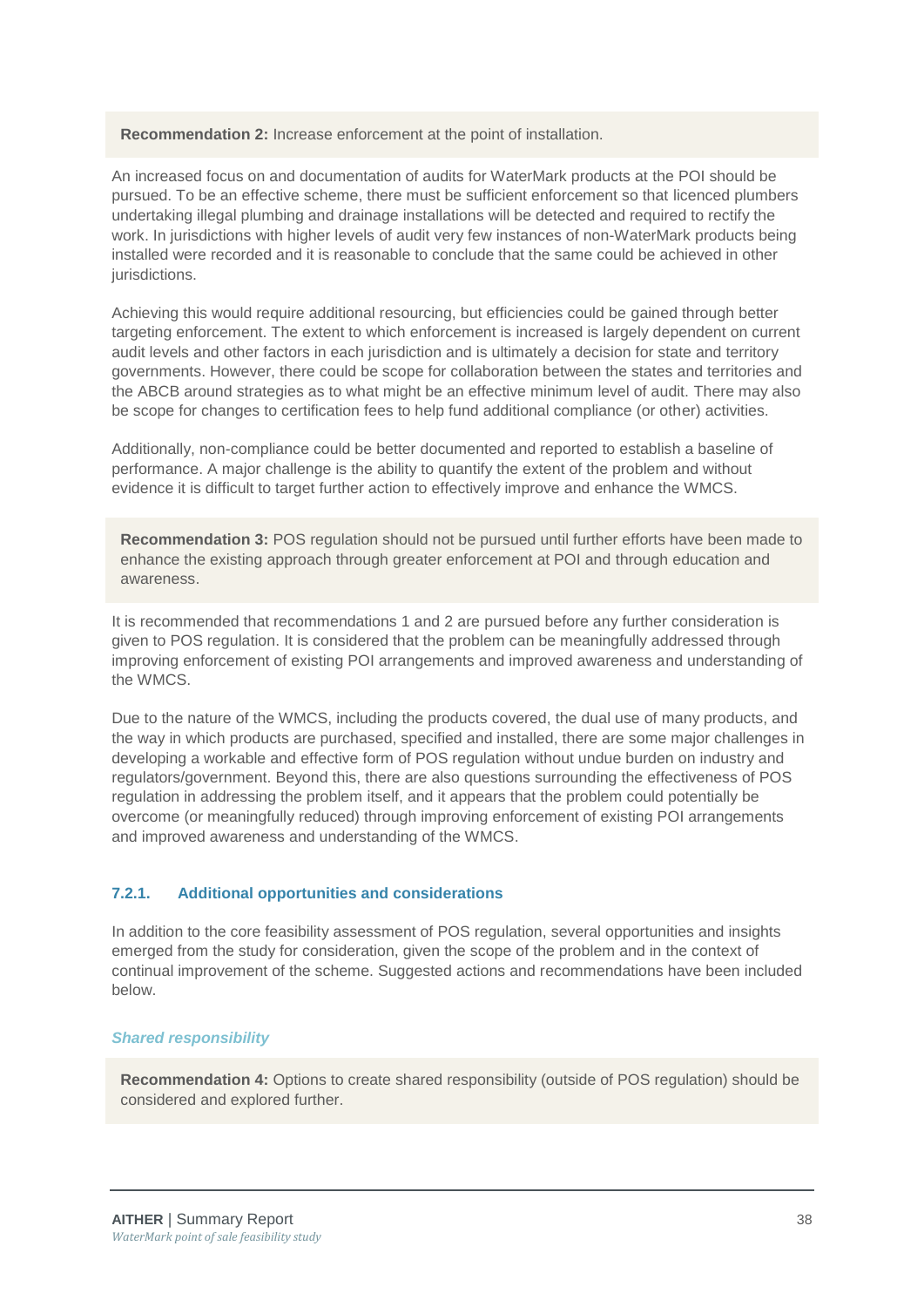In general, there was support for POS based on the premise of creating 'shared responsibility' along the supply chain. Shared responsibility could help reduce pressure on plumbers to install non-WaterMark products and might reduce the number of non-WaterMark products being sold.

Shared responsibility can be fostered through education, awareness and training as per Recommendation 1, however stricter forms of shared responsibility could also be adopted without necessarily requiring POS regulation.

Creating supply chain responsibility (and accountability) through making it an offence to knowingly or recklessly supply or specify non-WaterMark products for a plumbing and drainage installation could be one such option and may be a reasonable and lower cost solution (compared to POS regulation). Detailed design and consideration of this or similar responses was not within the scope of this study and would require further investigation and consultation before be considered more seriously. However, further exploration is warranted.

### *Monitor and observe the QBCC Act amendments*

**Recommendation 5:** Monitor and learn from the implementation of the QBCC Act in Queensland, including the response by industry and any information or data on changes in compliance*.* 

In late 2017, the Queensland Government amended the *Queensland Building and Construction Commission Act (QBCC Act)* through the *Building and Construction Legislation (Non-Conforming Building Products ─ Chain of Responsibility and other matters) Amendment Act 2017*.

A key objective is to establish a chain of responsibility across the supply chain for the supply of building products (including plumbing products). While it is too early to tell exactly how this will be actioned there may be lessons or approaches from the experience which could be adopted and applied nationally.

This could include providing a model for creating shared responsibility across the supply chain, but a proper assessment will require a clearer indication of the approach to implementation, resourcing and industry implications.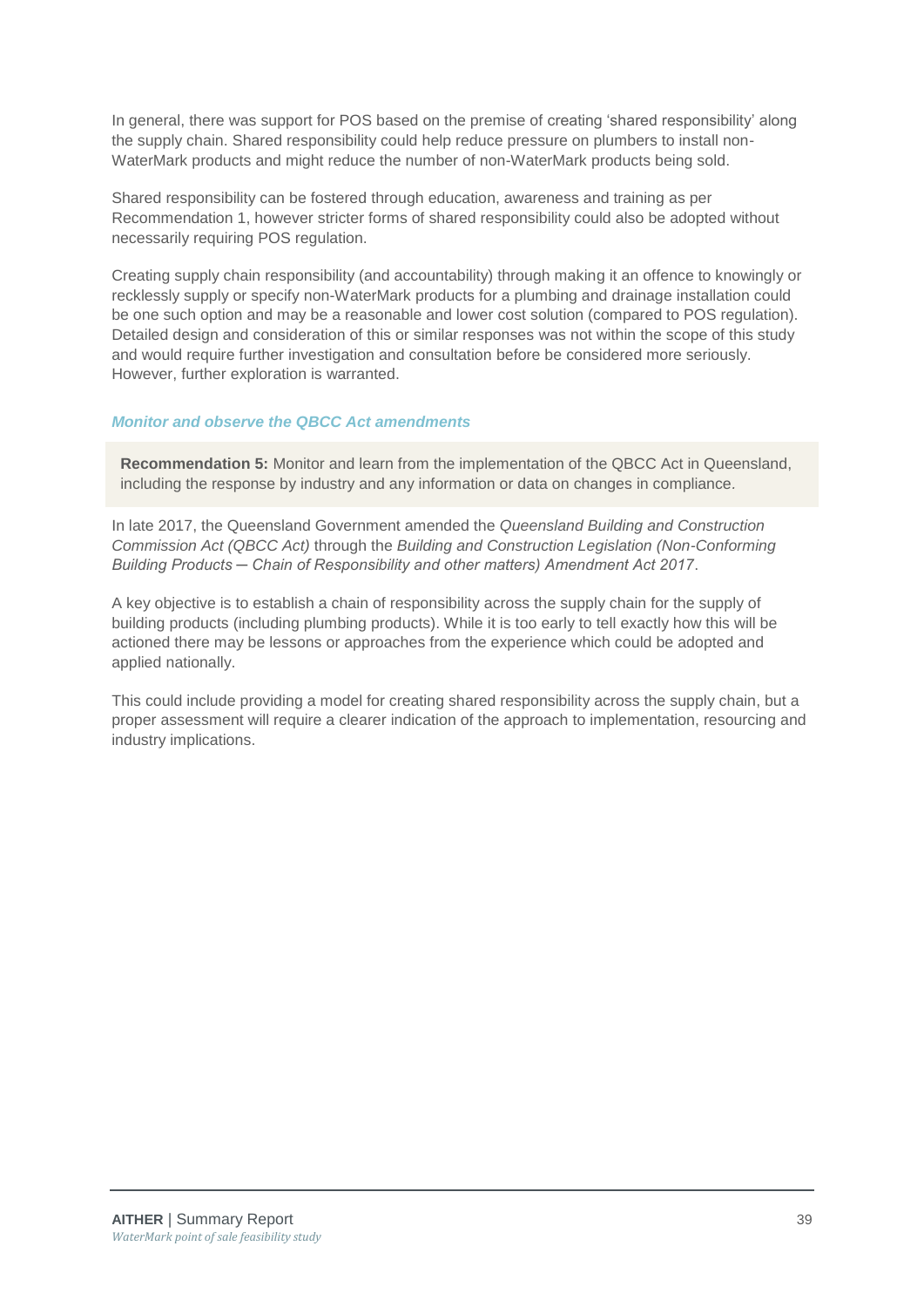## <span id="page-52-0"></span>**8. References**

- Department of Industry, Innovation and Science (DIIS) 2016, Australian Industry Report 2016, Commonwealth of Australia, Canberra, viewed 23 April 2018, <https://www.industry.gov.au/Office-of-the-Chief-Economist/Publications/AustralianIndustryReport/assets/Australian-Industry-Report-2016- Chapter-2.pdf>.
- George Wilkenfeld and Associates Pty Ltd (GWA) 2014, Linkages between the WATERMARK and Water Efficiency Labelling and Standards (WELS) Programs – Executive Summary, George Wilkenfeld and Associates Pty Ltd, Newtown, Sydney.
- Hung, L. 2003, *The SARS epidemic in Hong Kong: what lessons have we learned?* Journal of the Royal Society of Medicine 96 (8), viewed 11 May 2018 <https://www.ncbi.nlm.nih.gov/pmc/articles/PMC539564/>
- Public Accounts Committee (WA), 2018, PCH A Long Waiting Period: A critique of the State's management and oversight of the Perth Children's Hospital, Parliament of Western Australia, Perth.
- Shergold, P and Weir, B 2018, Building Confidence: Improving the effectiveness of compliance and enforcement systems for the building and construction industry across Australia, viewed 8 May 2018,

<https://industry.gov.au/industry/IndustrySectors/buildingandconstruction/Documents/Shergol d-and-Weir-Report---BMF-Expert-Assessment.pdf>.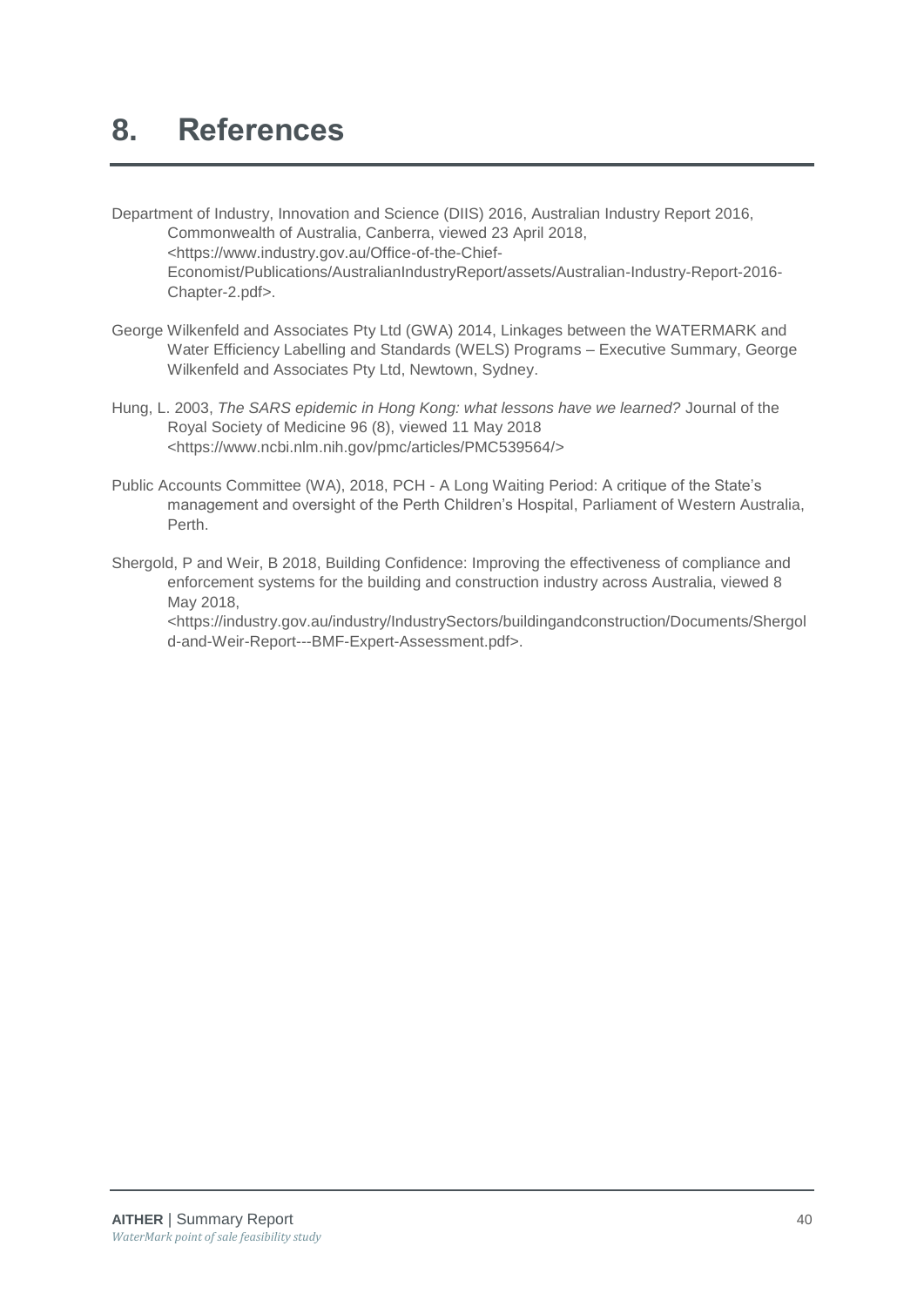# <span id="page-53-0"></span>**Appendix A – Stakeholder Consultation**

### **Table 6 Industry consultations**

| <b>Industry</b>                                                  |
|------------------------------------------------------------------|
| Master Plumbers and Mechanical Services Association of Australia |
| Rinnai Australia                                                 |
| IAPMO R&T Oceana Pty Ltd                                         |
| <b>Plumbing Merchants Association</b>                            |
| SAI Global Certification Services Pty Ltd                        |
| Plumbing Industry Climate Action Centre                          |
| The Australian Gas Association                                   |
| <b>Reece Group</b>                                               |
| Master Builders Australia                                        |
| Plumbers' Supplies Cooperative                                   |
| Harvey Norman Holdings Limited                                   |
| Joint Accreditation System of Australia and New Zealand          |
| <b>Consumer Electronics Suppliers Association</b>                |
| Master Plumbers Association of NSW                               |
| Zetco Valves Pty Ltd                                             |
| Australasian Fire and Emergency Service Authorities Council      |
| <b>Con-Serv Corporation Australia</b>                            |
| Argent Australia                                                 |
| Australian Industry Group                                        |
| <b>Master Plumbers Association QLD</b>                           |
| <b>Tradelink</b>                                                 |
| Backflow Prevention Association of Australia                     |
| <b>Master Builders Queensland</b>                                |
| <b>Plumbing Products Industry Group</b>                          |
| Master Plumbers and Gasfitters Association of WA                 |
| <b>Bunnings Group Limited</b>                                    |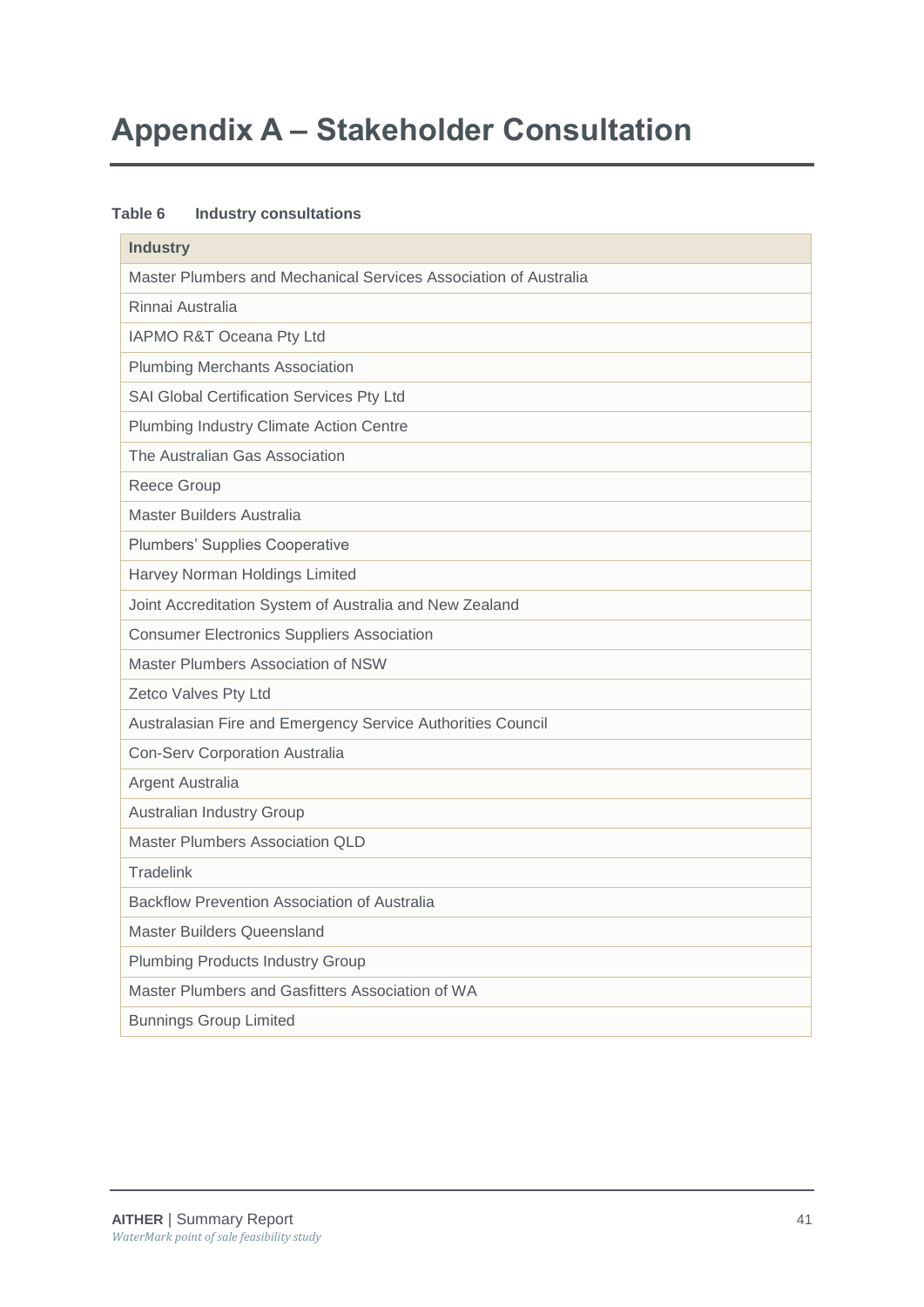| <b>Jurisdiction</b> | <b>Body / department</b>                                           |
|---------------------|--------------------------------------------------------------------|
|                     | Victorian Building Authority                                       |
| <b>VIC</b>          | Department of Environment, Land, Water & Planning                  |
|                     | Consumer Affairs Victoria                                          |
| NT                  | Department of Infrastructure, Planning and Logistics               |
| <b>ACT</b>          | Plumbing & Gas Inspectorate                                        |
|                     | Fair Trading                                                       |
|                     | Department of Industry, Innovation and Science                     |
| Commonwealth        | Trade and Customs Branch, Commonwealth Department of Home Affairs  |
|                     | Customs Compliance Branch, Commonwealth Department of Home Affairs |
|                     | WELS scheme administrator                                          |
| <b>NSW</b>          | <b>NSW Fair Trading</b>                                            |
| <b>SA</b>           | Department of State Development                                    |
| QLD                 | Office of Fair Trading                                             |
|                     | Department of Housing and Public Works                             |
| <b>WA</b>           | Department of Mines, Industry Regulation and Safety                |

### **Table 7 Government consultations**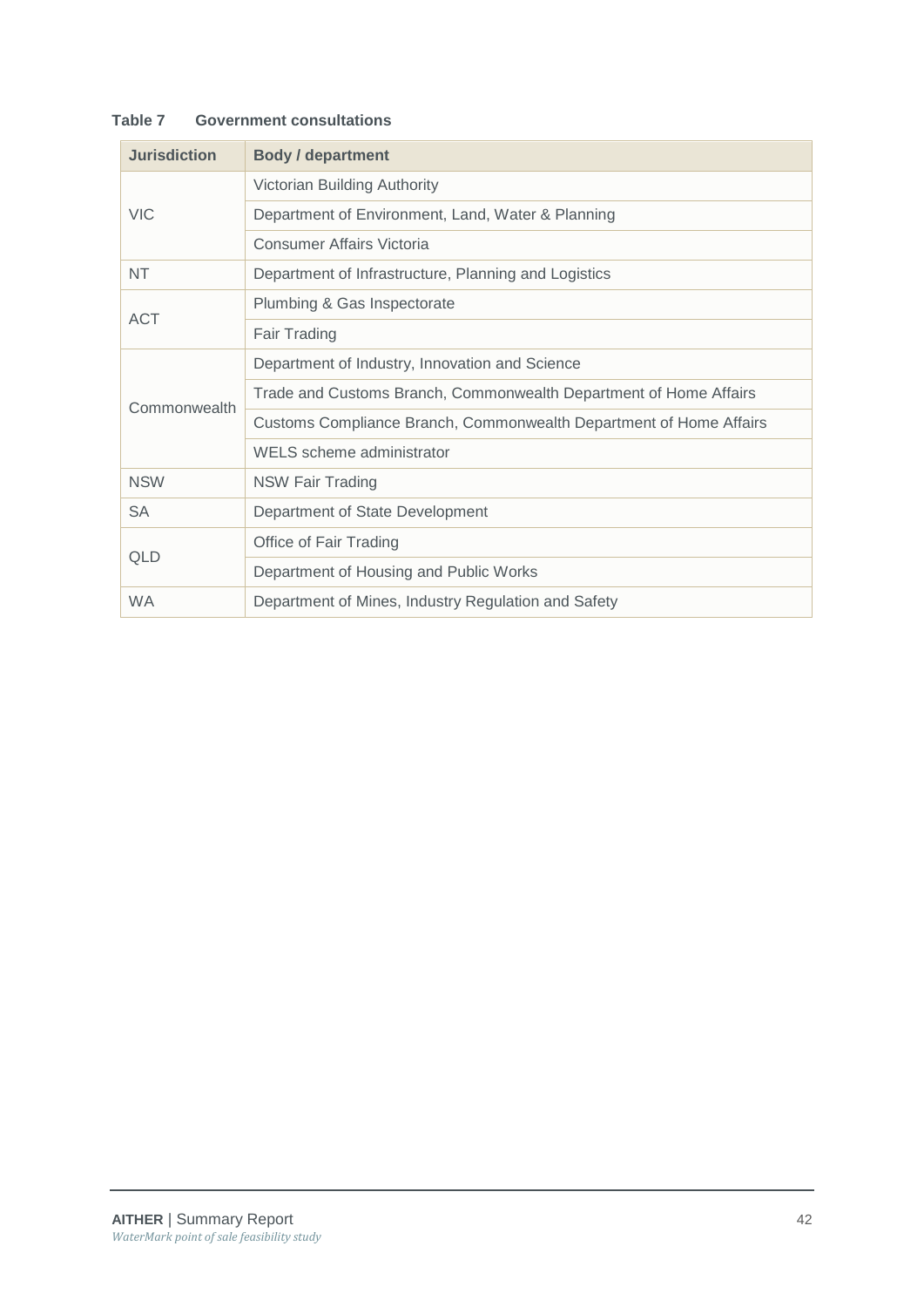# <span id="page-55-0"></span>**Appendix B – Treatment of ABCB discussion paper options**

A number of options were presented in the *Discussion paper: Feasibility of Point of Sale Regulation for the WaterMark Certification Scheme*. These options have not all been explicitly assessed by Aither in addition to those in this study. This is due to the following reasons:

- they are already reflected in Aither's options (e.g. a status quo option)
- they did not yet have a clear definition of what was actually being regulated, or
- they are reflected in the assessment criteria (e.g. simplicity and practicability, or national coverage and consistency, cover many of the matters or options raised in the ABCB's discussion paper).

Furthermore, some of the ABCB options primarily focus on certain elements of implementation (e.g. the legislative basis, or the role of the WELS scheme). While these are important considerations, there was a need to focus first and foremost on what the nature of POS regulation actually is (e.g. what it is legal or illegal to do), and to focus on options that fall out from this approach. To this end, the different elements of the options from the discussion paper have been touched on in Aither's feasibility study (through the assessment criteria).

The table below summarises how this has been addressed in the study.

| <b>Discussion paper</b><br>option                                    | <b>Comments</b>                                                                                                                                                                                                                                                                                                                                                                          |
|----------------------------------------------------------------------|------------------------------------------------------------------------------------------------------------------------------------------------------------------------------------------------------------------------------------------------------------------------------------------------------------------------------------------------------------------------------------------|
| Maintain the status quo<br>(5.1)                                     | Maintaining the status quo has been considered as an option in the<br>assessment.                                                                                                                                                                                                                                                                                                        |
| Increase awareness of<br>POI requirements (5.2)                      | This has not been explicitly assessed, as awareness is arguably an<br>approach or strategy that would be applicable to or enhance any option<br>(POI or POS). It has been addressed as part of 'alternative or<br>complementary approaches' to addressing the problem and is an<br>important consideration. Increased enforcement of POI regulation has<br>been considered as an option. |
| Introduce POS<br>regulation via model<br>legislation (5.3)           | The legislative basis for POS regulation is an important consideration,<br>but ultimately secondary to the question of what substantive regulatory<br>provisions would be desirable.<br>POS regulation must be clearly defined and determined (and assessed<br>as being an effective means of addressing the problem), before the most                                                   |
| Introduce POS<br>regulation via<br>Commonwealth<br>legislation (5.4) | appropriate legislative mechanism is considered.                                                                                                                                                                                                                                                                                                                                         |
| Introduce POS<br>regulation enforced by                              | Though option 5.5 related to joint enforcement, many stakeholders<br>perceived this option as being about merging the two schemes.                                                                                                                                                                                                                                                       |

### **Table 8 Treatment of ABCB discussion paper options**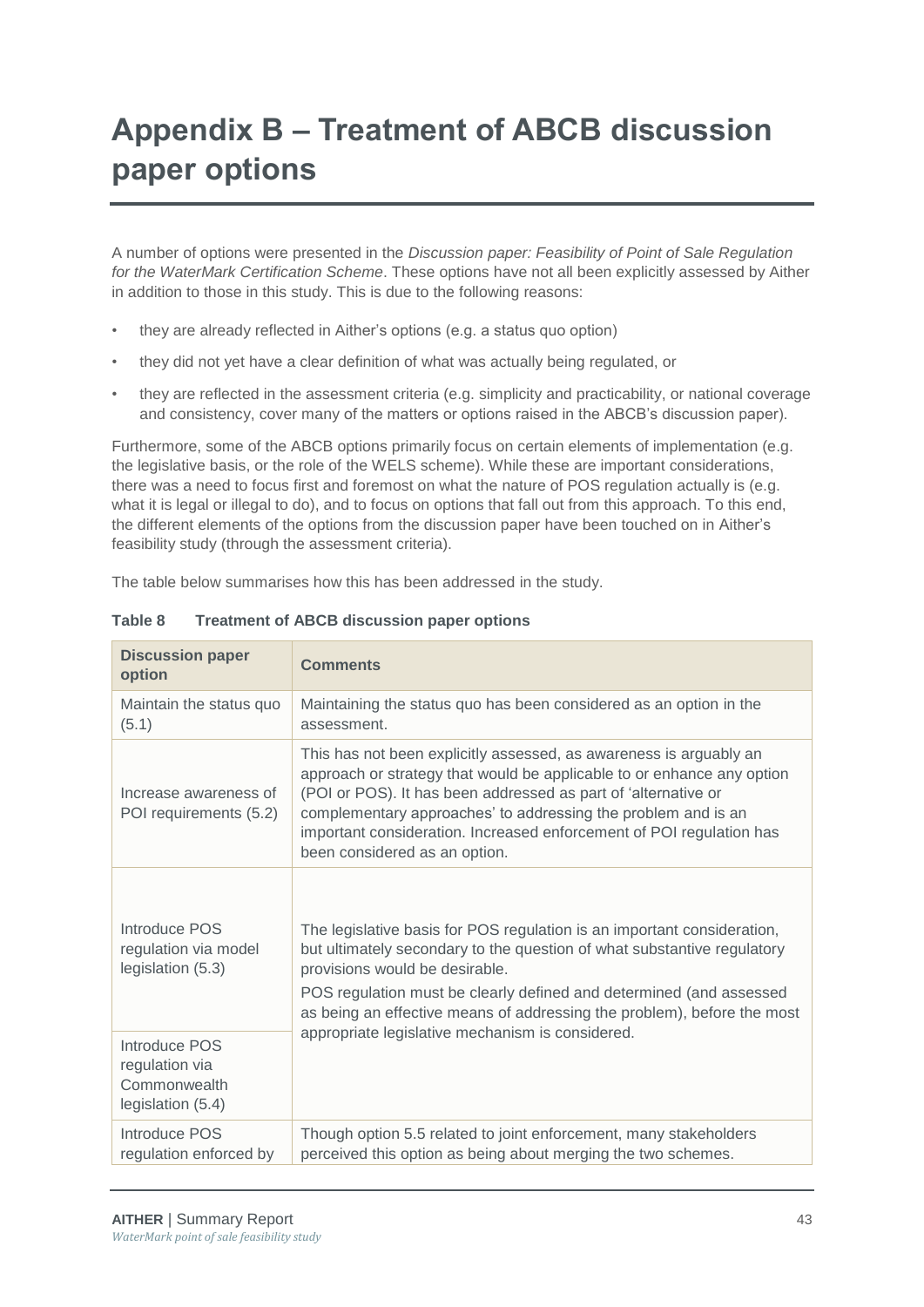| the WELS regulator | Combining POS regulation with the WELS scheme was considered                                                                                        |
|--------------------|-----------------------------------------------------------------------------------------------------------------------------------------------------|
| (5.5)              | through the course of the study, and not considered to be a workable                                                                                |
|                    | solution.                                                                                                                                           |
|                    | However, there are potential (though small) synergies between the<br>WELS scheme and the WMCS if POS regulation were to be pursued for<br>the WMCS. |
|                    | While this was not considered as a discrete 'option' for POS it was<br>factored in to the potential feasibility of POS options that were assessed.  |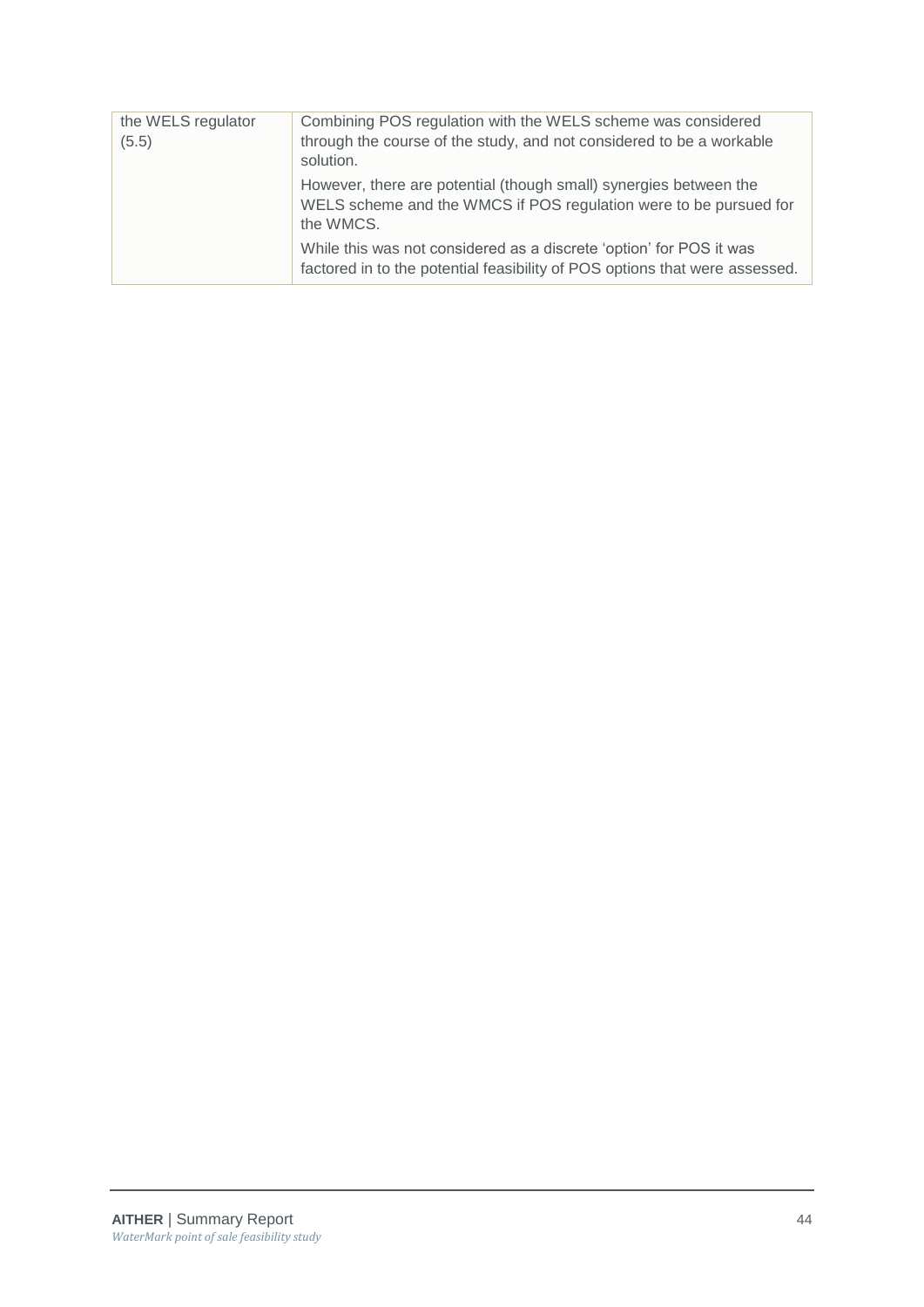### **Distribution:**

| Issue date  | Tuesday 30 October 2018         |
|-------------|---------------------------------|
| Issued to   | Australian Building Codes Board |
| Description | Public report                   |

### **Citation:**

Aither 2018, *WaterMark Certification Scheme point of sale feasibility study – Public summary report*, Aither Pty Ltd.